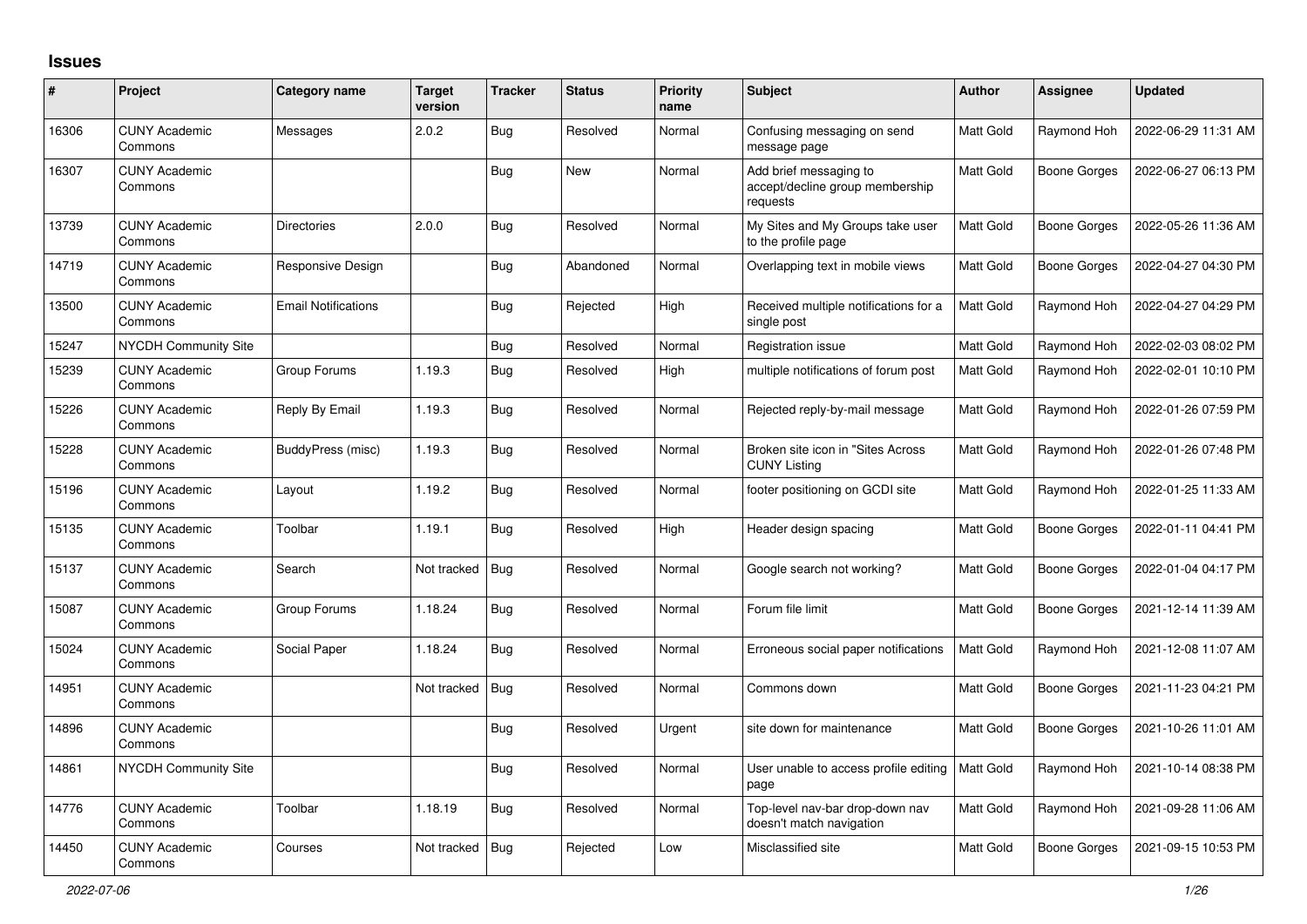| $\pmb{\#}$ | Project                         | Category name              | <b>Target</b><br>version | <b>Tracker</b> | <b>Status</b> | <b>Priority</b><br>name | <b>Subject</b>                                                       | <b>Author</b>    | Assignee     | <b>Updated</b>      |
|------------|---------------------------------|----------------------------|--------------------------|----------------|---------------|-------------------------|----------------------------------------------------------------------|------------------|--------------|---------------------|
| 14738      | <b>CUNY Academic</b><br>Commons | Group cloning              | 1.18.18                  | <b>Bug</b>     | Resolved      | Normal                  | unclear language during group/site<br>clone                          | <b>Matt Gold</b> | Jeremy Felt  | 2021-09-14 11:22 AM |
| 13949      | <b>CUNY Academic</b><br>Commons |                            | Not tracked              | Bug            | <b>New</b>    | Normal                  | Continued debugging of runaway<br>MySQL connections                  | Matt Gold        | Boone Gorges | 2021-09-14 10:42 AM |
| 13890      | <b>CUNY Academic</b><br>Commons | <b>Email Notifications</b> | Not tracked              | Bug            | Resolved      | Low                     | Not sure email notification went out                                 | <b>Matt Gold</b> | Raymond Hoh  | 2021-09-14 10:42 AM |
| 14737      | <b>CUNY Academic</b><br>Commons |                            |                          | <b>Bug</b>     | Duplicate     | Normal                  | Final step of group/site clone reloads<br>page                       | Matt Gold        | Boone Gorges | 2021-08-31 11:41 AM |
| 14017      | <b>CUNY Academic</b><br>Commons | Group Blogs                | 1.18.8                   | <b>Bug</b>     | Resolved      | Normal                  | Editing of blog post leads to group<br>notification                  | Matt Gold        | Raymond Hoh  | 2021-04-13 11:21 AM |
| 14199      | <b>CUNY Academic</b><br>Commons | <b>Email Notifications</b> |                          | <b>Bug</b>     | Resolved      | Normal                  | Email replies delayed                                                | Matt Gold        | Raymond Hoh  | 2021-03-24 12:17 PM |
| 13913      | <b>CUNY Academic</b><br>Commons | Groups (misc)              |                          | <b>Bug</b>     | Rejected      | Normal                  | Group Avatar lost after group<br>creation process                    | Matt Gold        | Boone Gorges | 2021-02-23 10:45 AM |
| 13934      | <b>CUNY Academic</b><br>Commons | cuny.is                    | 1.18.4                   | <b>Bug</b>     | Resolved      | Low                     | Error message on group settings<br>change                            | Matt Gold        | Boone Gorges | 2021-02-09 11:05 AM |
| 13862      | <b>CUNY Academic</b><br>Commons |                            |                          | <b>Bug</b>     | Resolved      | Normal                  | Under maintenance message                                            | Matt Gold        | Boone Gorges | 2021-01-28 08:56 PM |
| 13669      | <b>CUNY Academic</b><br>Commons | DiRT Integration           | 1.18.1                   | <b>Bug</b>     | Resolved      | Normal                  | Digital Research Tools showing up<br>in top nav for logged out users | Matt Gold        | Boone Gorges | 2020-12-08 05:11 PM |
| 13496      | <b>CUNY Academic</b><br>Commons | Accessibility              | 1.18.0                   | <b>Bug</b>     | Resolved      | Normal                  | Review contrast issues on<br>registration page and profile page      | Matt Gold        | Sonja Leix   | 2020-12-08 11:31 AM |
| 12136      | <b>CUNY Academic</b><br>Commons | <b>Group Files</b>         | 1.18.0                   | Bug            | Resolved      | Normal                  | 'You must login" group file warning<br>shows after log in            | Matt Gold        | Boone Gorges | 2020-12-08 11:31 AM |
| 9089       | <b>NYCDH Community Site</b>     |                            |                          | Bug            | Rejected      | Normal                  | User experiences phishing warning                                    | Matt Gold        | Raymond Hoh  | 2020-11-23 08:43 PM |
| 12433      | NYCDH Community Site            |                            |                          | Bug            | Resolved      | Normal                  | hyperlinks not accepted in forum<br>post                             | Matt Gold        | Raymond Hoh  | 2020-11-23 08:42 PM |
| 13581      | <b>CUNY Academic</b><br>Commons | Group Library              |                          | Bug            | Rejected      | Normal                  | Adding link to library didn't generate<br>notification email         | <b>Matt Gold</b> | Raymond Hoh  | 2020-11-17 12:33 PM |
| 13274      | <b>CUNY Academic</b><br>Commons | <b>Email Notifications</b> | 1.17.8                   | <b>Bug</b>     | Resolved      | Normal                  | Messy links in CAC email<br>notifications                            | Matt Gold        | Raymond Hoh  | 2020-11-17 12:31 PM |
| 13459      | <b>CUNY Academic</b><br>Commons | Layout                     | 1.17.6                   | <b>Bug</b>     | Resolved      | Normal                  | Line spacing on forum post title is<br>too small                     | Matt Gold        | Raymond Hoh  | 2020-10-27 11:00 AM |
| 13491      | <b>NYCDH Community Site</b>     |                            |                          | <b>Bug</b>     | Resolved      | Normal                  | User unable to register                                              | <b>Matt Gold</b> | Raymond Hoh  | 2020-10-23 12:43 AM |
| 13429      | <b>CUNY Academic</b><br>Commons | <b>Email Notifications</b> | Not tracked              | Bug            | Resolved      | Normal                  | Multiple forum notifications                                         | Matt Gold        | Raymond Hoh  | 2020-10-13 05:24 PM |
| 13242      | <b>CUNY Academic</b><br>Commons | cuny.is                    |                          | Bug            | Rejected      | Normal                  | Unable to edit a cuny is shortlink                                   | <b>Matt Gold</b> | Boone Gorges | 2020-08-26 01:30 AM |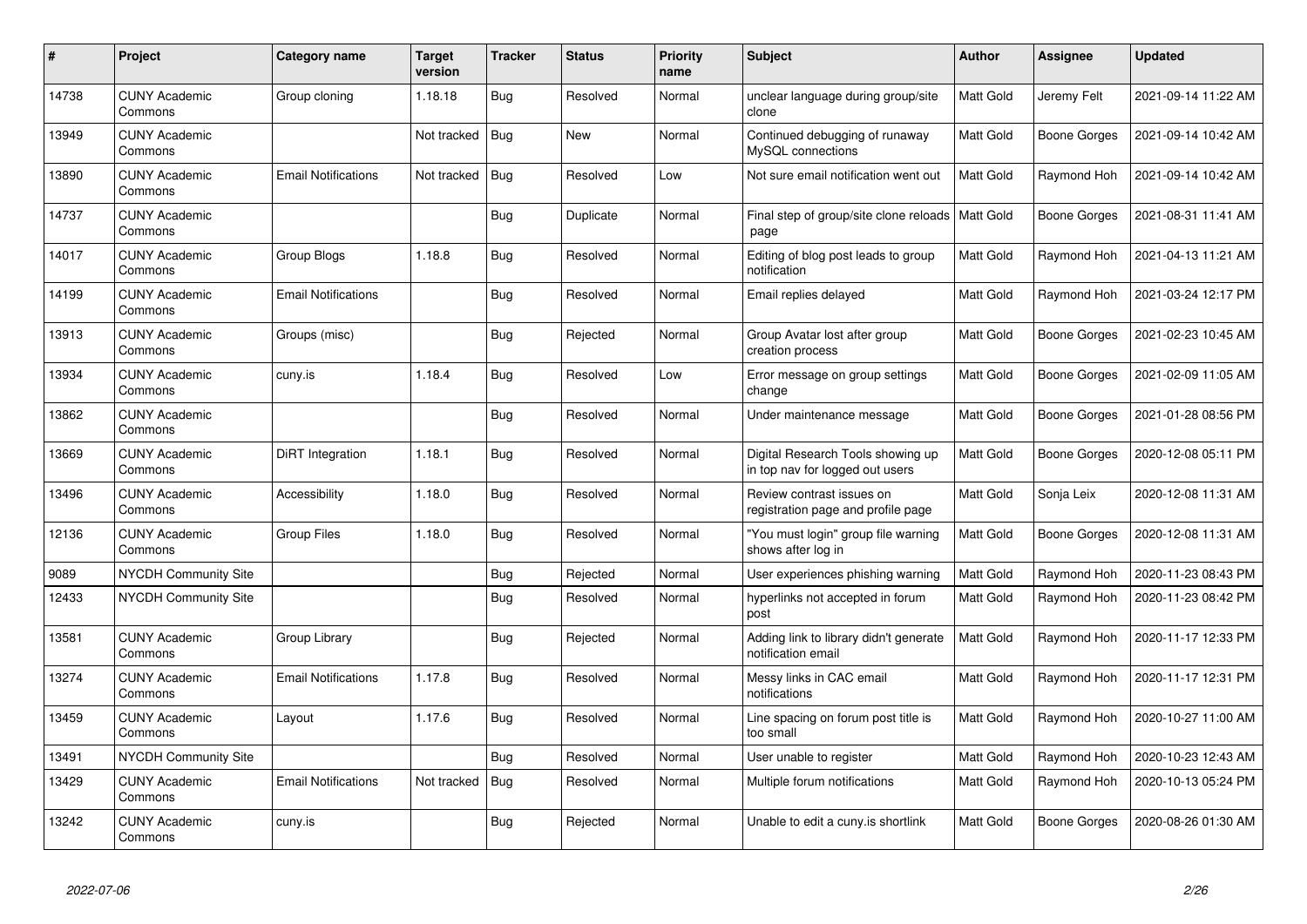| $\pmb{\#}$ | Project                         | Category name              | Target<br>version | <b>Tracker</b> | <b>Status</b> | <b>Priority</b><br>name | <b>Subject</b>                                                                           | <b>Author</b> | Assignee            | <b>Updated</b>      |
|------------|---------------------------------|----------------------------|-------------------|----------------|---------------|-------------------------|------------------------------------------------------------------------------------------|---------------|---------------------|---------------------|
| 13230      | <b>CUNY Academic</b><br>Commons | Layout                     | 1.17.2            | Bug            | Resolved      | Normal                  | Overlapping notifications on group<br>management member acceptance                       | Matt Gold     | Raymond Hoh         | 2020-08-25 11:27 AM |
| 12893      | <b>NYCDH Community Site</b>     |                            |                   | Bug            | Resolved      | Normal                  | Login issue                                                                              | Matt Gold     | Raymond Hoh         | 2020-06-05 10:31 AM |
| 12847      | <b>CUNY Academic</b><br>Commons | Events                     | 1.16.12           | <b>Bug</b>     | Resolved      | Normal                  | Error message in event description                                                       | Matt Gold     | Raymond Hoh         | 2020-05-26 11:54 AM |
| 12670      | <b>CUNY Academic</b><br>Commons | Responsive Design          | 1.16.10           | Bug            | Resolved      | Normal                  | Social icons in site header overlap<br>with main nav on mobile                           | Matt Gold     | Raymond Hoh         | 2020-04-28 11:03 AM |
| 12581      | <b>CUNY Academic</b><br>Commons | cuny.is                    | Not tracked       | Bug            | Rejected      | High                    | YOURLS shortlinks not working                                                            | Matt Gold     | <b>Boone Gorges</b> | 2020-03-27 10:25 AM |
| 12545      | <b>CUNY Academic</b><br>Commons | <b>Email Notifications</b> | Not tracked       | Bug            | Resolved      | Normal                  | Notifications of replies by email not<br>able to be posted                               | Matt Gold     | Raymond Hoh         | 2020-03-24 10:27 AM |
| 12353      | <b>CUNY Academic</b><br>Commons | BuddyPress (misc)          | Not tracked       | Bug            | Abandoned     | Normal                  | Member filtering not working                                                             | Matt Gold     | <b>Boone Gorges</b> | 2020-03-10 11:14 AM |
| 12471      | <b>CUNY Academic</b><br>Commons | <b>Email Notifications</b> | 1.16.7            | <b>Bug</b>     | Resolved      | Normal                  | forum notificaiton not sent                                                              | Matt Gold     | Raymond Hoh         | 2020-03-10 10:59 AM |
| 12499      | <b>CUNY Academic</b><br>Commons | <b>Email Notifications</b> | 1.16.7            | Bug            | Resolved      | Normal                  | no email notification                                                                    | Matt Gold     | Raymond Hoh         | 2020-03-03 09:31 PM |
| 12341      | <b>CUNY Academic</b><br>Commons |                            |                   | <b>Bug</b>     | Abandoned     | High                    | Commons down                                                                             | Matt Gold     |                     | 2020-02-11 10:45 AM |
| 12351      | <b>CUNY Academic</b><br>Commons | <b>Email Notifications</b> | 1.16.5            | <b>Bug</b>     | Resolved      | Normal                  | No email notification for forum post                                                     | Matt Gold     | Boone Gorges        | 2020-02-03 02:33 PM |
| 12335      | <b>CUNY Academic</b><br>Commons | cuny.is                    |                   | <b>Bug</b>     | Rejected      | Normal                  | cuny.is issue                                                                            | Matt Gold     | Boone Gorges        | 2020-01-30 12:47 AM |
| 12185      | <b>CUNY Academic</b><br>Commons |                            | 1.16.1            | <b>Bug</b>     | Resolved      | Immediate               | Group links not working                                                                  | Matt Gold     | <b>Boone Gorges</b> | 2019-12-10 10:35 AM |
| 11801      | <b>CUNY Academic</b><br>Commons | Groups (misc)              | 1.16              | Bug            | Resolved      | Normal                  | Selecting 'CUNY-wide' when<br>creating group/site forbids selection<br>of other campuses | Matt Gold     | Sonja Leix          | 2019-11-14 11:14 AM |
| 10531      | <b>CUNY Academic</b><br>Commons | Reckoning                  | Not tracked       | Bug            | Rejected      | Normal                  | Problem with the Reckoning plugin                                                        | Matt Gold     | <b>Boone Gorges</b> | 2019-10-04 02:31 PM |
| 11808      | <b>CUNY Academic</b><br>Commons | Messages                   | 1.15.9            | Bug            | Resolved      | Normal                  | Search function on messages not<br>working                                               | Matt Gold     | <b>Boone Gorges</b> | 2019-08-30 11:03 AM |
| 11800      | <b>CUNY Academic</b><br>Commons | Groups (misc)              | 1.15.9            | <b>Bug</b>     | Resolved      | Normal                  | 'CUNY-wide' Campus option not<br>saving on groups/sites                                  | Matt Gold     | Boone Gorges        | 2019-08-27 04:17 PM |
| 11619      | <b>CUNY Academic</b><br>Commons |                            | 1.15.5            | Bug            | Rejected      | Normal                  | Homepage thumbnails not loading                                                          | Matt Gold     | Raymond Hoh         | 2019-07-09 03:49 AM |
| 11610      | <b>CUNY Academic</b><br>Commons |                            | 1.15.5            | <b>Bug</b>     | Resolved      | Normal                  | Homepage thumbnails not loading                                                          | Matt Gold     | <b>Boone Gorges</b> | 2019-06-29 10:38 PM |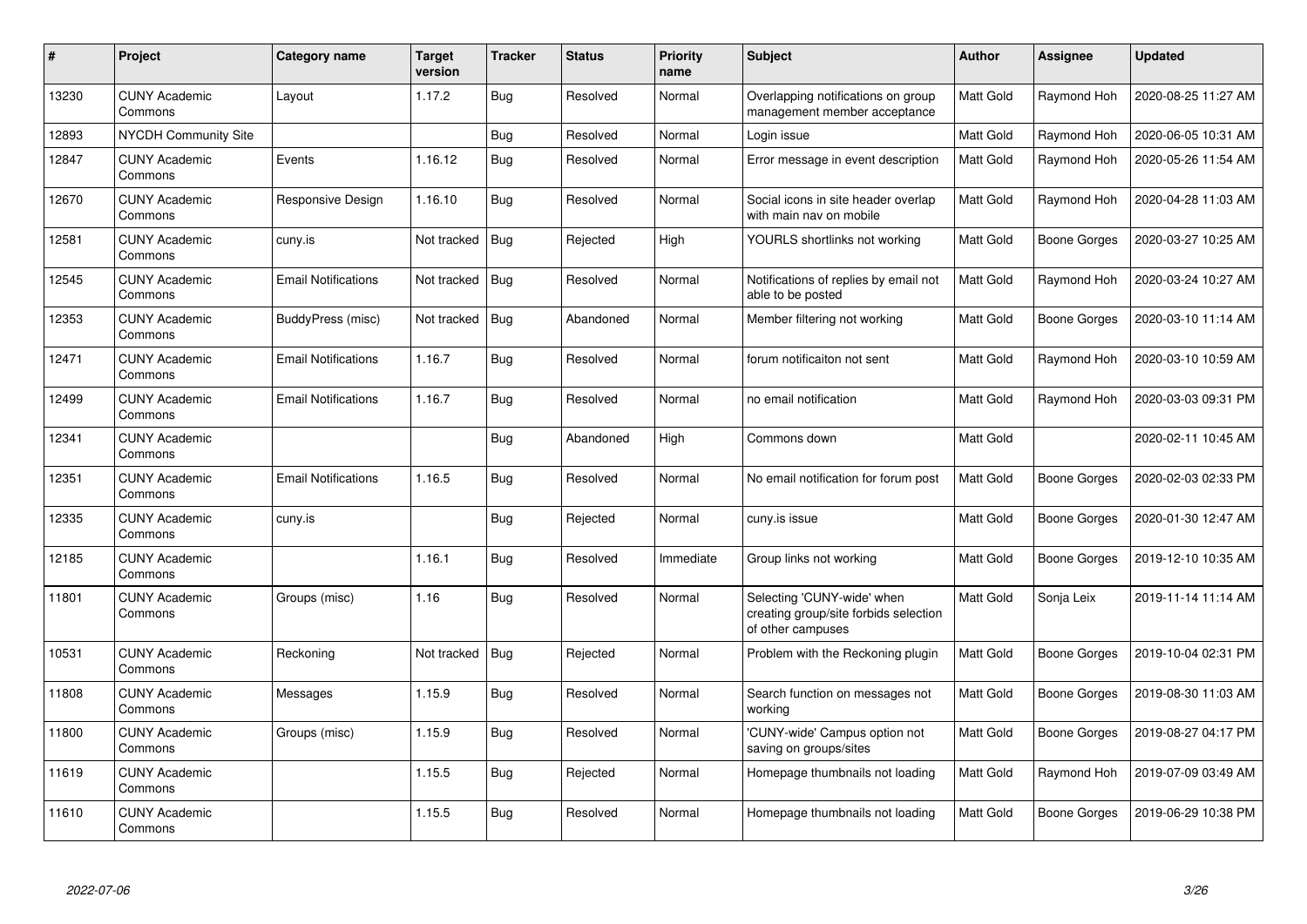| $\#$  | <b>Project</b>                  | Category name              | <b>Target</b><br>version | <b>Tracker</b> | <b>Status</b> | <b>Priority</b><br>name | <b>Subject</b>                                                                                                   | <b>Author</b>    | Assignee     | <b>Updated</b>      |
|-------|---------------------------------|----------------------------|--------------------------|----------------|---------------|-------------------------|------------------------------------------------------------------------------------------------------------------|------------------|--------------|---------------------|
| 11585 | <b>CUNY Academic</b><br>Commons | <b>WordPress Plugins</b>   | Not tracked              | Bug            | Rejected      | Normal                  | The The Tabs and Accordion plugin<br>weirdness                                                                   | <b>Matt Gold</b> | scott voth   | 2019-06-25 04:17 PM |
| 11522 | <b>CUNY Academic</b><br>Commons | Reply By Email             | Not tracked              | Bug            | Resolved      | Normal                  | Reply by email didn't work                                                                                       | <b>Matt Gold</b> | Raymond Hoh  | 2019-06-05 10:40 AM |
| 11456 | <b>NYCDH Community Site</b>     |                            |                          | Bug            | Resolved      | Normal                  | Group has no admins                                                                                              | Matt Gold        | Raymond Hoh  | 2019-06-01 04:24 PM |
| 11121 | <b>CUNY Academic</b><br>Commons | Design                     | 1.15                     | <b>Bug</b>     | Resolved      | Low                     | Overlapping elements on mobile<br>view of CAC                                                                    | <b>Matt Gold</b> | Boone Gorges | 2019-04-23 03:55 PM |
| 11209 | <b>CUNY Academic</b><br>Commons | BuddyPress (misc)          | 1.14.11                  | <b>Bug</b>     | Resolved      | Normal                  | Activity timestamp errors                                                                                        | Matt Gold        | Raymond Hoh  | 2019-04-23 12:27 PM |
| 11086 | <b>CUNY Academic</b><br>Commons | <b>Email Notifications</b> | 1.15                     | <b>Bug</b>     | Resolved      | Normal                  | Users clicking "unsubscribe" on a<br>forwarded CAC group email can<br>unsubscribe a another user from a<br>group | Matt Gold        | Raymond Hoh  | 2019-04-16 12:40 PM |
| 11280 | <b>NYCDH Community Site</b>     |                            |                          | <b>Bug</b>     | Resolved      | Normal                  | Member search not working                                                                                        | Matt Gold        | Raymond Hoh  | 2019-04-01 06:23 PM |
| 11174 | <b>CUNY Academic</b><br>Commons | <b>Email Notifications</b> | 1.14.8                   | <b>Bug</b>     | Resolved      | High                    | Email notifications of spammed<br>comment on groupblog                                                           | <b>Matt Gold</b> | Raymond Hoh  | 2019-03-11 11:42 PM |
| 5884  | <b>CUNY Academic</b><br>Commons | Reply By Email             | Not tracked              | Bug            | Resolved      | Normal                  | Reply by email double posting<br>issues                                                                          | Matt Gold        | Raymond Hoh  | 2019-03-11 11:32 PM |
| 3858  | <b>CUNY Academic</b><br>Commons | Reply By Email             | Future<br>release        | <b>Bug</b>     | Duplicate     | Normal                  | Improved groupblog-RBE integration                                                                               | <b>Matt Gold</b> | Raymond Hoh  | 2019-03-11 02:32 PM |
| 11016 | <b>CUNY Academic</b><br>Commons | Home Page                  | 1.14.7                   | Bug            | Resolved      | Normal                  | Activity timestamps on homepage<br>are borked                                                                    | <b>Matt Gold</b> | Raymond Hoh  | 2019-02-26 02:04 PM |
| 11000 | <b>NYCDH Community Site</b>     |                            |                          | <b>Bug</b>     | Rejected      | Normal                  | SSL / link redirection issue for DH<br>Week site from NYCDH homepage                                             | Matt Gold        | Raymond Hoh  | 2019-01-24 10:00 PM |
| 10970 | <b>CUNY Academic</b><br>Commons | Reply By Email             | Not tracked              | <b>Bug</b>     | Resolved      | High                    | Post by email failure                                                                                            | Matt Gold        | Raymond Hoh  | 2019-01-22 12:05 PM |
| 10854 | <b>CUNY Academic</b><br>Commons | Groups (misc)              | 1.14.3                   | <b>Bug</b>     | Resolved      | Normal                  | Group membership request not<br>appearing on Requests admin tab                                                  | Matt Gold        |              | 2018-12-21 04:12 PM |
| 10789 | <b>CUNY Academic</b><br>Commons | <b>Email Notifications</b> | 1.14.2                   | <b>Bug</b>     | Resolved      | High                    | Forum Posts not generating email<br>notifications                                                                | Matt Gold        | Boone Gorges | 2018-12-10 07:19 PM |
| 9235  | <b>CUNY Academic</b><br>Commons | Reply By Email             | 1.14                     | Bug            | Resolved      | Normal                  | Better RBE error messaging when<br>duplicate content is detected                                                 | Matt Gold        | Raymond Hoh  | 2018-11-14 10:35 AM |
| 10356 | <b>CUNY Academic</b><br>Commons | Reply By Email             | 1.13.12                  | <b>Bug</b>     | Resolved      | Normal                  | <b>RBE</b> error                                                                                                 | Matt Gold        | Raymond Hoh  | 2018-10-27 04:51 PM |
| 10597 | <b>CUNY Academic</b><br>Commons | cuny.is                    | Not tracked              | <b>Bug</b>     | Resolved      | Normal                  | cuny.is admin unavailable                                                                                        | Matt Gold        | Boone Gorges | 2018-10-25 01:44 PM |
| 10553 | <b>CUNY Academic</b><br>Commons | Group Files                | 1.13.12                  | Bug            | Resolved      | Normal                  | File category view persists after<br>clicking away                                                               | Matt Gold        | Boone Gorges | 2018-10-23 11:47 AM |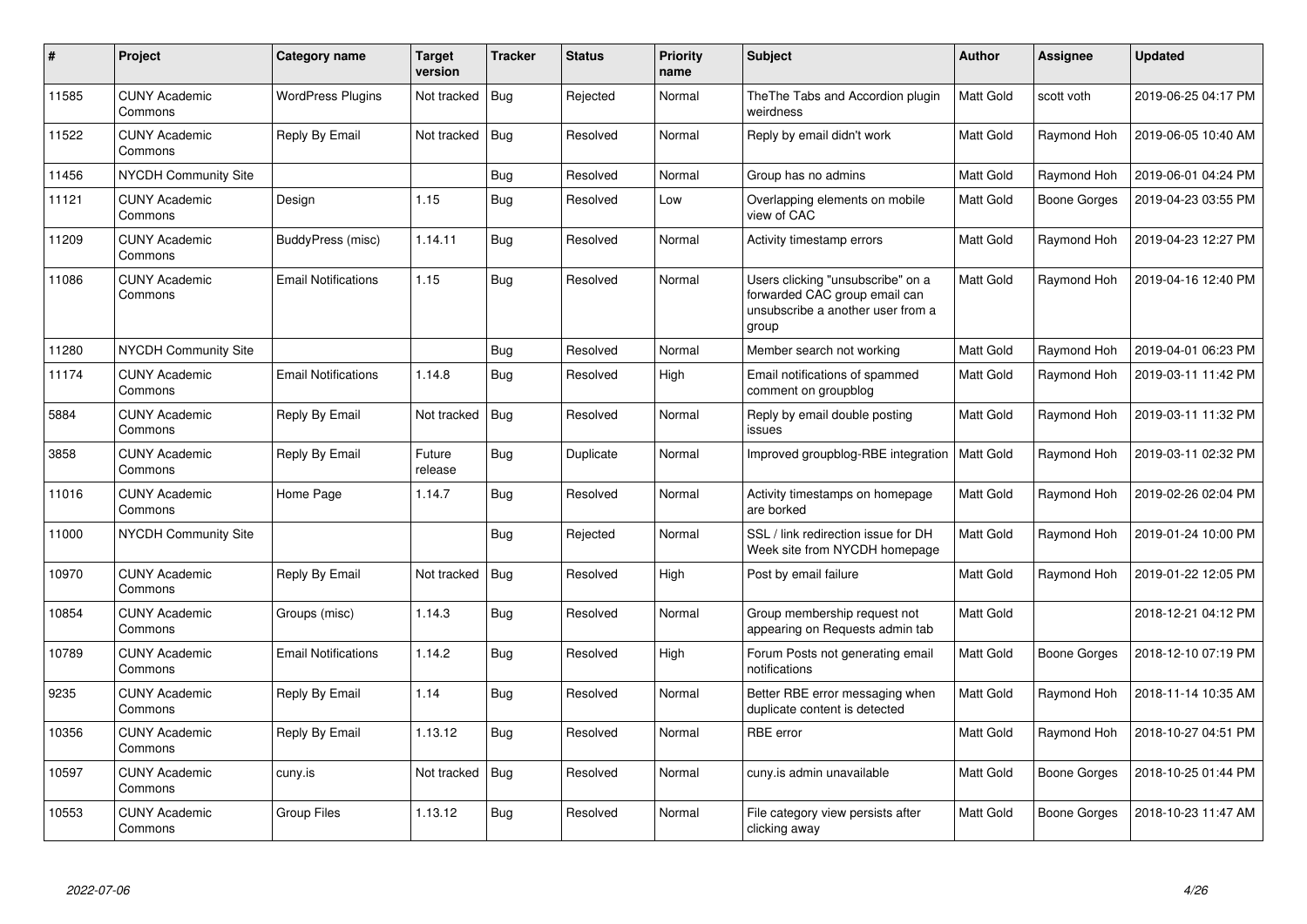| $\pmb{\#}$ | Project                         | Category name              | <b>Target</b><br>version | <b>Tracker</b> | <b>Status</b>        | <b>Priority</b><br>name | <b>Subject</b>                                                                                     | <b>Author</b>    | Assignee     | <b>Updated</b>      |
|------------|---------------------------------|----------------------------|--------------------------|----------------|----------------------|-------------------------|----------------------------------------------------------------------------------------------------|------------------|--------------|---------------------|
| 10563      | <b>CUNY Academic</b><br>Commons |                            | 1.13.12                  | Bug            | Resolved             | Urgent                  | cllicking on links from site menu<br>leads to 500 error                                            | <b>Matt Gold</b> | Boone Gorges | 2018-10-23 10:48 AM |
| 10538      | <b>CUNY Academic</b><br>Commons |                            |                          | <b>Bug</b>     | Resolved             | Normal                  | This Site Can't be Reached"                                                                        | Matt Gold        | Boone Gorges | 2018-10-16 09:39 PM |
| 10410      | <b>CUNY Academic</b><br>Commons | Group Invitations          | 1.13.11                  | Bug            | Resolved             | Normal                  | Navigating to another user's 'invites'<br>page leads to portfolio page without<br>redirect message | <b>Matt Gold</b> | Raymond Hoh  | 2018-10-09 10:43 AM |
| 10381      | <b>CUNY Academic</b><br>Commons | <b>Email Notifications</b> | 1.13.11                  | <b>Bug</b>     | Resolved             | Normal                  | Group Blog Comment notification<br>doesn't include username                                        | <b>Matt Gold</b> | Raymond Hoh  | 2018-10-09 10:36 AM |
| 10144      | <b>CUNY Academic</b><br>Commons | Group Forums               | 1.13.10                  | <b>Bug</b>     | Resolved             | Normal                  | Subscription set to "no email"                                                                     | <b>Matt Gold</b> | Raymond Hoh  | 2018-09-25 10:26 AM |
| 9076       | NYCDH Community Site            |                            |                          | <b>Bug</b>     | Resolved             | Normal                  | Email group subscription reset<br>erroneously                                                      | Matt Gold        | Raymond Hoh  | 2018-09-25 09:52 AM |
| 10357      | <b>CUNY Academic</b><br>Commons | Onboarding                 |                          | <b>Bug</b>     | Rejected             | Normal                  | Invitation snafu                                                                                   | Matt Gold        | Boone Gorges | 2018-09-20 02:14 PM |
| 10325      | NYCDH Community Site            |                            |                          | Bug            | Resolved             | Normal                  | Digest email formatting                                                                            | Matt Gold        | Raymond Hoh  | 2018-09-14 09:34 PM |
| 9894       | <b>CUNY Academic</b><br>Commons | Onboarding                 |                          | Bug            | Rejected             | Normal                  | Super Admin can't add user to site                                                                 | Matt Gold        | Boone Gorges | 2018-09-11 09:57 AM |
| 9979       | <b>CUNY Academic</b><br>Commons | <b>Email Notifications</b> | Not tracked              | Bug            | Reporter<br>Feedback | Normal                  | Reports of slow email activation<br>emails                                                         | Matt Gold        | Boone Gorges | 2018-08-29 09:40 PM |
| 10210      | <b>CUNY Academic</b><br>Commons | Onboarding                 | 1.13.8                   | <b>Bug</b>     | Resolved             | Normal                  | Spacing wonky on invite screen                                                                     | Matt Gold        | Boone Gorges | 2018-08-29 05:39 PM |
| 10209      | <b>CUNY Academic</b><br>Commons | BuddyPress (misc)          | 1.13.8                   | <b>Bug</b>     | Resolved             | Normal                  | Additional login prompt                                                                            | Matt Gold        | Raymond Hoh  | 2018-08-29 03:23 PM |
| 10228      | <b>CUNY Academic</b><br>Commons | <b>WordPress Plugins</b>   | Not tracked              | <b>Bug</b>     | Rejected             | Normal                  | NS Cloner network activated                                                                        | Matt Gold        | Boone Gorges | 2018-08-27 09:27 AM |
| 10164      | <b>CUNY Academic</b><br>Commons | Group Forums               | 1.13.8                   | <b>Bug</b>     | Resolved             | Normal                  | A few oddities related to a<br>cross-posted forum post                                             | Matt Gold        | Boone Gorges | 2018-08-17 10:12 AM |
| 10040      | <b>CUNY Academic</b><br>Commons | WordPress (misc)           | Not tracked              | Bug            | Reporter<br>Feedback | Normal                  | User doesn't see full list of themes                                                               | Matt Gold        | Boone Gorges | 2018-07-25 10:12 AM |
| 9977       | <b>CUNY Academic</b><br>Commons | <b>WordPress Plugins</b>   | 1.13.5                   | <b>Bug</b>     | Rejected             | High                    | ACERT website down                                                                                 | Matt Gold        | Boone Gorges | 2018-07-03 02:09 PM |
| 9875       | <b>CUNY Academic</b><br>Commons | Messages                   | 1.13.3                   | <b>Bug</b>     | Resolved             | Low                     | Can't mark message as read                                                                         | Matt Gold        | Boone Gorges | 2018-06-01 07:54 PM |
| 9876       | <b>CUNY Academic</b><br>Commons | Messages                   | 1.13.3                   | <b>Bug</b>     | Resolved             | Normal                  | System erroneously indicates<br>super-admin is part of private<br>message exchange                 | Matt Gold        | Boone Gorges | 2018-06-01 07:36 PM |
| 9814       | <b>CUNY Academic</b><br>Commons | Groups (misc)              | Not tracked              | Bug            | Resolved             | Normal                  | Group email settings "No Email"<br>issue                                                           | Matt Gold        | Raymond Hoh  | 2018-05-22 11:45 AM |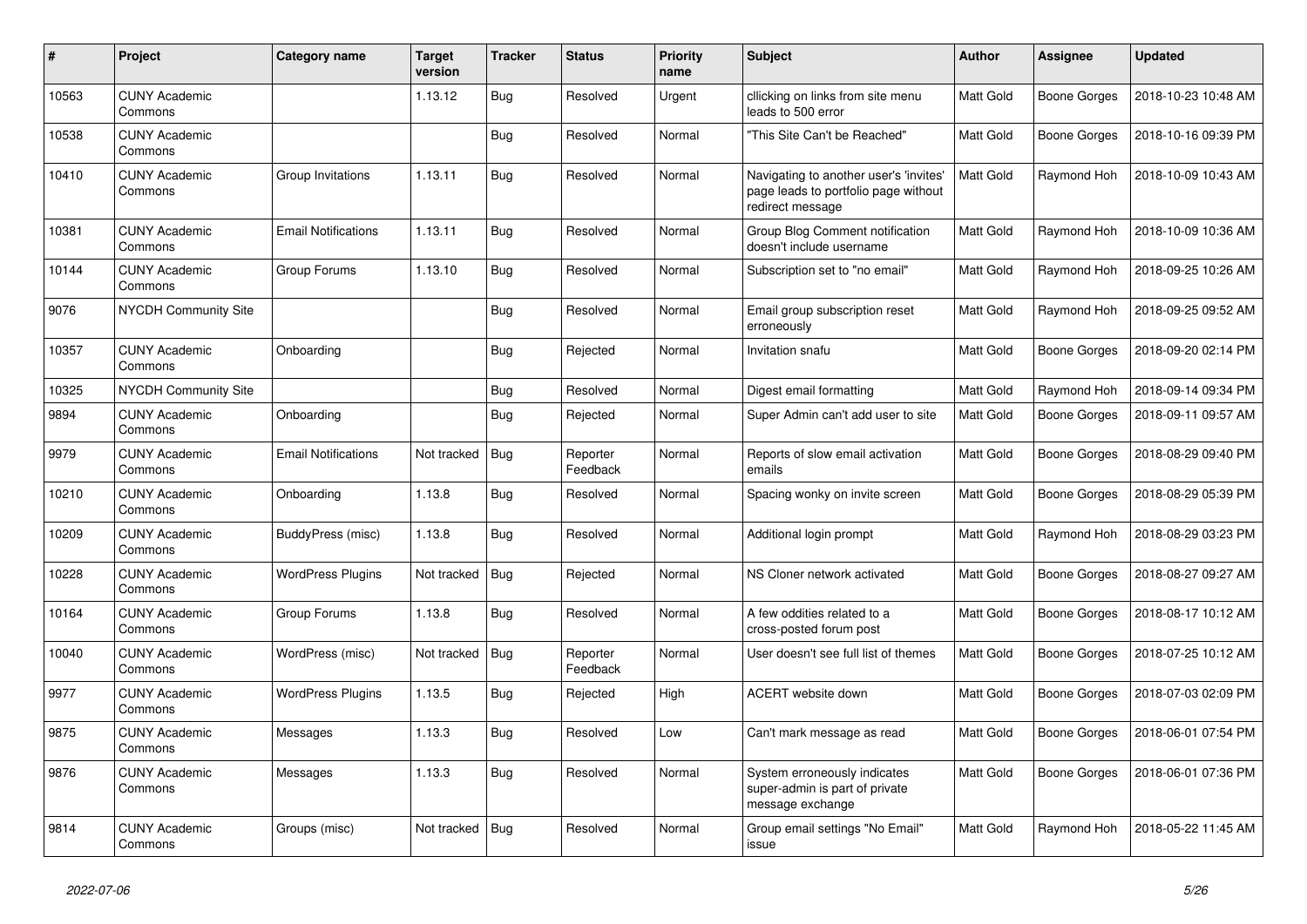| $\pmb{\sharp}$ | Project                         | Category name           | Target<br>version | <b>Tracker</b> | <b>Status</b> | <b>Priority</b><br>name | <b>Subject</b>                                                               | <b>Author</b>    | Assignee     | <b>Updated</b>      |
|----------------|---------------------------------|-------------------------|-------------------|----------------|---------------|-------------------------|------------------------------------------------------------------------------|------------------|--------------|---------------------|
| 9749           | <b>CUNY Academic</b><br>Commons | Onboarding              | 1.13.2            | <b>Bug</b>     | Resolved      | Normal                  | New invitation message mentions<br>username as opposed to First/Last<br>Name | Matt Gold        | Boone Gorges | 2018-05-22 10:49 AM |
| 9782           | <b>CUNY Academic</b><br>Commons | Groups (misc)           | 1.13.2            | <b>Bug</b>     | Resolved      | Normal                  | Site loads/skips last step of group<br>creation                              | Matt Gold        | Boone Gorges | 2018-05-22 10:45 AM |
| 8225           | <b>CUNY Academic</b><br>Commons | Group Blogs             | 1.13              | <b>Bug</b>     | Resolved      | Normal                  | replies to a blog post activity item                                         | Matt Gold        | Raymond Hoh  | 2018-05-07 12:32 PM |
| 9191           | <b>CUNY Academic</b><br>Commons | Reply By Email          | Future<br>release | Bug            | Rejected      | Normal                  | multiple RBE messages                                                        | <b>Matt Gold</b> | Raymond Hoh  | 2018-04-13 05:08 PM |
| 9051           | <b>CUNY Academic</b><br>Commons | Groups (misc)           | 1.13              | Bug            | Duplicate     | Normal                  | Difficult to know how to change<br>group email address                       | Matt Gold        | Raymond Hoh  | 2018-04-13 05:01 PM |
| 9466           | <b>CUNY Academic</b><br>Commons | Reply By Email          | 1.12.11           | <b>Bug</b>     | Resolved      | Normal                  | email post notification does not post<br>notice of attachment                | Matt Gold        | Raymond Hoh  | 2018-03-27 12:48 PM |
| 9148           | <b>CUNY Academic</b><br>Commons | Layout                  | 1.12.11           | Bug            | Resolved      | Normal                  | CAC on Microsoft Edge                                                        | Matt Gold        | Matt Gold    | 2018-03-27 11:34 AM |
| 9489           | <b>CUNY Academic</b><br>Commons | Spam/Spam<br>Prevention | 1.12.11           | <b>Bug</b>     | Resolved      | Normal                  | Email spam possibly related to CAC<br>form                                   | <b>Matt Gold</b> | Raymond Hoh  | 2018-03-26 05:28 PM |
| 9421           | <b>CUNY Academic</b><br>Commons | Reply By Email          |                   | Bug            | Rejected      | Normal                  | RBE posting error                                                            | Matt Gold        | Raymond Hoh  | 2018-03-19 03:00 PM |
| 9319           | <b>CUNY Academic</b><br>Commons | Group Blogs             |                   | <b>Bug</b>     | Duplicate     | Normal                  | Question about group/site<br>connections                                     | Matt Gold        | Boone Gorges | 2018-02-28 01:45 PM |
| 9242           | <b>NYCDH Community Site</b>     |                         |                   | <b>Bug</b>     | Resolved      | Normal                  | Default subscription to NYCDH<br>Announcements group                         | Matt Gold        | Raymond Hoh  | 2018-02-22 12:47 PM |
| 3286           | <b>NYCDH Community Site</b>     |                         |                   | <b>Bug</b>     | Resolved      | Normal                  | Have BP Docs take on Access<br>Defaults of group                             | Matt Gold        | Raymond Hoh  | 2018-02-21 07:23 PM |
| 8397           | <b>NYCDH Community Site</b>     |                         |                   | <b>Bug</b>     | Resolved      | Normal                  | Profile question                                                             | Matt Gold        | Raymond Hoh  | 2018-02-21 07:21 PM |
| 7448           | <b>NYCDH Community Site</b>     |                         |                   | <b>Bug</b>     | Duplicate     | Normal                  | Email subscription changed                                                   | Matt Gold        | Raymond Hoh  | 2018-02-21 07:20 PM |
| 2628           | <b>NYCDH Community Site</b>     |                         |                   | <b>Bug</b>     | Resolved      | Low                     | Spam User Changes Password                                                   | <b>Matt Gold</b> | Raymond Hoh  | 2018-02-21 07:18 PM |
| 5939           | <b>NYCDH Community Site</b>     |                         |                   | Bug            | Resolved      | Normal                  | Embedded link doesn't come<br>through CBOX/NYCDH email<br>notification       | Matt Gold        | Raymond Hoh  | 2018-02-21 07:16 PM |
| 5530           | NYCDH Community Site            |                         |                   | <b>Bug</b>     | Resolved      | Normal                  | Error updating plugin                                                        | Matt Gold        | Raymond Hoh  | 2018-02-21 07:16 PM |
| 8582           | <b>NYCDH Community Site</b>     |                         |                   | <b>Bug</b>     | Resolved      | High                    | Forum post doesn't work                                                      | Matt Gold        | Raymond Hoh  | 2018-02-21 07:13 PM |
| 2773           | <b>NYCDH Community Site</b>     |                         |                   | <b>Bug</b>     | Resolved      | Urgent                  | Severe site weirdness                                                        | Matt Gold        | Raymond Hoh  | 2018-02-21 07:13 PM |
| 8991           | <b>CUNY Academic</b><br>Commons | Reply By Email          | Not tracked       | <b>Bug</b>     | Hold          | Normal                  | RBE duplicate email message issue                                            | <b>Matt Gold</b> | Raymond Hoh  | 2018-02-18 08:53 PM |
| 9124           | <b>CUNY Academic</b><br>Commons | Reply By Email          | 1.12.8            | <b>Bug</b>     | Resolved      | Normal                  | Old RBE new topic email address<br>appears on post editing screen            | Matt Gold        | Raymond Hoh  | 2018-02-13 10:49 AM |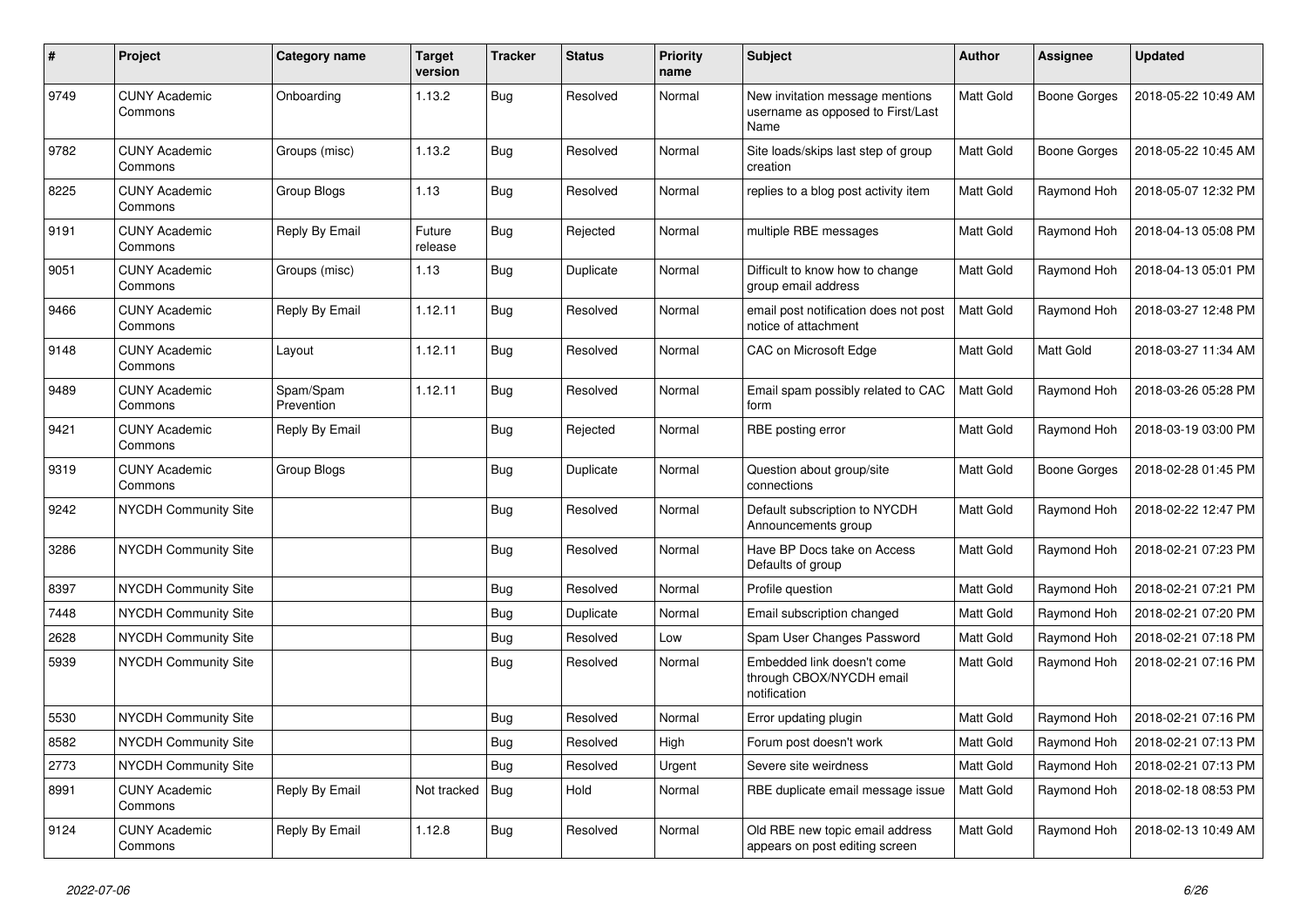| $\#$ | Project                         | Category name              | <b>Target</b><br>version | <b>Tracker</b> | <b>Status</b> | <b>Priority</b><br>name | <b>Subject</b>                                                             | Author           | Assignee            | <b>Updated</b>      |
|------|---------------------------------|----------------------------|--------------------------|----------------|---------------|-------------------------|----------------------------------------------------------------------------|------------------|---------------------|---------------------|
| 9132 | <b>CUNY Academic</b><br>Commons | My Commons                 | 1.12.8                   | Bug            | Resolved      | Normal                  | empty activity items on My<br>Commons                                      | Matt Gold        | Raymond Hoh         | 2018-02-13 10:49 AM |
| 9149 | <b>CUNY Academic</b><br>Commons | <b>BuddyPress Docs</b>     | 1.12.8                   | Bug            | Resolved      | Normal                  | Doc listing layout issue                                                   | Matt Gold        | Boone Gorges        | 2018-02-13 10:36 AM |
| 9114 | <b>CUNY Academic</b><br>Commons | Home Page                  | 1.12.8                   | <b>Bug</b>     | Resolved      | Normal                  | group with long name messes up<br>homepage layout                          | Matt Gold        | Boone Gorges        | 2018-01-24 05:17 PM |
| 9112 | <b>CUNY Academic</b><br>Commons |                            | Not tracked              | <b>Bug</b>     | Resolved      | High                    | <b>GCDI</b> site down                                                      | Matt Gold        | <b>Boone Gorges</b> | 2018-01-23 10:18 PM |
| 9107 | <b>CUNY Academic</b><br>Commons | Non-CUNY sign up<br>codes  | 1.12.7                   | <b>Bug</b>     | Resolved      | Normal                  | Can't add group to non-CUNY<br>sign-up code                                | Matt Gold        | Boone Gorges        | 2018-01-23 04:15 PM |
| 9085 | <b>CUNY Academic</b><br>Commons | <b>Email Notifications</b> | 1.12.7                   | Bug            | Resolved      | Normal                  | Email notification for group doc<br>creation                               | Matt Gold        | Raymond Hoh         | 2018-01-23 11:11 AM |
| 9105 | <b>CUNY Academic</b><br>Commons | <b>BuddyPress Docs</b>     | 1.12.7                   | Bug            | Resolved      | Urgent                  | BP doc titles/dates messed up                                              | Matt Gold        | Boone Gorges        | 2018-01-23 11:00 AM |
| 9095 | <b>CUNY Academic</b><br>Commons | <b>Email Notifications</b> |                          | Bug            | Rejected      | Normal                  | Email notifications of events may not<br>be going out                      | Matt Gold        | Raymond Hoh         | 2018-01-19 04:58 PM |
| 8943 | <b>CUNY Academic</b><br>Commons | Reply By Email             | 1.12.6                   | Bug            | Resolved      | Normal                  | RBE email attachment not posted<br>from new topic email address            | Matt Gold        | Raymond Hoh         | 2017-12-28 03:49 PM |
| 8992 | <b>NYCDH Community Site</b>     |                            |                          | Bug            | Assigned      | Normal                  | Multiple RBE error reports                                                 | Matt Gold        | Raymond Hoh         | 2017-12-11 05:43 PM |
| 8793 | <b>CUNY Academic</b><br>Commons | Help/Codex                 | 1.12.3                   | Bug            | Resolved      | Normal                  | Bold email address on help page                                            | <b>Matt Gold</b> | Paige Dupont        | 2017-11-28 11:21 AM |
| 3555 | <b>CUNY Academic</b><br>Commons | Publicity                  | Not tracked              | Bug            | Resolved      | High                    | Mailchimp email display issue                                              | Matt Gold        | Matt Gold           | 2017-11-15 05:47 PM |
| 3785 | <b>CUNY Academic</b><br>Commons | Registration               | Not tracked              | Bug            | Resolved      | Normal                  | New CUNY email addresses                                                   | Matt Gold        | Marilyn Weber       | 2017-11-15 05:47 PM |
| 8386 | <b>CUNY Academic</b><br>Commons | Reply By Email             | 1.12                     | Bug            | Resolved      | Normal                  | Post by email did not include<br>attachment                                | Matt Gold        | Raymond Hoh         | 2017-10-30 10:03 AM |
| 8659 | <b>CUNY Academic</b><br>Commons | Help/Codex                 | 1.11.16                  | Bug            | Resolved      | Normal                  | Help email us link not working                                             | Matt Gold        | Raymond Hoh         | 2017-10-11 03:51 PM |
| 8239 | <b>CUNY Academic</b><br>Commons |                            |                          | <b>Bug</b>     | Duplicate     | Normal                  | Help page should have an email<br>address on it                            | Matt Gold        | Paige Dupont        | 2017-10-11 11:28 AM |
| 8692 | <b>CUNY Academic</b><br>Commons | <b>Email Notifications</b> | 1.11.15                  | Bug            | Resolved      | Normal                  | HTML not rendering in email<br>notifications                               | Matt Gold        | Raymond Hoh         | 2017-10-11 11:08 AM |
| 8702 | <b>CUNY Academic</b><br>Commons | Homepage Slides            | 1.11.13                  | <b>Bug</b>     | Resolved      | Normal                  | Homepage slider doesn't offer option   Matt Gold<br>to move through slides |                  | Boone Gorges        | 2017-09-14 11:37 PM |
| 8660 | <b>CUNY Academic</b><br>Commons | <b>WordPress Themes</b>    | 1.11.12                  | Bug            | Resolved      | Normal                  | Search within theme directory issue                                        | <b>Matt Gold</b> | Boone Gorges        | 2017-09-05 11:48 AM |
| 8025 | <b>CUNY Academic</b><br>Commons | Group Forums               | 1.11.11                  | Bug            | Resolved      | Normal                  | HTML markup in group forum<br>notification                                 | Matt Gold        | Daniel Jones        | 2017-08-25 11:38 AM |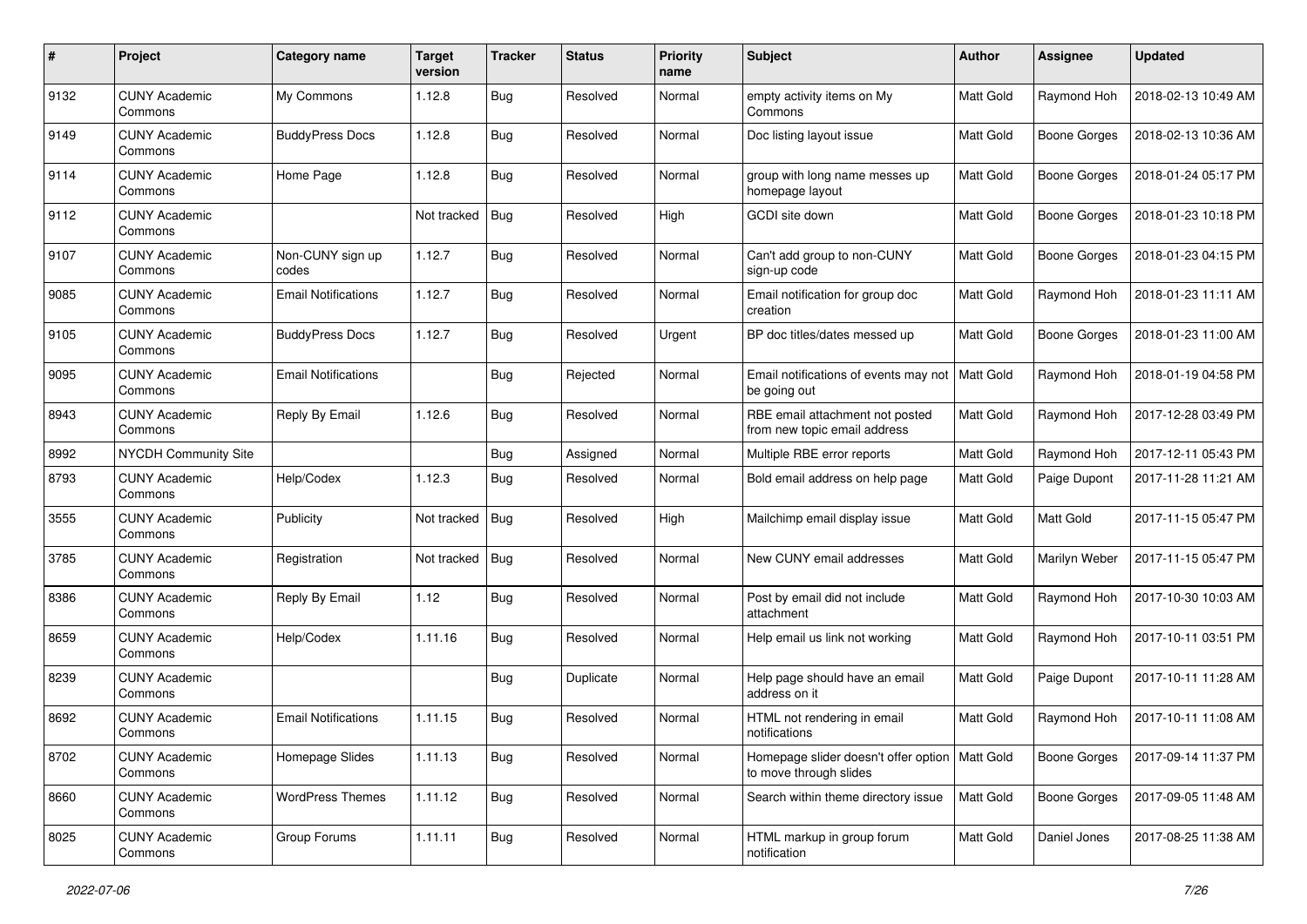| #    | Project                         | Category name              | <b>Target</b><br>version | <b>Tracker</b> | <b>Status</b> | <b>Priority</b><br>name | <b>Subject</b>                                                                  | Author           | Assignee            | <b>Updated</b>      |
|------|---------------------------------|----------------------------|--------------------------|----------------|---------------|-------------------------|---------------------------------------------------------------------------------|------------------|---------------------|---------------------|
| 8510 | <b>CUNY Academic</b><br>Commons | Public Portfolio           | 1.11.10                  | Bug            | Resolved      | Normal                  | Social media icons crowded on<br>mobile view of Portfolio                       | Matt Gold        | <b>Boone Gorges</b> | 2017-08-22 05:31 PM |
| 8183 | <b>CUNY Academic</b><br>Commons | Group Blogs                | 1.11.2                   | Bug            | Resolved      | Normal                  | Edit of Post creates notification<br>emails                                     | Matt Gold        | <b>Boone Gorges</b> | 2017-08-15 05:14 PM |
| 8463 | <b>CUNY Academic</b><br>Commons | Public Portfolio           | 1.11.9                   | Bug            | Resolved      | Normal                  | Continued issues with portfolio view<br>on mobile device                        | <b>Matt Gold</b> | Daniel Jones        | 2017-08-13 07:44 PM |
| 5961 | <b>CUNY Academic</b><br>Commons | <b>WordPress Plugins</b>   | 1.9.26                   | Bug            | Resolved      | Normal                  | Multisite Clone duplicator plugin                                               | Matt Gold        | <b>Boone Gorges</b> | 2017-07-18 02:56 PM |
| 8161 | <b>CUNY Academic</b><br>Commons |                            |                          | <b>Bug</b>     | Rejected      | Normal                  | Contact form info sent to Commons<br>email                                      | <b>Matt Gold</b> | <b>Boone Gorges</b> | 2017-05-21 10:52 PM |
| 8121 | <b>CUNY Academic</b><br>Commons | Group Forums               |                          | <b>Bug</b>     | Rejected      | Normal                  | Forum reply oddities -- RBE/Hidden<br>replies                                   | Matt Gold        | Raymond Hoh         | 2017-05-10 01:39 PM |
| 8051 | <b>NYCDH Community Site</b>     |                            |                          | <b>Bug</b>     | Resolved      | Normal                  | User reports registration problem                                               | Matt Gold        | Raymond Hoh         | 2017-04-27 04:29 PM |
| 8050 | <b>NYCDH Community Site</b>     |                            |                          | <b>Bug</b>     | Rejected      | Normal                  | problem resetting pw                                                            | Matt Gold        | Raymond Hoh         | 2017-04-27 03:54 PM |
| 8023 | <b>CUNY Academic</b><br>Commons | Reply By Email             | 1.10.18                  | <b>Bug</b>     | Resolved      | High                    | Reply to CAC Message gets posted<br>to forum                                    | Matt Gold        | Raymond Hoh         | 2017-04-25 02:35 PM |
| 7908 | <b>CUNY Academic</b><br>Commons | WordPress (misc)           | Not tracked              | <b>Bug</b>     | Resolved      | Low                     | Top nav inconsistent height issue                                               | <b>Matt Gold</b> | <b>Boone Gorges</b> | 2017-04-04 09:45 PM |
| 7907 | <b>CUNY Academic</b><br>Commons | WordPress (misc)           |                          | Bug            | Resolved      | High                    | Site header image shows up for<br>logged in user but not for logged out<br>user | Matt Gold        | <b>Boone Gorges</b> | 2017-04-04 03:16 PM |
| 7906 | <b>CUNY Academic</b><br>Commons | Reply By Email             |                          | <b>Bug</b>     | Rejected      | Normal                  | RBE Did not post                                                                | Matt Gold        | Raymond Hoh         | 2017-04-04 01:10 PM |
| 7755 | <b>CUNY Academic</b><br>Commons | Help/Codex                 | Not tracked              | Bug            | Resolved      | Normal                  | help page not loading                                                           | <b>Matt Gold</b> | scott voth          | 2017-03-25 11:10 AM |
| 7723 | <b>CUNY Academic</b><br>Commons | Public Portfolio           |                          | <b>Bug</b>     | Rejected      | Normal                  | Profile brackets                                                                | Matt Gold        | <b>Boone Gorges</b> | 2017-02-27 04:00 PM |
| 7715 | <b>CUNY Academic</b><br>Commons | Reply By Email             |                          | Bug            | Resolved      | Normal                  | 4 notifications of a single post by<br>email                                    | Matt Gold        | Raymond Hoh         | 2017-02-23 04:09 PM |
| 7689 | <b>CUNY Academic</b><br>Commons |                            |                          | <b>Bug</b>     | Duplicate     | Immediate               | <b>Commons in Blank State</b>                                                   | Matt Gold        | <b>Boone Gorges</b> | 2017-02-15 10:19 PM |
| 6995 | <b>CUNY Academic</b><br>Commons | Home Page                  | Not tracked              | Bug            | Assigned      | Normal                  | member filter on homepage not<br>working                                        | Matt Gold        | Raymond Hoh         | 2016-12-11 09:46 PM |
| 6686 | <b>CUNY Academic</b><br>Commons | Group Invitations          | 1.10.3                   | <b>Bug</b>     | Resolved      | Normal                  | Problems with auto-complete on<br>Send Invites tab                              | Matt Gold        | Boone Gorges        | 2016-12-01 03:14 PM |
| 6674 | <b>CUNY Academic</b><br>Commons | Reply By Email             | 1.10.3                   | Bug            | Resolved      | Normal                  | Member RBE responses to<br>document uploads                                     | Matt Gold        | Raymond Hoh         | 2016-11-29 09:44 PM |
| 6869 | <b>CUNY Academic</b><br>Commons | <b>Email Notifications</b> |                          | Bug            | Resolved      | Urgent                  | Report: Email notifications not going<br>out                                    | <b>Matt Gold</b> | Raymond Hoh         | 2016-11-29 09:44 PM |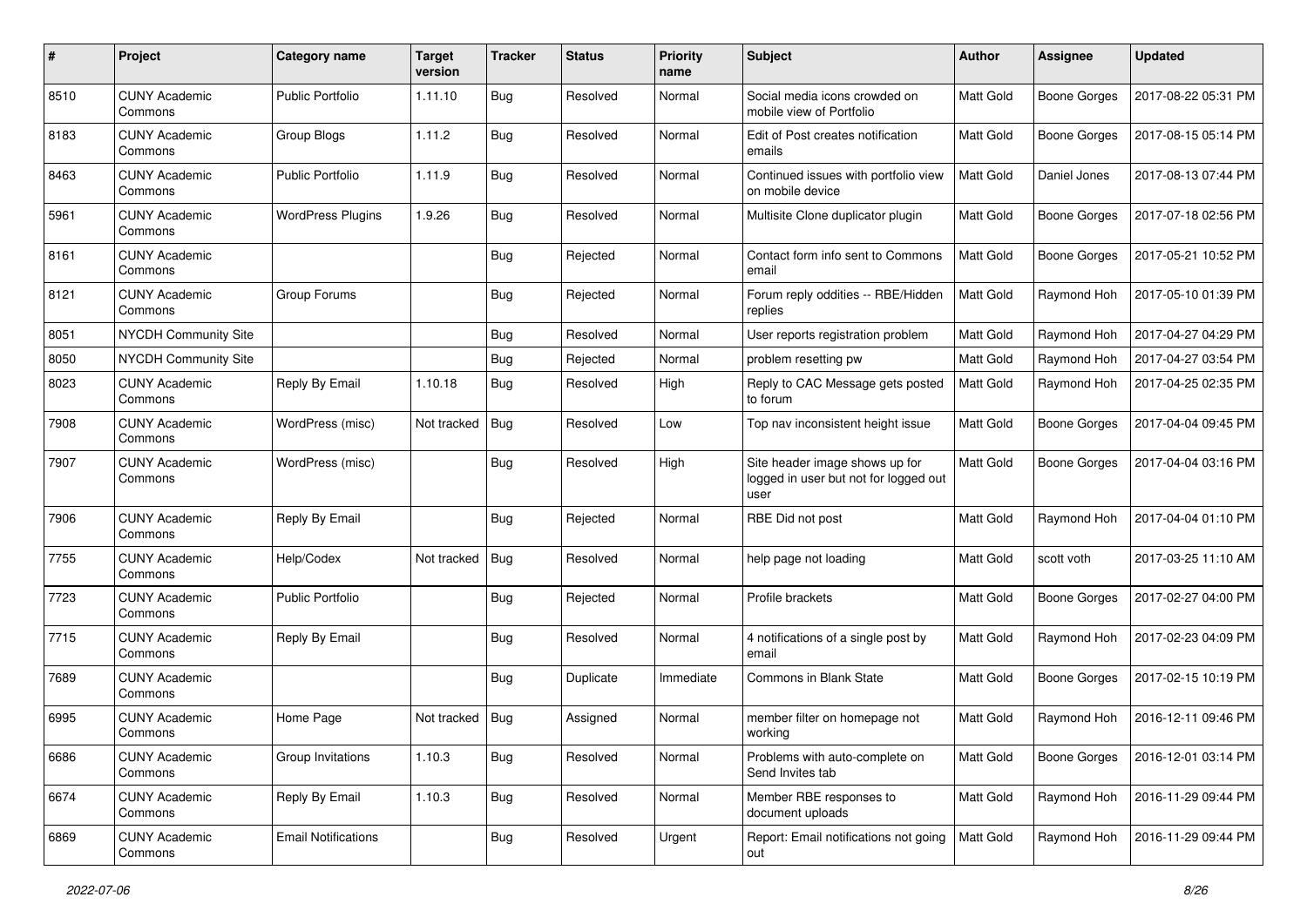| #    | Project                         | Category name              | Target<br>version | <b>Tracker</b> | <b>Status</b> | <b>Priority</b><br>name | <b>Subject</b>                                                                                           | <b>Author</b>    | Assignee     | <b>Updated</b>      |
|------|---------------------------------|----------------------------|-------------------|----------------|---------------|-------------------------|----------------------------------------------------------------------------------------------------------|------------------|--------------|---------------------|
| 6872 | <b>CUNY Academic</b><br>Commons | <b>Group Files</b>         | Not tracked       | <b>Bug</b>     | Resolved      | Normal                  | Seeing a red PHP warning                                                                                 | <b>Matt Gold</b> | Boone Gorges | 2016-11-29 02:39 PM |
| 6695 | <b>CUNY Academic</b><br>Commons | <b>Group Announcments</b>  | 1.10.3            | Bug            | Duplicate     | Normal                  | Member reply to announcement<br>goes to Commons address                                                  | Matt Gold        | Raymond Hoh  | 2016-11-22 01:46 AM |
| 6629 | <b>CUNY Academic</b><br>Commons | <b>Email Notifications</b> | 1.10.2            | <b>Bug</b>     | Resolved      | Normal                  | email footer demphasizes RBE                                                                             | Matt Gold        | Raymond Hoh  | 2016-11-20 09:23 AM |
| 6671 | <b>CUNY Academic</b><br>Commons | Reply By Email             | Not tracked       | <b>Bug</b>     | Assigned      | Normal                  | 'Post too often" RBE error message                                                                       | Matt Gold        | Raymond Hoh  | 2016-11-11 09:55 AM |
| 6623 | <b>CUNY Academic</b><br>Commons | <b>Email Notifications</b> | 1.10.1            | Bug            | Resolved      | Normal                  | Add blank line in cross-posted email<br>notifications                                                    | <b>Matt Gold</b> | Daniel Jones | 2016-11-08 01:07 PM |
| 6075 | <b>CUNY Academic</b><br>Commons | WordPress (misc)           | 1.9.32            | Bug            | Resolved      | Normal                  | Suppress useless warnings on<br>sub-blog dashboards                                                      | Matt Gold        | Daniel Jones | 2016-11-01 10:06 PM |
| 5717 | <b>CUNY Academic</b><br>Commons | Events                     | 1.10              | Bug            | Resolved      | Normal                  | Events not showing up on sitewide<br>events calendar                                                     | Matt Gold        | Raymond Hoh  | 2016-10-27 11:49 AM |
| 6413 | <b>CUNY Academic</b><br>Commons | WordPress - Media          |                   | Bug            | Duplicate     | Normal                  | Images not showing up                                                                                    | Matt Gold        | Boone Gorges | 2016-10-24 10:16 AM |
| 5221 | <b>CUNY Academic</b><br>Commons | Reply By Email             | 1.10              | <b>Bug</b>     | Resolved      | Normal                  | Alter Error messages for RBE                                                                             | <b>Matt Gold</b> | Raymond Hoh  | 2016-10-24 02:11 AM |
| 6350 | <b>CUNY Academic</b><br>Commons | <b>Blogs (BuddyPress)</b>  | 1.9.31            | <b>Bug</b>     | Resolved      | Normal                  | Editing blog posts results in activity<br>items                                                          | Matt Gold        | Boone Gorges | 2016-10-18 09:24 PM |
| 6126 | <b>CUNY Academic</b><br>Commons | Wiki                       | Not tracked       | <b>Bug</b>     | Resolved      | Normal                  | <b>CUNY DHI Guide</b>                                                                                    | Matt Gold        | Boone Gorges | 2016-10-09 02:59 PM |
| 6082 | <b>CUNY Academic</b><br>Commons | <b>WordPress Themes</b>    | 1.9.29            | <b>Bug</b>     | Resolved      | Immediate               | Sites down                                                                                               | Matt Gold        | Boone Gorges | 2016-09-23 03:32 PM |
| 5890 | <b>CUNY Academic</b><br>Commons | <b>Commons Profile</b>     | 1.9.24            | <b>Bug</b>     | Resolved      | Normal                  | Commons user profile erroneously<br>indicates a group for a member                                       | <b>Matt Gold</b> | Boone Gorges | 2016-08-11 11:53 PM |
| 5881 | <b>CUNY Academic</b><br>Commons | Groups (misc)              | 1.9.24            | <b>Bug</b>     | Resolved      | Normal                  | shown "Request membership"<br>button when admin/creator of group                                         | Matt Gold        | Boone Gorges | 2016-08-11 10:56 PM |
| 5880 | <b>CUNY Academic</b><br>Commons | Groups (misc)              | 1.10              | <b>Bug</b>     | Resolved      | Normal                  | Option to send invites to group<br>shown in group creation process<br>even when no invitees are selected | Matt Gold        | Paige Dupont | 2016-08-11 11:55 AM |
| 5878 | <b>CUNY Academic</b><br>Commons | Group Blogs                | 1.10              | Bug            | Resolved      | Normal                  | Group Blog creation improvements                                                                         | Matt Gold        | Boone Gorges | 2016-08-10 09:36 PM |
| 5840 | <b>NYCDH Community Site</b>     |                            |                   | <b>Bug</b>     | Resolved      | Normal                  | request membership in private group<br>issue                                                             | <b>Matt Gold</b> | Raymond Hoh  | 2016-07-26 06:58 AM |
| 5742 | NYCDH Community Site            |                            |                   | Bug            | Resolved      | Normal                  | images in slideshow not working                                                                          | Matt Gold        | Raymond Hoh  | 2016-07-20 07:24 PM |
| 5738 | <b>CUNY Academic</b><br>Commons | Group Forums               |                   | <b>Bug</b>     | Rejected      | Normal                  | Forum post list formatting didn't<br>come through                                                        | Matt Gold        | Boone Gorges | 2016-07-02 01:09 PM |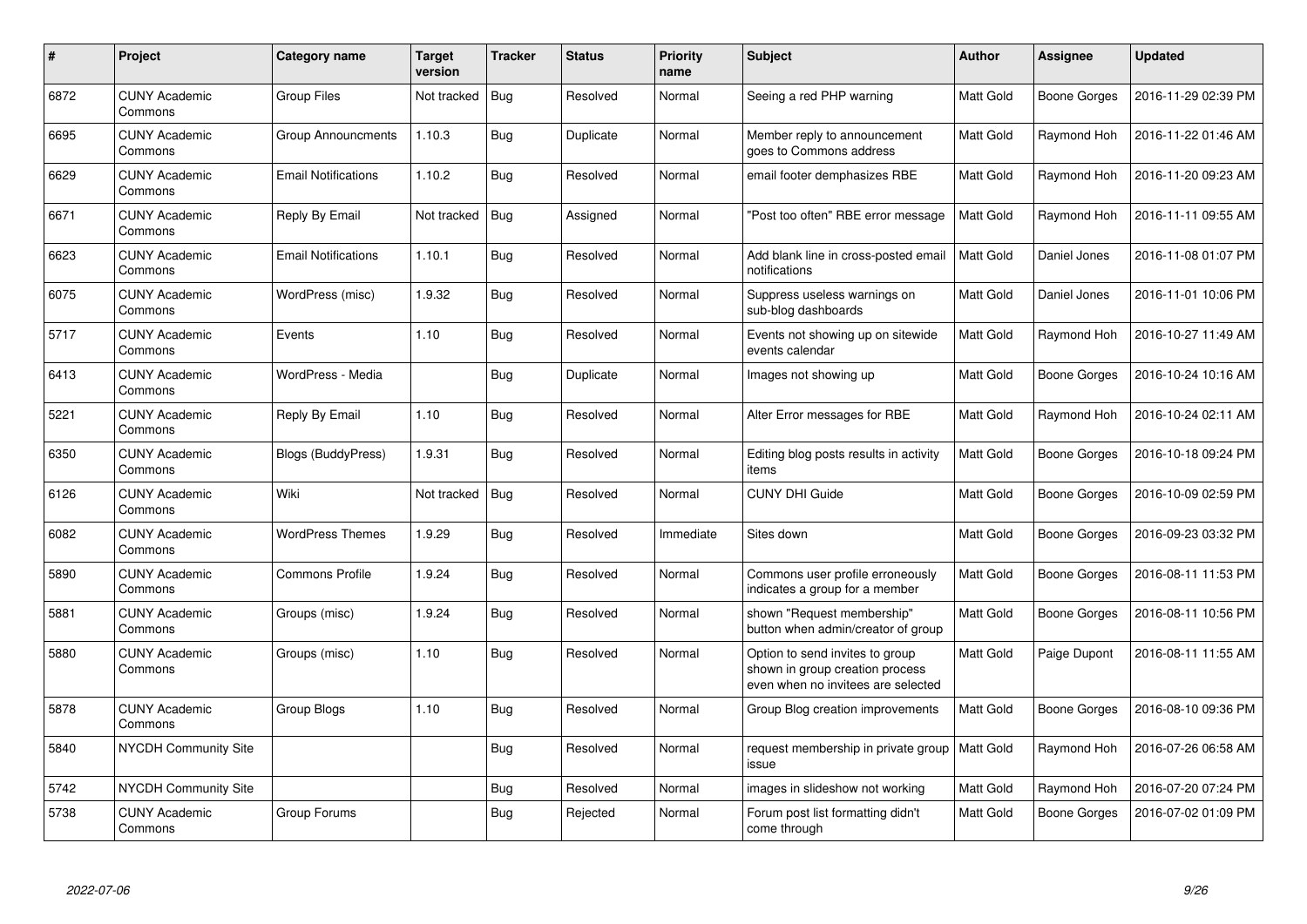| $\pmb{\#}$ | Project                         | Category name              | Target<br>version | <b>Tracker</b> | <b>Status</b> | <b>Priority</b><br>name | <b>Subject</b>                                                                               | <b>Author</b>    | Assignee     | <b>Updated</b>      |
|------------|---------------------------------|----------------------------|-------------------|----------------|---------------|-------------------------|----------------------------------------------------------------------------------------------|------------------|--------------|---------------------|
| 5516       | <b>CUNY Academic</b><br>Commons | Social Paper               | 1.9.19            | Bug            | Rejected      | Normal                  | Adding a link to Social Paper jumps<br>position to top of page                               | Matt Gold        | Boone Gorges | 2016-06-21 09:54 PM |
| 5691       | <b>CUNY Academic</b><br>Commons | Blogs (BuddyPress)         | Future<br>release | Bug            | Assigned      | High                    | Differing numbers on Sites display                                                           | Matt Gold        | Raymond Hoh  | 2016-06-13 01:37 PM |
| 335        | <b>CUNY Academic</b><br>Commons | Wiki                       |                   | <b>Bug</b>     | Rejected      | Normal                  | Link attribute on images is stripped<br>when MW pages are edited                             | Matt Gold        | Boone Gorges | 2016-05-31 12:17 PM |
| 5513       | <b>CUNY Academic</b><br>Commons | Reply By Email             | 1.9.17            | <b>Bug</b>     | Resolved      | Low                     | Header issues on a RBE post                                                                  | Matt Gold        | Raymond Hoh  | 2016-05-31 11:44 AM |
| 5556       | <b>CUNY Academic</b><br>Commons | WordPress (misc)           | 1.9.16            | Bug            | Resolved      | Normal                  | Blog comment leads to unauthorized<br>post warning                                           | Matt Gold        | Boone Gorges | 2016-05-21 11:12 PM |
| 5486       | <b>CUNY Academic</b><br>Commons | <b>BuddyPress Docs</b>     | 1.9.15            | <b>Bug</b>     | Resolved      | Low                     | Doc history not showing up                                                                   | Matt Gold        | Boone Gorges | 2016-04-24 11:50 AM |
| 5440       | <b>CUNY Academic</b><br>Commons |                            |                   | <b>Bug</b>     | Rejected      | Normal                  | New account notification email<br>auestion                                                   | Matt Gold        | Raymond Hoh  | 2016-04-21 12:12 AM |
| 5447       | <b>NYCDH Community Site</b>     |                            |                   | <b>Bug</b>     | Resolved      | Normal                  | Forum post notification doesn't note<br>presence of an attachment                            | Matt Gold        | Raymond Hoh  | 2016-04-15 12:19 PM |
| 5445       | <b>NYCDH Community Site</b>     |                            |                   | Bug            | Resolved      | Normal                  | Private group question                                                                       | Matt Gold        | Raymond Hoh  | 2016-04-13 01:58 PM |
| 5442       | <b>CUNY Academic</b><br>Commons | cuny.is                    | 1.9.14            | <b>Bug</b>     | Resolved      | Normal                  | Shortlink creation problem                                                                   | Matt Gold        | Boone Gorges | 2016-04-12 11:03 PM |
| 5415       | <b>CUNY Academic</b><br>Commons | Reply By Email             | 1.9.13            | Bug            | Resolved      | Normal                  | Received a "Your RBE Message<br>could not be posted" error even<br>though the message posted | Matt Gold        | Raymond Hoh  | 2016-04-07 03:41 PM |
| 4405       | <b>CUNY Academic</b><br>Commons | <b>Public Portfolio</b>    | 1.9.12            | <b>Bug</b>     | Resolved      | Normal                  | New portfolio text not saving                                                                | Matt Gold        | Boone Gorges | 2016-04-04 02:12 PM |
| 3497       | <b>CUNY Academic</b><br>Commons | Publicity                  | Not tracked       | <b>Bug</b>     | Resolved      | Normal                  | News blog post & hero slide on free<br>software contributions                                | Matt Gold        | scott voth   | 2016-03-09 06:48 PM |
| 5220       | <b>CUNY Academic</b><br>Commons | Reply By Email             | 1.9.9             | Bug            | Resolved      | Normal                  | Post by Email error                                                                          | Matt Gold        | Raymond Hoh  | 2016-03-01 12:30 PM |
| 5274       | <b>CUNY Academic</b><br>Commons |                            |                   | Bug            | Resolved      | Normal                  | RBE - received erroneous<br>notification of reply not being posted                           | Matt Gold        |              | 2016-02-29 03:46 PM |
| 5127       | <b>CUNY Academic</b><br>Commons | <b>Email Notifications</b> | 1.9.7             | Bug            | Resolved      | Normal                  | Forum posts to multiple groups -- no<br>notice in attachment                                 | <b>Matt Gold</b> | Daniel Jones | 2016-02-07 10:08 PM |
| 4180       | <b>CUNY Academic</b><br>Commons | WordPress (misc)           | Not tracked       | Bug            | Resolved      | High                    | Cache issues: site deletion process                                                          | Matt Gold        | Boone Gorges | 2016-02-07 10:05 PM |
| 5179       | <b>CUNY Academic</b><br>Commons | Homepage Slides            | 1.9.6             | <b>Bug</b>     | Resolved      | High                    | homepage slider image broken                                                                 | Matt Gold        | Raymond Hoh  | 2016-02-01 11:26 PM |
| 4979       | <b>CUNY Academic</b><br>Commons | Group Forums               | Not tracked       | <b>Bug</b>     | Resolved      | Normal                  | File size limit exceeded?                                                                    | Matt Gold        | Matt Gold    | 2016-01-26 05:16 PM |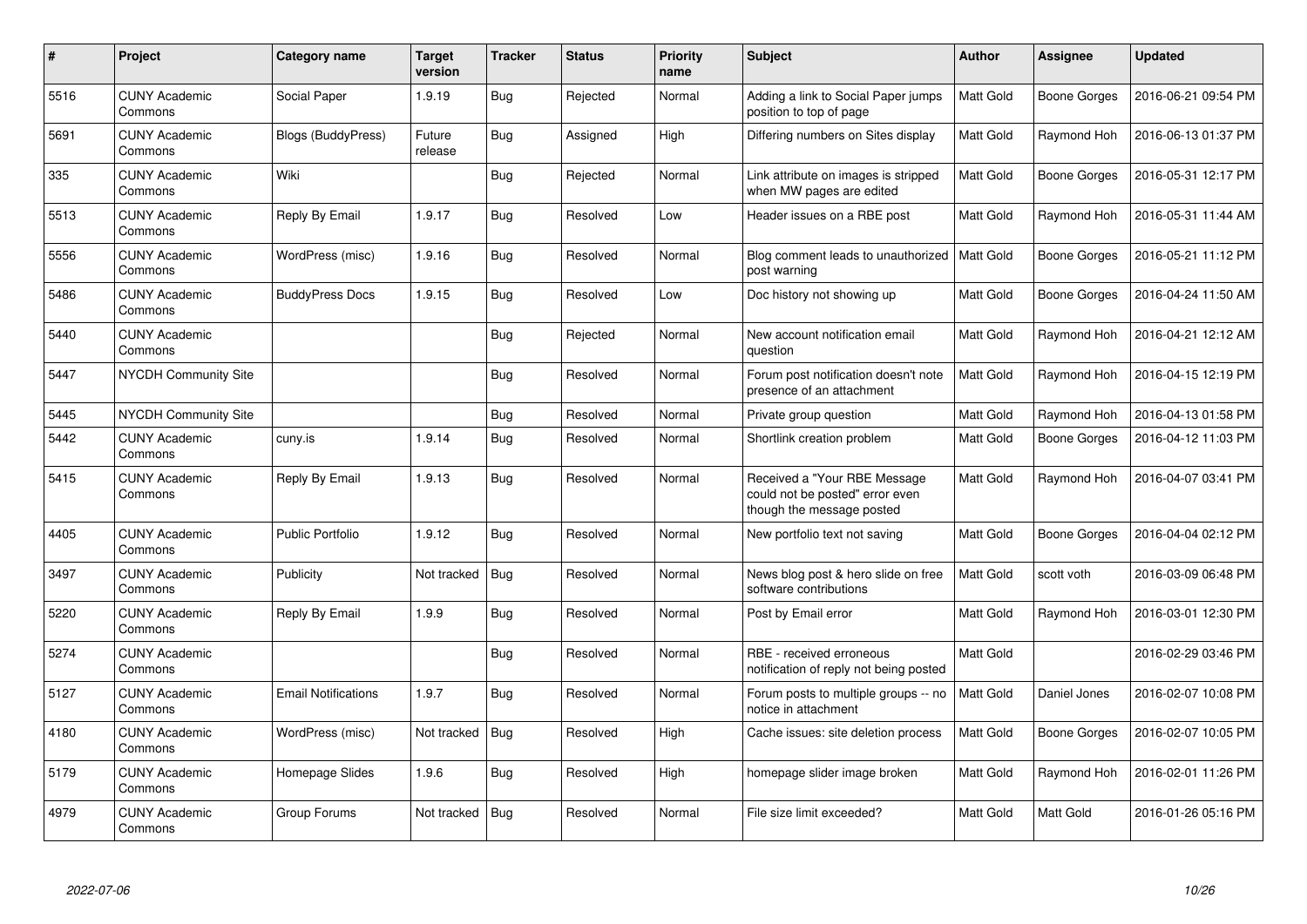| #    | Project                         | Category name              | Target<br>version | <b>Tracker</b> | <b>Status</b> | <b>Priority</b><br>name | <b>Subject</b>                                                                                | <b>Author</b>    | Assignee            | <b>Updated</b>      |
|------|---------------------------------|----------------------------|-------------------|----------------|---------------|-------------------------|-----------------------------------------------------------------------------------------------|------------------|---------------------|---------------------|
| 3547 | <b>CUNY Academic</b><br>Commons | <b>Email Notifications</b> | Not tracked       | Bug            | Resolved      | Urgent                  | Email notifications not working                                                               | <b>Matt Gold</b> | <b>Matt Gold</b>    | 2016-01-26 05:11 PM |
| 2059 | <b>CUNY Academic</b><br>Commons | Domain Mapping             | 1.9.6             | Bug            | Resolved      | Low                     | Domain Mapping Issue                                                                          | Matt Gold        | <b>Boone Gorges</b> | 2016-01-25 11:54 PM |
| 5128 | <b>CUNY Academic</b><br>Commons | Group Forums               | 1.9.5             | <b>Bug</b>     | Resolved      | Normal                  | Botched forum display of posting to<br>multiple groups info                                   | Matt Gold        | Daniel Jones        | 2016-01-19 03:13 PM |
| 5055 | <b>NYCDH Community Site</b>     |                            |                   | Bug            | Resolved      | Normal                  | Up file size limit on forum<br>attachments                                                    | Matt Gold        |                     | 2015-12-21 01:30 PM |
| 5014 | <b>CUNY Academic</b><br>Commons | Social Paper               | 1.9.1             | Bug            | Resolved      | Normal                  | Slow loading of new SP papers                                                                 | Matt Gold        | Boone Gorges        | 2015-12-14 10:08 AM |
| 5022 | <b>CUNY Academic</b><br>Commons | Wiki                       | 1.9.1             | <b>Bug</b>     | Resolved      | High                    | Main nav bar different on wiki page                                                           | Matt Gold        | <b>Boone Gorges</b> | 2015-12-11 09:31 PM |
| 5017 | <b>CUNY Academic</b><br>Commons | Social Paper               | 1.9.1             | <b>Bug</b>     | Resolved      | Normal                  | Paper Hub styling issue                                                                       | Matt Gold        | <b>Boone Gorges</b> | 2015-12-11 03:36 PM |
| 4080 | <b>CUNY Academic</b><br>Commons | Events                     | 1.9               | <b>Bug</b>     | Resolved      | Normal                  | Events Calendar: Allow sites to<br>embed calendars from groups<br>(perhaps via BP group blog) | Matt Gold        | Raymond Hoh         | 2015-12-03 06:24 PM |
| 4636 | <b>CUNY Academic</b><br>Commons | Group Forums               | 1.8.18            | Bug            | Resolved      | Normal                  | Silent edit option for editing forum<br>posts                                                 | Matt Gold        | Raymond Hoh         | 2015-11-29 04:20 PM |
| 4602 | <b>CUNY Academic</b><br>Commons | Group Forums               | Future<br>release | <b>Bug</b>     | Duplicate     | Normal                  | "Home" button in forum search leads<br>to CAC homepage rather than group<br>homepage          | <b>Matt Gold</b> | Raymond Hoh         | 2015-11-09 06:43 PM |
| 4402 | <b>CUNY Academic</b><br>Commons | <b>Public Portfolio</b>    | 1.9               | Bug            | Resolved      | Normal                  | Github link needs full URL rather<br>than ID                                                  | Matt Gold        | Daniel Jones        | 2015-11-09 02:21 PM |
| 4081 | <b>CUNY Academic</b><br>Commons | Events                     | 1.9               | Bug            | Duplicate     | Normal                  | Events Calendar: Allow restriction of<br>event creation ability to admins on<br>groups        | <b>Matt Gold</b> | Samantha<br>Raddatz | 2015-11-09 12:37 PM |
| 4816 | <b>CUNY Academic</b><br>Commons | Group Invitations          | 1.8.15            | Bug            | Resolved      | High                    | Group invite email notifications not<br>received                                              | Matt Gold        | Boone Gorges        | 2015-10-26 11:56 AM |
| 4798 | <b>CUNY Academic</b><br>Commons | DiRT Integration           | Not tracked       | Bug            | Resolved      | Normal                  | DiRT plugin seems to have<br>disappeared                                                      | Matt Gold        | <b>Boone Gorges</b> | 2015-10-20 10:05 PM |
| 4765 | <b>CUNY Academic</b><br>Commons | Group Forums               | 1.8.13            | <b>Bug</b>     | Resolved      | Normal                  | Forum preview not showing HTML<br>tags                                                        | Matt Gold        | Boone Gorges        | 2015-10-11 10:30 PM |
| 4760 | <b>CUNY Academic</b><br>Commons | <b>Email Notifications</b> | Not tracked       | Bug            | Rejected      | Normal                  | email notification contains broken<br>image                                                   | Matt Gold        | Boone Gorges        | 2015-10-11 10:24 PM |
| 4722 | <b>CUNY Academic</b><br>Commons | <b>BuddyPress Docs</b>     | Not tracked       | <b>Bug</b>     | Rejected      | Normal                  | Doc listing overflow issue                                                                    | Matt Gold        | <b>Boone Gorges</b> | 2015-10-11 10:09 PM |
| 4763 | <b>NYCDH Community Site</b>     |                            |                   | <b>Bug</b>     | Resolved      | Normal                  | Embedded HTML link doesn't<br>appear in email notification                                    | Matt Gold        | Raymond Hoh         | 2015-10-10 10:11 AM |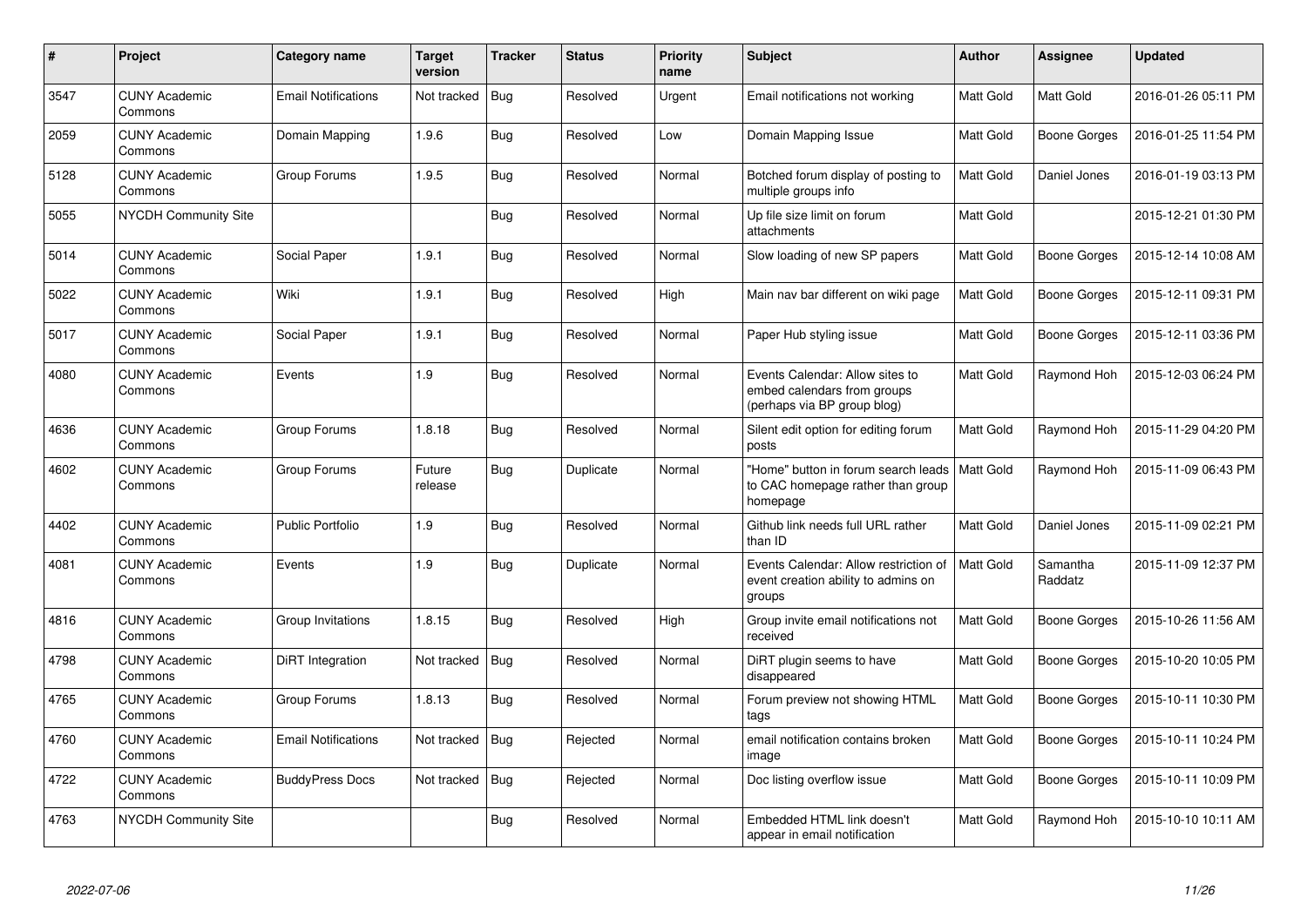| $\#$ | Project                         | Category name           | <b>Target</b><br>version | <b>Tracker</b> | <b>Status</b> | <b>Priority</b><br>name | <b>Subject</b>                                                           | <b>Author</b>    | Assignee            | <b>Updated</b>      |
|------|---------------------------------|-------------------------|--------------------------|----------------|---------------|-------------------------|--------------------------------------------------------------------------|------------------|---------------------|---------------------|
| 4736 | <b>NYCDH Community Site</b>     |                         |                          | <b>Bug</b>     | Resolved      | Normal                  | NYCDH email notifications don't list<br>attachments                      | <b>Matt Gold</b> | Raymond Hoh         | 2015-10-08 09:35 PM |
| 4661 | <b>CUNY Academic</b><br>Commons | User Experience         | Future<br>release        | <b>Bug</b>     | Assigned      | Normal                  | Simplify Events text                                                     | Matt Gold        | Samantha<br>Raddatz | 2015-10-02 09:06 PM |
| 3788 | <b>CUNY Academic</b><br>Commons | cuny.is                 | 1.8.11                   | <b>Bug</b>     | Resolved      | Normal                  | CUNY.is default links?                                                   | Matt Gold        | <b>Boone Gorges</b> | 2015-09-25 12:53 AM |
| 4662 | <b>CUNY Academic</b><br>Commons | Events                  |                          | <b>Bug</b>     | Resolved      | Normal                  | Events ICS download not working                                          | Matt Gold        | Raymond Hoh         | 2015-09-23 05:37 PM |
| 4660 | <b>CUNY Academic</b><br>Commons | Events                  | Not tracked              | <b>Bug</b>     | Resolved      | High                    | Creating new event leads to<br>whitescreen                               | Matt Gold        | Boone Gorges        | 2015-09-22 05:56 PM |
| 4641 | <b>CUNY Academic</b><br>Commons |                         | Not tracked              | <b>Bug</b>     | Resolved      | Normal                  | Reply by email going to the wrong<br>address                             | Matt Gold        | Boone Gorges        | 2015-09-21 04:05 PM |
| 4639 | <b>CUNY Academic</b><br>Commons | Home Page               | Not tracked              | Bug            | Resolved      | Urgent                  | Front page slider stopped working                                        | Matt Gold        | Boone Gorges        | 2015-09-21 03:44 PM |
| 4640 | <b>CUNY Academic</b><br>Commons |                         |                          | <b>Bug</b>     | Resolved      | Normal                  | Group forum problem                                                      | Matt Gold        | Boone Gorges        | 2015-09-21 03:44 PM |
| 4564 | <b>CUNY Academic</b><br>Commons | Server                  |                          | <b>Bug</b>     | Rejected      | Low                     | Registration page blocked on private<br>browser windows                  | Matt Gold        | Boone Gorges        | 2015-09-06 05:02 PM |
| 4472 | <b>CUNY Academic</b><br>Commons | <b>Public Portfolio</b> | 1.8.9                    | Bug            | Resolved      | Normal                  | Search links showing up on profiles                                      | <b>Matt Gold</b> | Boone Gorges        | 2015-08-24 04:06 PM |
| 4403 | <b>CUNY Academic</b><br>Commons | Public Portfolio        |                          | Bug            | Duplicate     | Normal                  | Redesign social media accounts<br>section of portfolio editing interface | Matt Gold        | Boone Gorges        | 2015-08-10 04:08 PM |
| 4367 | <b>CUNY Academic</b><br>Commons | DiRT Integration        | 1.8.6                    | <b>Bug</b>     | Resolved      | Normal                  | Thumbnail images broken on DiRT<br>tool listing                          | Matt Gold        | Boone Gorges        | 2015-08-02 12:55 AM |
| 4079 | <b>CUNY Academic</b><br>Commons | Events                  | 1.8.6                    | <b>Bug</b>     | Resolved      | Normal                  | Change ical label for Events<br>Calendar                                 | Matt Gold        | Raymond Hoh         | 2015-07-22 04:16 PM |
| 4315 | <b>CUNY Academic</b><br>Commons | WordPress (misc)        | Not tracked              | Bug            | Resolved      | Normal                  | Authentication request                                                   | Matt Gold        | Boone Gorges        | 2015-07-21 05:55 PM |
| 4028 | <b>CUNY Academic</b><br>Commons | Reply By Email          | Not tracked              | Bug            | Resolved      | Normal                  | Erroneous notice of Duplicate<br>posting                                 | Matt Gold        | Raymond Hoh         | 2015-07-21 10:26 AM |
| 4197 | <b>CUNY Academic</b><br>Commons | User Experience         | 1.8.4                    | Bug            | Resolved      | Normal                  | Open help link in same window                                            | Matt Gold        | Boone Gorges        | 2015-06-26 03:01 PM |
| 4196 | <b>CUNY Academic</b><br>Commons |                         |                          | <b>Bug</b>     | Rejected      | High                    | News feed weirdness                                                      | Matt Gold        | Boone Gorges        | 2015-06-25 03:41 PM |
| 4155 | <b>CUNY Academic</b><br>Commons | Group Forums            |                          | <b>Bug</b>     | Duplicate     | Normal                  | Don't see forum search                                                   | Matt Gold        | Boone Gorges        | 2015-06-16 12:32 PM |
| 4111 | <b>CUNY Academic</b><br>Commons | commonsinabox.org       | Not tracked              | Bug            | Resolved      | Normal                  | Add Virginia DH site to CBOX<br>showcase                                 | Matt Gold        | scott voth          | 2015-06-08 10:01 PM |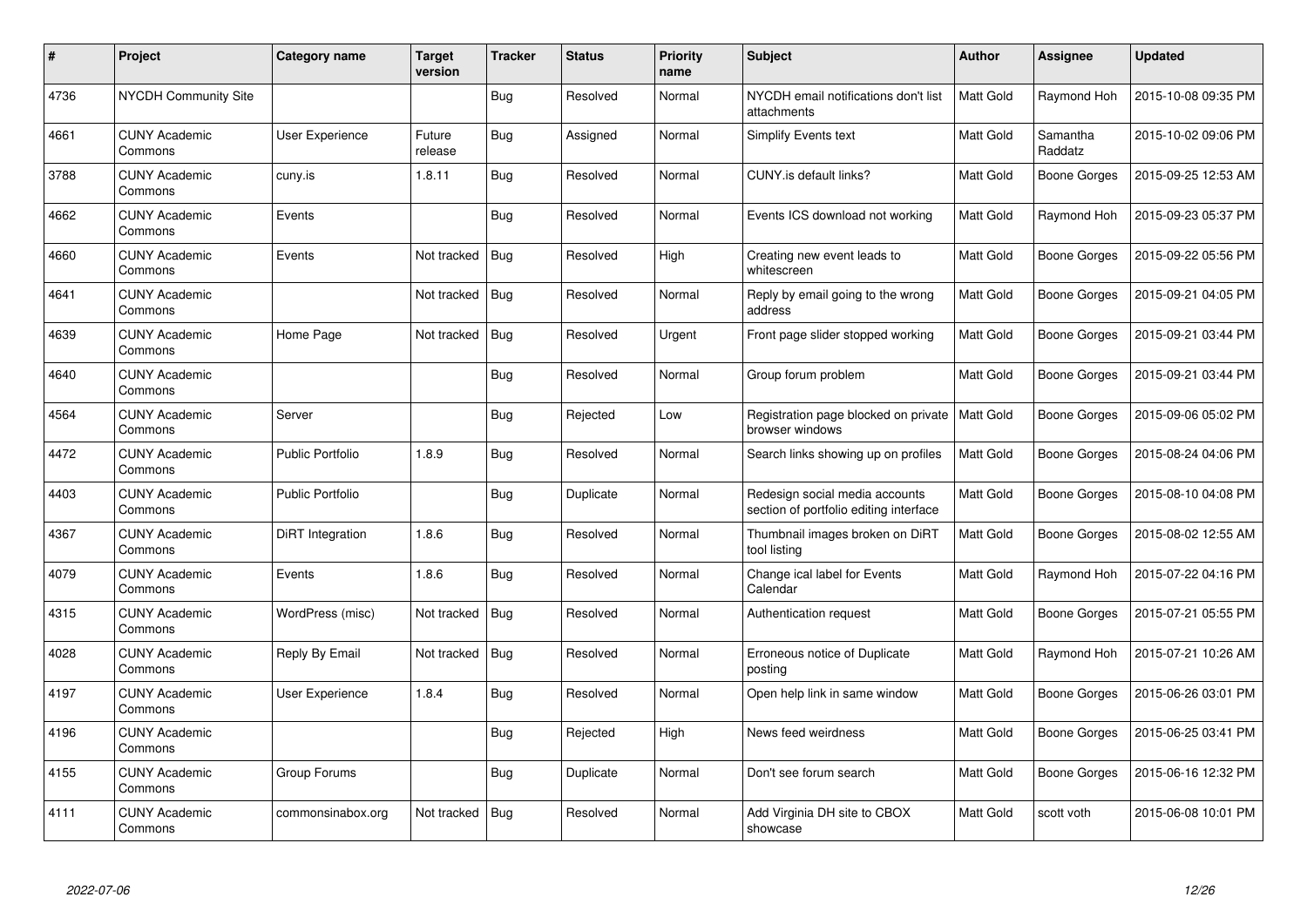| #    | Project                         | Category name              | Target<br>version | <b>Tracker</b> | <b>Status</b> | <b>Priority</b><br>name | <b>Subject</b>                                                                                  | <b>Author</b>    | Assignee     | <b>Updated</b>      |
|------|---------------------------------|----------------------------|-------------------|----------------|---------------|-------------------------|-------------------------------------------------------------------------------------------------|------------------|--------------|---------------------|
| 4125 | <b>CUNY Academic</b><br>Commons | <b>WordPress Themes</b>    | 1.8.2             | Bug            | Resolved      | Normal                  | Help overlay layer issue                                                                        | <b>Matt Gold</b> | Daniel Jones | 2015-06-08 10:34 AM |
| 3625 | <b>CUNY Academic</b><br>Commons | WordPress (misc)           |                   | <b>Bug</b>     | Rejected      | Normal                  | Unable to manually create account<br>for non-CUNY (gmail) user                                  | <b>Matt Gold</b> | Boone Gorges | 2015-06-01 03:09 PM |
| 4057 | <b>CUNY Academic</b><br>Commons | <b>BuddyPress Docs</b>     | 1.8.1             | <b>Bug</b>     | Resolved      | Normal                  | Canceling edit mode of BP Doc<br>reloads editing screen                                         | Matt Gold        | Boone Gorges | 2015-06-01 03:08 PM |
| 3587 | <b>CUNY Academic</b><br>Commons | My Commons                 | 1.8.1             | <b>Bug</b>     | Resolved      | Normal                  | Force SSL issue                                                                                 | Matt Gold        | Boone Gorges | 2015-06-01 11:39 AM |
| 4072 | <b>CUNY Academic</b><br>Commons | <b>Email Notifications</b> | 1.8.1             | Bug            | Resolved      | Normal                  | Double email notification                                                                       | Matt Gold        | Raymond Hoh  | 2015-05-26 03:05 AM |
| 2765 | <b>CUNY Academic</b><br>Commons | Toolbar                    | 1.8               | <b>Bug</b>     | Resolved      | Normal                  | Scrolling/layer issue on admin bar                                                              | Matt Gold        | Boone Gorges | 2015-05-05 03:48 PM |
| 4010 | <b>CUNY Academic</b><br>Commons | <b>WordPress Plugins</b>   | 1.7.20            | Bug            | Resolved      | High                    | GC Digital Fellows site down                                                                    | Matt Gold        |              | 2015-04-22 10:30 AM |
| 3652 | <b>CUNY Academic</b><br>Commons | Group Forums               | 1.8               | Bug            | Resolved      | Low                     | Forum preview doesn't show live link                                                            | <b>Matt Gold</b> | Raymond Hoh  | 2015-04-21 06:46 PM |
| 3991 | <b>CUNY Academic</b><br>Commons | Toolbar                    | 1.7.19            | Bug            | Resolved      | Normal                  | WP-Admin Bar positioning error on<br>mobile devices                                             | Matt Gold        | Boone Gorges | 2015-04-21 02:30 PM |
| 3995 | <b>CUNY Academic</b><br>Commons | BuddyPress (misc)          | Not tracked       | Bug            | Resolved      | Normal                  | Possible People Page filter error                                                               | Matt Gold        | Boone Gorges | 2015-04-16 07:51 AM |
| 3574 | <b>CUNY Academic</b><br>Commons | My Commons                 |                   | <b>Bug</b>     | Duplicate     | Normal                  | Address awkward possessive cases<br>on My Commons page                                          | <b>Matt Gold</b> | Raymond Hoh  | 2015-04-13 04:41 PM |
| 3969 | <b>CUNY Academic</b><br>Commons | <b>WordPress Plugins</b>   | 1.7.18            | Bug            | Resolved      | Normal                  | External Group Blogs plugin causing<br>duplicate items of the same post:                        | <b>Matt Gold</b> | Raymond Hoh  | 2015-04-10 07:51 PM |
| 3954 | <b>CUNY Academic</b><br>Commons | <b>Email Notifications</b> | 1.7.18            | <b>Bug</b>     | Resolved      | Normal                  | Issues with Email notifications for<br>Groups w/RSS Feeds attached                              | Matt Gold        | Raymond Hoh  | 2015-04-08 05:04 PM |
| 3342 | <b>CUNY Academic</b><br>Commons | <b>Email Notifications</b> |                   | <b>Bug</b>     | Duplicate     | Normal                  | <b>Group Invitation Email Links</b><br>Incorrect/Non-Working                                    | Matt Gold        | Boone Gorges | 2015-04-01 09:04 PM |
| 3809 | <b>CUNY Academic</b><br>Commons | BuddyPress (misc)          | 1.7.17            | Bug            | Resolved      | Normal                  | BuddyPress member filters not<br>working correctly                                              | Matt Gold        | Matt Gold    | 2015-03-22 01:03 AM |
| 3165 | <b>CUNY Academic</b><br>Commons | <b>Email Notifications</b> |                   | Bug            | Rejected      | Normal                  | HTML notification of post with<br>attachments didn't include mention<br>of/links to attachments | Matt Gold        | Boone Gorges | 2015-03-21 09:05 PM |
| 3853 | <b>CUNY Academic</b><br>Commons | BuddyPress (misc)          | 1.7.16            | <b>Bug</b>     | Resolved      | High                    | Post erroneously ascribed to wrong<br>author in activity feed                                   | Matt Gold        | Raymond Hoh  | 2015-03-21 01:13 PM |
| 3933 | <b>CUNY Academic</b><br>Commons | DiRT Integration           | Not tracked       | Bug            | Rejected      | Normal                  | DiRT Directory 'tool' directory shows<br>blank page                                             | <b>Matt Gold</b> | Boone Gorges | 2015-03-20 08:47 AM |
| 3917 | <b>CUNY Academic</b><br>Commons | Home Page                  | 1.7.16            | Bug            | Resolved      | Normal                  | New homepage display errors                                                                     | Matt Gold        | Raymond Hoh  | 2015-03-18 11:15 AM |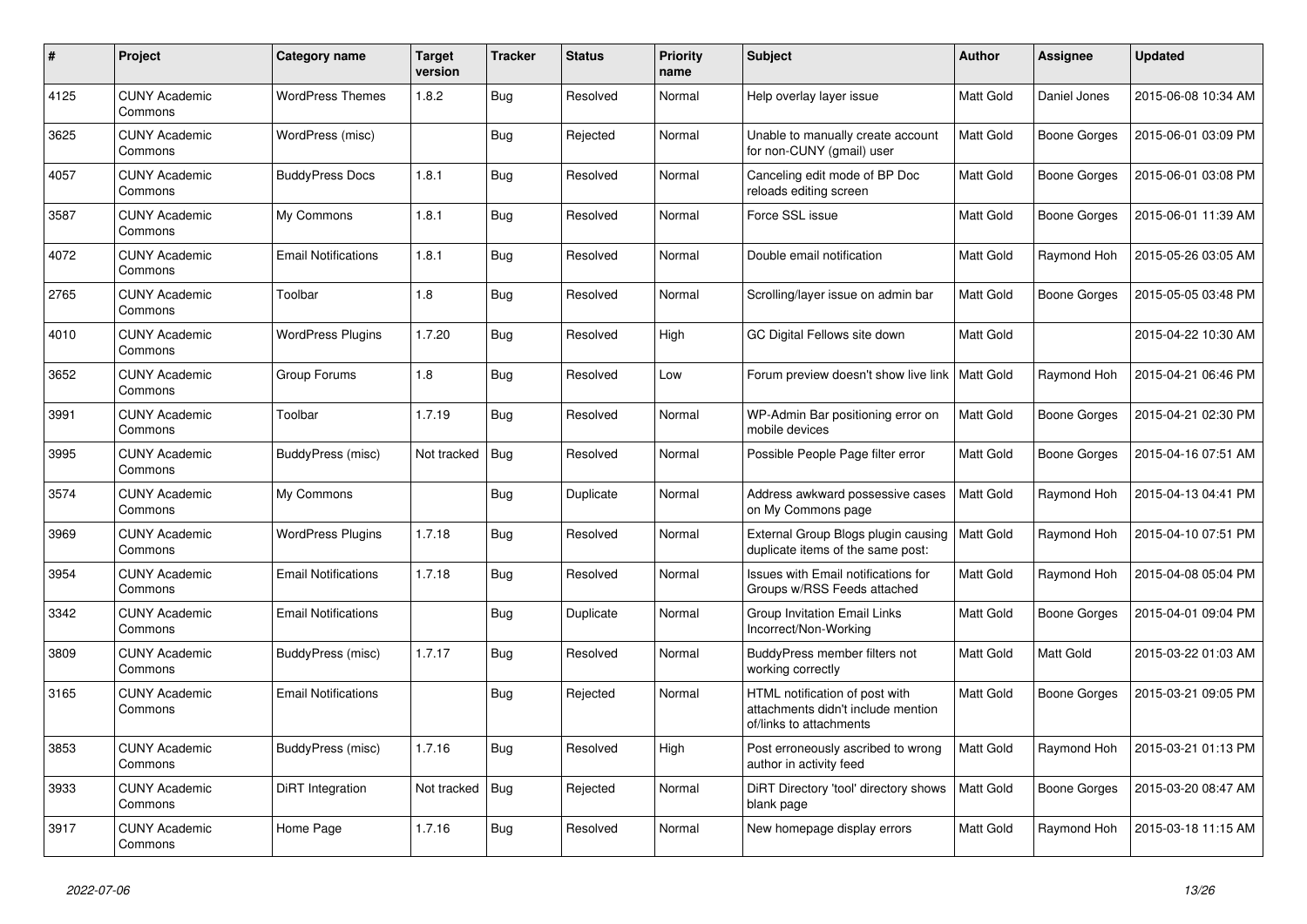| $\#$ | <b>Project</b>                  | Category name              | <b>Target</b><br>version | <b>Tracker</b> | <b>Status</b> | <b>Priority</b><br>name | <b>Subject</b>                                                       | <b>Author</b>    | Assignee            | <b>Updated</b>      |
|------|---------------------------------|----------------------------|--------------------------|----------------|---------------|-------------------------|----------------------------------------------------------------------|------------------|---------------------|---------------------|
| 3910 | <b>CUNY Academic</b><br>Commons | Home Page                  | 1.7.15.2                 | Bug            | Resolved      | High                    | Home Page Display Errors                                             | <b>Matt Gold</b> | Boone Gorges        | 2015-03-17 10:21 AM |
| 3865 | <b>CUNY Academic</b><br>Commons | Design                     | 1.7.15                   | Bug            | Resolved      | Normal                  | DiRT Tools listing in Group ><br>Manage                              | Matt Gold        | Boone Gorges        | 2015-03-12 10:35 AM |
| 3866 | <b>CUNY Academic</b><br>Commons | <b>Email Notifications</b> | 1.7.15                   | <b>Bug</b>     | Resolved      | Normal                  | Email notification does not indicate<br>presence of an attachment    | Matt Gold        | <b>Boone Gorges</b> | 2015-03-12 10:35 AM |
| 3864 | <b>CUNY Academic</b><br>Commons | DiRT Integration           | 1.7.15                   | <b>Bug</b>     | Resolved      | Normal                  | DiRT Tools Group sidebar label<br>display                            | Matt Gold        | Boone Gorges        | 2015-03-11 09:30 PM |
| 3640 | <b>CUNY Academic</b><br>Commons |                            | Future<br>release        | Bug            | Rejected      | Normal                  | Logged out of commons when trying<br>to publish a post               | <b>Matt Gold</b> | Daniel Jones        | 2015-03-09 11:27 AM |
| 3859 | <b>CUNY Academic</b><br>Commons | Group Forums               | 1.7.14                   | <b>Bug</b>     | Resolved      | Normal                  | Group Forum Button Layout                                            | Matt Gold        | Boone Gorges        | 2015-03-05 10:57 AM |
| 3802 | <b>CUNY Academic</b><br>Commons | Home Page                  | 1.7.14                   | <b>Bug</b>     | Resolved      | Normal                  | Long user name causes problems<br>with Who's Online homepage display | <b>Matt Gold</b> | Daniel Jones        | 2015-02-23 03:39 PM |
| 3823 | <b>CUNY Academic</b><br>Commons | commonsinabox.org          | Not tracked              | <b>Bug</b>     | Resolved      | Normal                  | CBOX styling issue                                                   | Matt Gold        | Boone Gorges        | 2015-02-23 03:33 PM |
| 3769 | <b>CUNY Academic</b><br>Commons | <b>Public Portfolio</b>    | 1.7.12                   | Bug            | Resolved      | Normal                  | Completion mouseover on editing<br>version of profile is blank       | Matt Gold        | Boone Gorges        | 2015-02-12 09:13 AM |
| 3761 | <b>CUNY Academic</b><br>Commons | WordPress (misc)           |                          | <b>Bug</b>     | Rejected      | Normal                  | User reports that Add Users by<br>Email Address not working          | <b>Matt Gold</b> | Daniel Jones        | 2015-02-12 09:01 AM |
| 3799 | <b>CUNY Academic</b><br>Commons | cuny.is                    | 1.7.12                   | <b>Bug</b>     | Resolved      | Normal                  | cuny.is issue                                                        | <b>Matt Gold</b> | Boone Gorges        | 2015-02-10 09:07 PM |
| 2691 | <b>CUNY Academic</b><br>Commons | BuddyPress (misc)          |                          | Bug            | Rejected      | Normal                  | Problems inviting members to a<br>group                              | Matt Gold        | Dominic Giglio      | 2015-01-02 03:12 PM |
| 3717 | <b>CUNY Academic</b><br>Commons | Groups (misc)              | 1.7.7                    | Bug            | Resolved      | Normal                  | Member invitations to Group<br>Members error alert                   | <b>Matt Gold</b> | Boone Gorges        | 2014-12-22 02:25 PM |
| 3688 | <b>CUNY Academic</b><br>Commons | <b>BuddyPress Docs</b>     | 1.7.6                    | <b>Bug</b>     | Resolved      | Normal                  | Doc creation didn't create email<br>notification                     | Matt Gold        | Boone Gorges        | 2014-12-12 08:57 AM |
| 3693 | <b>CUNY Academic</b><br>Commons | Reply By Email             |                          | Bug            | Resolved      | Normal                  | notification of RBE double posting                                   | Matt Gold        | Raymond Hoh         | 2014-12-03 02:40 PM |
| 3654 | <b>CUNY Academic</b><br>Commons | Group Forums               | 1.7.4                    | <b>Bug</b>     | Resolved      | Normal                  | can only attached one file to a forum<br>post                        | <b>Matt Gold</b> | Boone Gorges        | 2014-11-21 10:42 AM |
| 3655 | <b>CUNY Academic</b><br>Commons | Group Forums               | Not tracked              | Bug            | Resolved      | High                    | xlsx attachments not allowed in<br>forums                            | Matt Gold        | Boone Gorges        | 2014-11-21 10:41 AM |
| 3648 | <b>CUNY Academic</b><br>Commons | cuny.is                    | Not tracked              | Bug            | Resolved      | High                    | cuny.is request                                                      | Matt Gold        | Boone Gorges        | 2014-11-11 06:54 PM |
| 3608 | <b>CUNY Academic</b><br>Commons | <b>Email Notifications</b> | 1.7.3                    | <b>Bug</b>     | Resolved      | High                    | Group email plain-text formatting<br>problem                         | Matt Gold        | Raymond Hoh         | 2014-11-11 12:19 PM |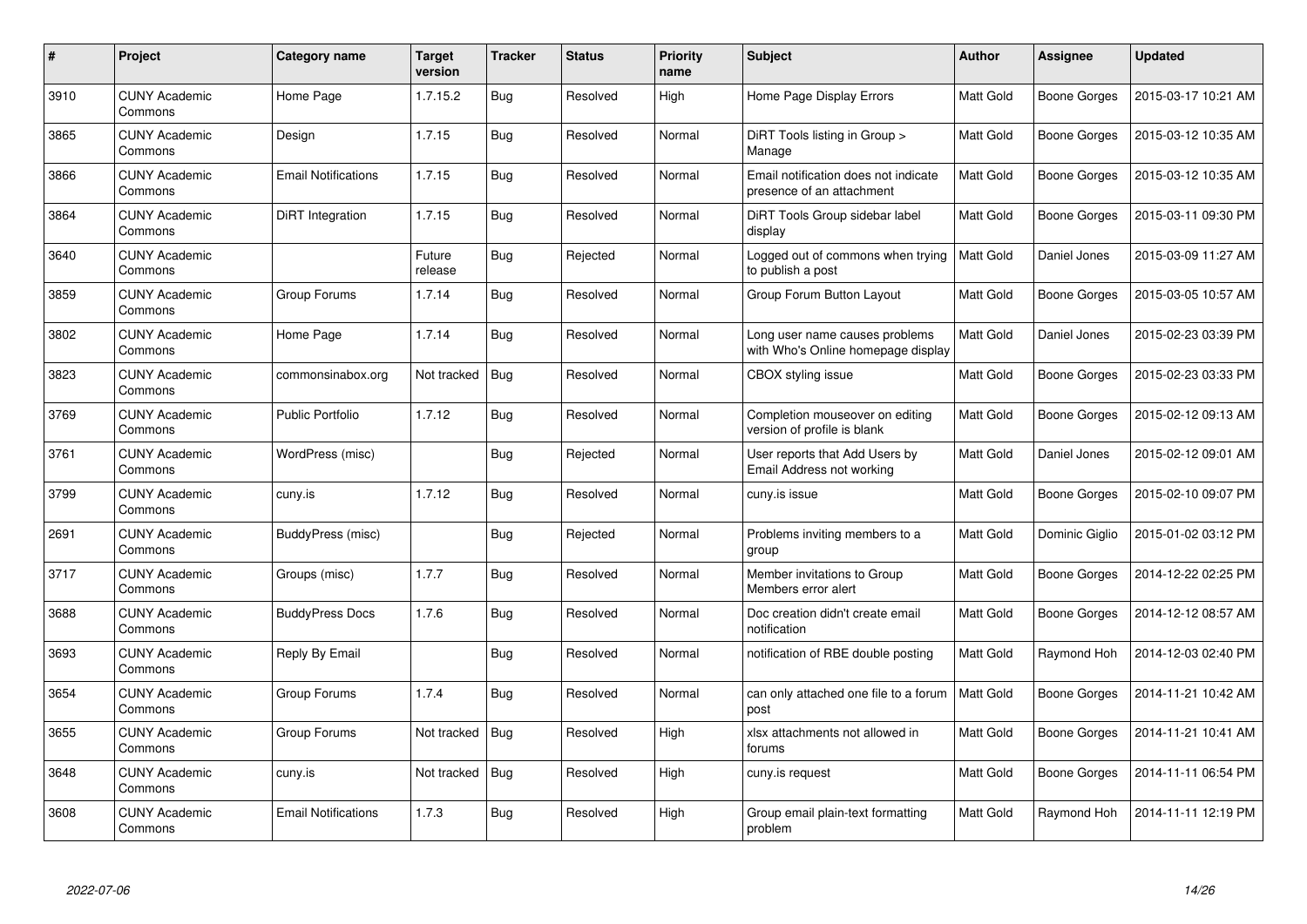| #    | Project                         | Category name              | <b>Target</b><br>version | <b>Tracker</b> | <b>Status</b> | <b>Priority</b><br>name | <b>Subject</b>                                                                | <b>Author</b>    | <b>Assignee</b> | <b>Updated</b>      |
|------|---------------------------------|----------------------------|--------------------------|----------------|---------------|-------------------------|-------------------------------------------------------------------------------|------------------|-----------------|---------------------|
| 3601 | <b>CUNY Academic</b><br>Commons | <b>Email Notifications</b> | 1.7.3                    | <b>Bug</b>     | Resolved      | High                    | Forum replies do not show up on the<br>group homepage                         | <b>Matt Gold</b> | Raymond Hoh     | 2014-11-10 01:24 PM |
| 3642 | <b>CUNY Academic</b><br>Commons |                            |                          | <b>Bug</b>     | Rejected      | Normal                  | Group search hanging                                                          | Matt Gold        | Boone Gorges    | 2014-11-10 12:50 PM |
| 3583 | <b>CUNY Academic</b><br>Commons | Reply By Email             | 1.7.3                    | Bug            | Resolved      | Normal                  | RBE error message                                                             | Matt Gold        | Raymond Hoh     | 2014-11-10 12:42 PM |
| 3589 | <b>CUNY Academic</b><br>Commons | Group Invitations          | 1.7.2                    | <b>Bug</b>     | Resolved      | Normal                  | User not appearing in group<br>invitation autocomplete                        | Matt Gold        | Boone Gorges    | 2014-11-01 02:58 PM |
| 3588 | <b>CUNY Academic</b><br>Commons | Groups (misc)              | 1.7.2                    | <b>Bug</b>     | Resolved      | Normal                  | Hidden group not appearing in<br>search results                               | Matt Gold        | Boone Gorges    | 2014-11-01 02:57 PM |
| 3550 | <b>CUNY Academic</b><br>Commons | WordPress (misc)           |                          | <b>Bug</b>     | Rejected      | Low                     | Scribd Embed Issue                                                            | <b>Matt Gold</b> | scott voth      | 2014-11-01 02:49 PM |
| 3614 | <b>CUNY Academic</b><br>Commons | Home Page                  | 1.7.2                    | <b>Bug</b>     | Resolved      | Normal                  | Homepage member widget filter<br>feature not working                          | Matt Gold        | Boone Gorges    | 2014-11-01 02:24 PM |
| 3599 | <b>CUNY Academic</b><br>Commons | <b>BuddyPress Docs</b>     | 1.7.2                    | <b>Bug</b>     | Resolved      | Normal                  | Silent BP Docs edits                                                          | Matt Gold        | Boone Gorges    | 2014-11-01 02:20 PM |
| 2239 | <b>CUNY Academic</b><br>Commons | <b>Email Notifications</b> | 1.7                      | <b>Bug</b>     | Resolved      | Normal                  | Login redirects when clicking on<br>private group addresses not working       | Matt Gold        | Raymond Hoh     | 2014-11-01 11:41 AM |
| 3598 | <b>CUNY Academic</b><br>Commons | Reply By Email             |                          | <b>Bug</b>     | Resolved      | Urgent                  | RBE message not posted                                                        | Matt Gold        | Boone Gorges    | 2014-10-27 09:34 PM |
| 3362 | <b>CUNY Academic</b><br>Commons | <b>Public Portfolio</b>    | 1.7.1                    | Bug            | Resolved      | Normal                  | Default display of profiles with no<br>info added                             | Matt Gold        | Boone Gorges    | 2014-10-21 02:44 PM |
| 3563 | <b>CUNY Academic</b><br>Commons | Reply By Email             | Not tracked              | Bug            | Resolved      | High                    | RBE posting lags                                                              | Matt Gold        | Boone Gorges    | 2014-10-21 11:33 AM |
| 3581 | <b>CUNY Academic</b><br>Commons | <b>BuddyPress Docs</b>     | 1.7.1                    | <b>Bug</b>     | Resolved      | Normal                  | <b>BuddyPress Docs Line Break issue</b>                                       | Matt Gold        | Boone Gorges    | 2014-10-20 02:56 PM |
| 3557 | <b>CUNY Academic</b><br>Commons | My Commons                 | 1.7.1                    | <b>Bug</b>     | Resolved      | Urgent                  | Fix typo on My Commons overlay                                                | Matt Gold        | Boone Gorges    | 2014-10-15 11:02 PM |
| 3544 | <b>CUNY Academic</b><br>Commons | <b>Group Files</b>         | 1.7                      | <b>Bug</b>     | Resolved      | Normal                  | Files list upload button placement<br>after upload                            | Matt Gold        | Boone Gorges    | 2014-10-10 09:09 AM |
| 3223 | <b>CUNY Academic</b><br>Commons | <b>Public Portfolio</b>    | 1.7                      | <b>Bug</b>     | Resolved      | Low                     | Alter Profile Editing Unsaved Text<br><b>Warning Feature</b>                  | Matt Gold        | Boone Gorges    | 2014-09-22 09:18 PM |
| 3449 | <b>CUNY Academic</b><br>Commons | Groups (misc)              | 1.7                      | <b>Bug</b>     | Resolved      | Normal                  | Make Default Option for "Create"<br>Forum" in Group Creation Process<br>"Yes" | Matt Gold        | Boone Gorges    | 2014-09-22 08:39 PM |
| 3480 | <b>CUNY Academic</b><br>Commons | WordPress (misc)           | Not tracked              | Bug            | Resolved      | High                    | Games site shows up as<br>archived/suspended                                  | Matt Gold        | Boone Gorges    | 2014-09-21 09:34 PM |
| 3448 | <b>CUNY Academic</b><br>Commons | Groups (misc)              | 1.7                      | <b>Bug</b>     | Resolved      | Normal                  | Group changes email slug/link issue                                           | <b>Matt Gold</b> | Raymond Hoh     | 2014-09-15 08:29 PM |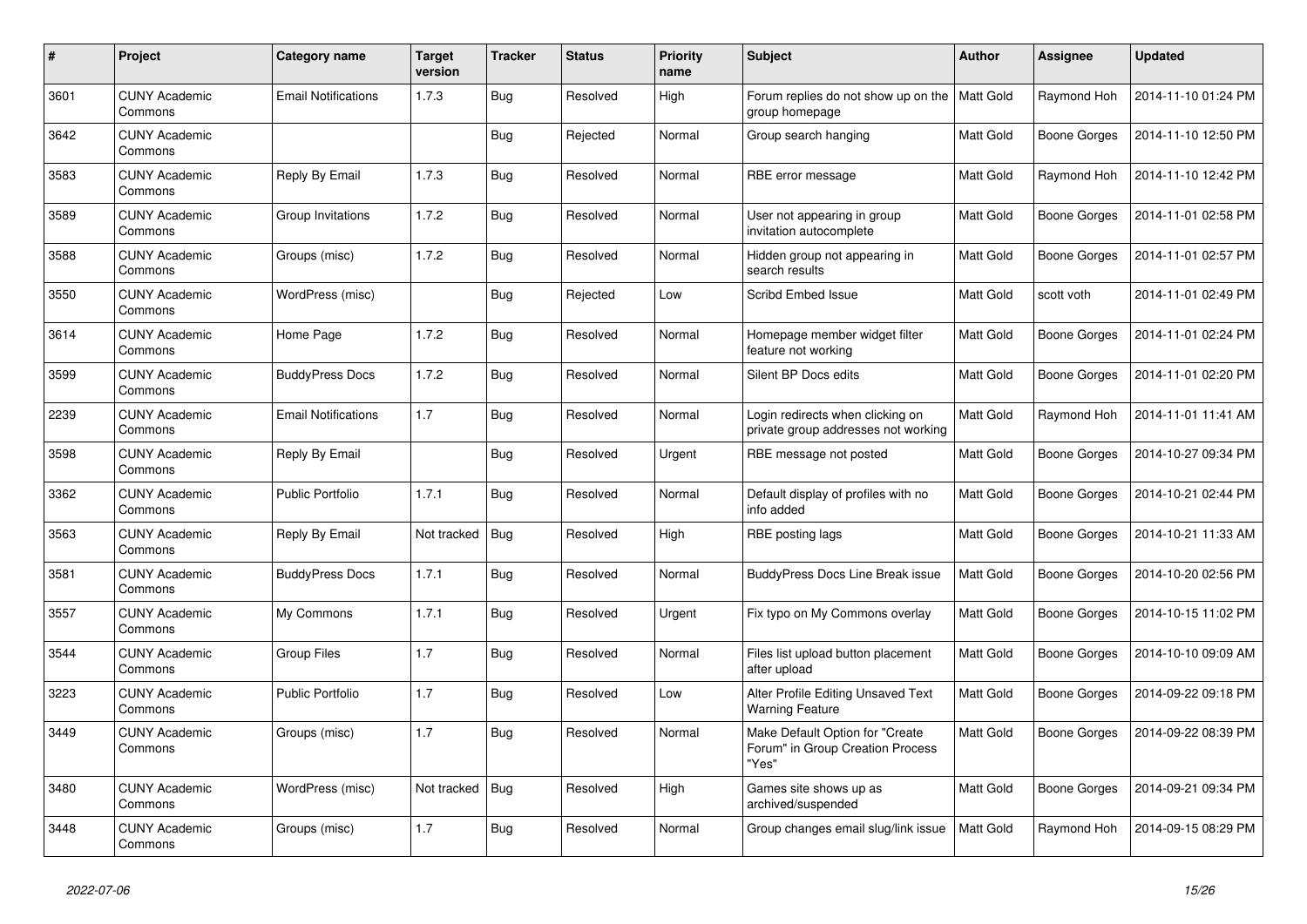| $\pmb{\#}$ | Project                         | Category name              | <b>Target</b><br>version | <b>Tracker</b> | <b>Status</b>       | <b>Priority</b><br>name | <b>Subject</b>                                                                                  | <b>Author</b>    | Assignee         | <b>Updated</b>      |
|------------|---------------------------------|----------------------------|--------------------------|----------------|---------------------|-------------------------|-------------------------------------------------------------------------------------------------|------------------|------------------|---------------------|
| 3451       | <b>CUNY Academic</b><br>Commons | WordPress (misc)           | 1.7                      | Bug            | Resolved            | Normal                  | Edit delete blog text                                                                           | <b>Matt Gold</b> | Raymond Hoh      | 2014-09-15 08:27 PM |
| 3420       | <b>CUNY Academic</b><br>Commons | <b>Email Notifications</b> | 1.6.14                   | <b>Bug</b>     | Resolved            | Normal                  | Membership approval link in email<br>notifications                                              | <b>Matt Gold</b> | Boone Gorges     | 2014-09-01 09:31 PM |
| 3419       | <b>CUNY Academic</b><br>Commons | Group Invitations          | 1.6.14                   | Bug            | Testing<br>Required | Normal                  | Neatening the display of messages<br>on group requests                                          | Matt Gold        | Boone Gorges     | 2014-09-01 09:29 PM |
| 3428       | <b>CUNY Academic</b><br>Commons | Twitter page               | 1.6.14                   | <b>Bug</b>     | Resolved            | High                    | Fix typo on Twitter page                                                                        | Matt Gold        | Dominic Giglio   | 2014-09-01 08:53 PM |
| 3393       | <b>CUNY Academic</b><br>Commons | <b>WordPress Themes</b>    | Not tracked              | Bug            | Resolved            | Urgent                  | Widgets reset on JITP                                                                           | Matt Gold        | <b>Matt Gold</b> | 2014-09-01 08:51 PM |
| 3429       | NYCDH Community Site            |                            |                          | Bug            | Resolved            | Normal                  | Forum Attachments not working                                                                   | <b>Matt Gold</b> | Raymond Hoh      | 2014-09-01 04:04 PM |
| 3427       | <b>CUNY Academic</b><br>Commons | <b>Email Notifications</b> |                          | Bug            | Rejected            | Normal                  | Multiple email notifications received                                                           | Matt Gold        | Boone Gorges     | 2014-08-30 05:02 PM |
| 3343       | <b>CUNY Academic</b><br>Commons | BuddyPress (misc)          | 1.6.11                   | <b>Bug</b>     | Resolved            | Low                     | Minor Email display error                                                                       | <b>Matt Gold</b> | Boone Gorges     | 2014-08-01 10:01 AM |
| 3344       | <b>CUNY Academic</b><br>Commons | Layout                     | 1.6.11                   | Bug            | Resolved            | Normal                  | Double display of menu on profile<br>settings                                                   | <b>Matt Gold</b> | Boone Gorges     | 2014-08-01 09:58 AM |
| 3345       | <b>CUNY Academic</b><br>Commons | Layout                     | 1.6.11                   | <b>Bug</b>     | Resolved            | Normal                  | Text/Icon Styling Error/Overlap on<br>Profile pages                                             | <b>Matt Gold</b> | Boone Gorges     | 2014-08-01 09:05 AM |
| 3324       | <b>CUNY Academic</b><br>Commons | <b>Public Portfolio</b>    | 1.6.10                   | Bug            | Resolved            | Normal                  | Incorrect display of send<br>message/mention on portfolio page                                  | Matt Gold        | Boone Gorges     | 2014-07-22 09:06 PM |
| 3307       | <b>CUNY Academic</b><br>Commons | Group Invitations          |                          | <b>Bug</b>     | Rejected            | Normal                  | Group Invites Sent before clicking<br>'send invites"                                            | Matt Gold        | Boone Gorges     | 2014-07-14 11:09 AM |
| 3201       | <b>CUNY Academic</b><br>Commons | commonsinabox.org          | Not tracked              | <b>Bug</b>     | Resolved            | Normal                  | Add MuseCommons to the<br>Showcase                                                              | <b>Matt Gold</b> | scott voth       | 2014-07-12 01:29 PM |
| 3293       | <b>CUNY Academic</b><br>Commons | BuddyPress (misc)          |                          | Bug            | Rejected            | Normal                  | 'Page Not Found' Message<br>Received After Clicking on<br>View/Reply Link in Email Notification | Matt Gold        | Boone Gorges     | 2014-07-02 08:47 PM |
| 3289       | <b>NYCDH Community Site</b>     |                            |                          | <b>Bug</b>     | Resolved            | Normal                  | BP Docs revision overflowing div<br>containers                                                  | Matt Gold        | Raymond Hoh      | 2014-06-26 05:19 PM |
| 3287       | <b>NYCDH Community Site</b>     |                            |                          | <b>Bug</b>     | Resolved            | Normal                  | Link to Private Doc bounces<br>non-logged-in users to homepage                                  | Matt Gold        | Raymond Hoh      | 2014-06-25 05:30 PM |
| 2953       | NYCDH Community Site            |                            |                          | <b>Bug</b>     | Resolved            | Normal                  | <b>WP Update Failed</b>                                                                         | Matt Gold        | Raymond Hoh      | 2014-06-24 10:48 PM |
| 3263       | NYCDH Community Site            |                            |                          | <b>Bug</b>     | Resolved            | Normal                  | RBE could not be posted                                                                         | Matt Gold        | Raymond Hoh      | 2014-06-24 10:48 PM |
| 3164       | <b>CUNY Academic</b><br>Commons | Reply By Email             | 1.6.7.1                  | <b>Bug</b>     | Resolved            | High                    | Duplicate RBE messages                                                                          | Matt Gold        | Raymond Hoh      | 2014-06-24 12:23 PM |
| 3278       | <b>CUNY Academic</b><br>Commons | WordPress (misc)           |                          | <b>Bug</b>     | Rejected            | Normal                  | TinyMCE 4 - Pasting from Word to<br>Firefox strips formatting                                   | Matt Gold        | Raymond Hoh      | 2014-06-24 08:42 AM |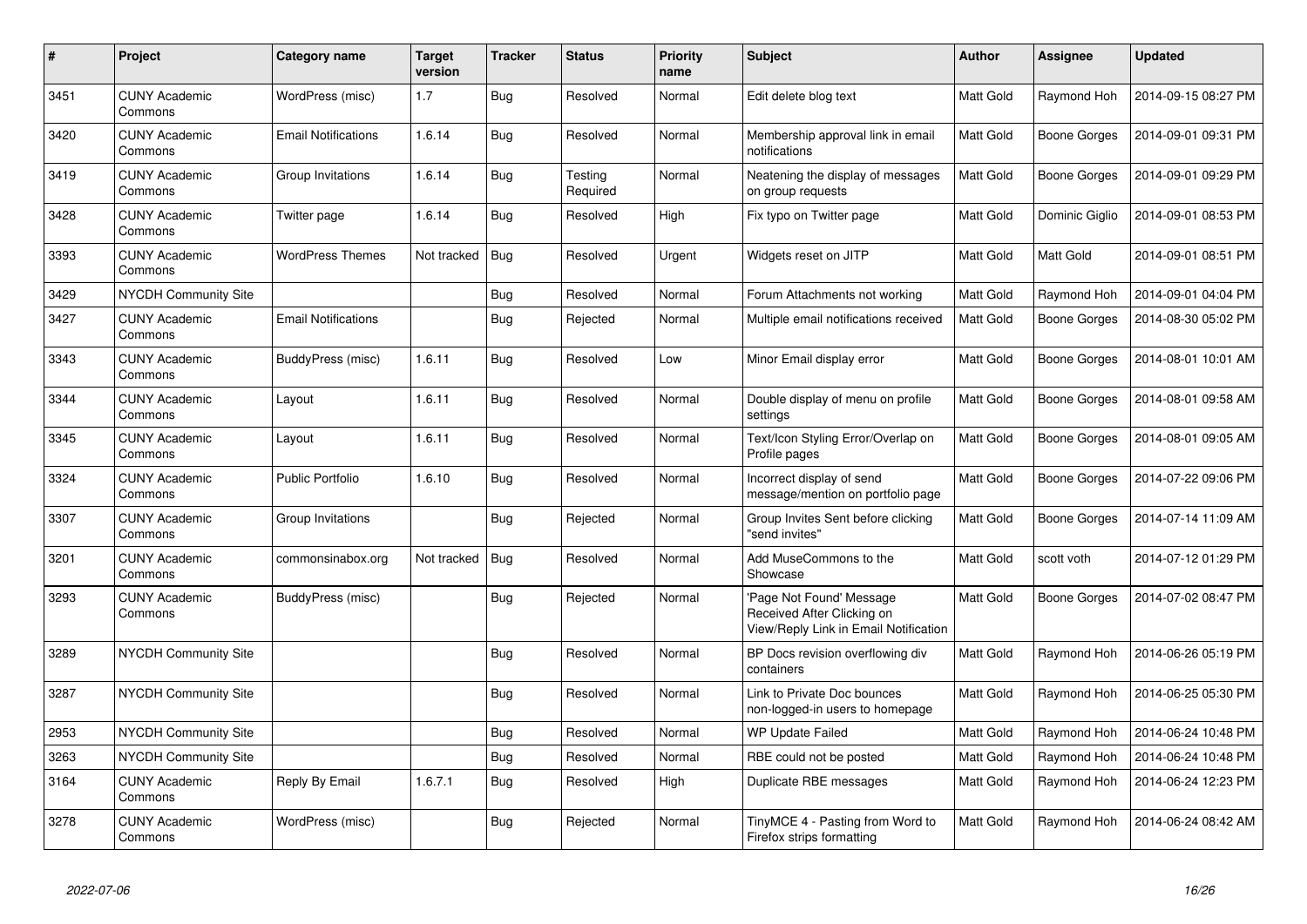| $\#$ | <b>Project</b>                  | Category name           | <b>Target</b><br>version | <b>Tracker</b> | <b>Status</b> | <b>Priority</b><br>name | <b>Subject</b>                                                      | <b>Author</b> | Assignee                | <b>Updated</b>      |
|------|---------------------------------|-------------------------|--------------------------|----------------|---------------|-------------------------|---------------------------------------------------------------------|---------------|-------------------------|---------------------|
| 3219 | <b>CUNY Academic</b><br>Commons | BuddyPress (misc)       | 1.6.7                    | <b>Bug</b>     | Resolved      | Normal                  | new_groupblog_post emails not<br>being sent as HTML                 | Matt Gold     | Raymond Hoh             | 2014-06-23 08:36 AM |
| 3266 | NYCDH Community Site            |                         |                          | <b>Bug</b>     | Resolved      | Normal                  | Report of difficulty posting the<br><b>NYCDH</b> forum              | Matt Gold     | Raymond Hoh             | 2014-06-12 03:27 PM |
| 3265 | <b>CUNY Academic</b><br>Commons | Reply By Email          | Not tracked              | <b>Bug</b>     | Resolved      | Normal                  | BPE Duplicate message issue                                         | Matt Gold     | <b>Matt Gold</b>        | 2014-06-11 10:59 PM |
| 3249 | <b>CUNY Academic</b><br>Commons | Reply By Email          | Not tracked              | Bug            | Resolved      | Normal                  | Restart reply by email                                              | Matt Gold     | Boone Gorges            | 2014-06-04 03:50 PM |
| 3226 | <b>CUNY Academic</b><br>Commons | Groups (misc)           | 1.6.4.1                  | <b>Bug</b>     | Resolved      | Normal                  | Group home: content pushed below<br>sidebar                         | Matt Gold     | Boone Gorges            | 2014-05-23 09:55 AM |
| 1127 | <b>CUNY Academic</b><br>Commons | <b>WordPress Themes</b> | 1.6.4                    | <b>Bug</b>     | Resolved      | Normal                  | <b>Update WooThemes</b>                                             | Matt Gold     | Boone Gorges            | 2014-05-21 11:04 PM |
| 3217 | <b>CUNY Academic</b><br>Commons | Public Portfolio        |                          | <b>Bug</b>     | Resolved      | Normal                  | Issue with Link button on Profile<br>Fields                         | Matt Gold     | Boone Gorges            | 2014-05-21 10:29 PM |
| 2706 | <b>CUNY Academic</b><br>Commons | BuddyPress (misc)       | 1.6.4                    | <b>Bug</b>     | Resolved      | Normal                  | Problem sending group invitations                                   | Matt Gold     | Boone Gorges            | 2014-05-18 11:36 AM |
| 3190 | <b>CUNY Academic</b><br>Commons | BuddyPress (misc)       | 1.6.3                    | <b>Bug</b>     | Resolved      | Normal                  | Mention link on Member Profile<br>Leads to SiteWide activity stream | Matt Gold     | Boone Gorges            | 2014-05-12 02:53 PM |
| 3205 | <b>CUNY Academic</b><br>Commons | Commons Profile         | 1.6.3                    | <b>Bug</b>     | Resolved      | High                    | Email profile field not showing up                                  | Matt Gold     | Boone Gorges            | 2014-05-12 02:18 PM |
| 3043 | <b>CUNY Academic</b><br>Commons | Redmine                 | Not tracked              | <b>Bug</b>     | Resolved      | Normal                  | Help Marilyn Figure out Redmine<br>notification issues              | Matt Gold     | Micki Kaufman           | 2014-05-06 03:01 PM |
| 2950 | <b>CUNY Academic</b><br>Commons | commonsinabox.org       | Not tracked              | Bug            | Resolved      | Normal                  | Layout broken on<br>commonsinabox.org forum 404                     | Matt Gold     | Boone Gorges            | 2014-05-06 02:59 PM |
| 3075 | <b>CUNY Academic</b><br>Commons | Server                  | Not tracked              | <b>Bug</b>     | Rejected      | Normal                  | Commons running slow?                                               | Matt Gold     | Boone Gorges            | 2014-05-06 01:45 PM |
| 2959 | <b>CUNY Academic</b><br>Commons | WordPress (misc)        | Not tracked              | <b>Bug</b>     | Resolved      | Normal                  | <b>CUNY Academic Commons SEO</b><br>issues                          | Matt Gold     | Boone Gorges            | 2014-05-06 01:43 PM |
| 3180 | <b>CUNY Academic</b><br>Commons | Group Files             | 1.6.2                    | Bug            | Resolved      | Normal                  | Silent Edit of File Title Produces<br><b>Email Notification</b>     | Matt Gold     | Boone Gorges            | 2014-05-01 11:19 PM |
| 2519 | <b>CUNY Academic</b><br>Commons | BuddyPress (misc)       |                          | Bug            | Rejected      | Low                     | User doesn't show up in site search                                 | Matt Gold     | Boone Gorges            | 2014-05-01 08:33 PM |
| 2673 | <b>CUNY Academic</b><br>Commons | WordPress (misc)        |                          | <b>Bug</b>     | Rejected      | Normal                  | Spam Registration                                                   | Matt Gold     | Dominic Giglio          | 2014-05-01 08:14 PM |
| 2669 | <b>CUNY Academic</b><br>Commons | Reply By Email          |                          | <b>Bug</b>     | Rejected      | Normal                  | Prevent auto-replies from posting to<br>forum via email             | Matt Gold     | Raymond Hoh             | 2014-05-01 08:13 PM |
| 2354 | <b>CUNY Academic</b><br>Commons | commonsinabox.org       |                          | Bug            | Rejected      | Low                     | CBOX header mouseover issue                                         | Matt Gold     | <b>Bowe</b><br>Frankema | 2014-05-01 08:02 PM |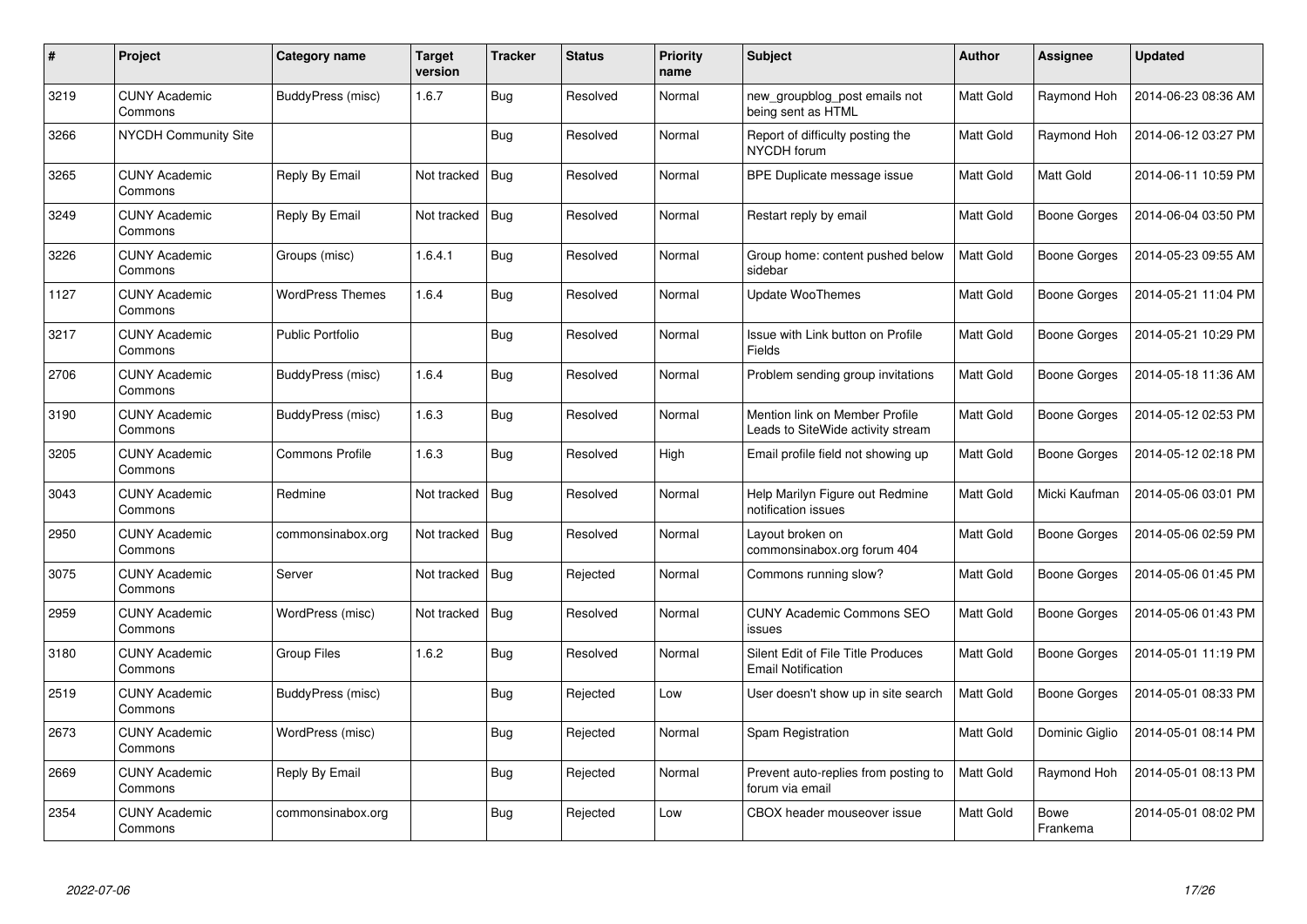| #    | Project                         | Category name            | <b>Target</b><br>version | <b>Tracker</b> | <b>Status</b> | <b>Priority</b><br>name | <b>Subject</b>                                                                      | Author           | Assignee            | <b>Updated</b>      |
|------|---------------------------------|--------------------------|--------------------------|----------------|---------------|-------------------------|-------------------------------------------------------------------------------------|------------------|---------------------|---------------------|
| 2231 | <b>CUNY Academic</b><br>Commons | commonsinabox.org        | Not tracked              | Bug            | Resolved      | Normal                  | Fix Header issue on<br>Commonsinabox.org                                            | Matt Gold        | Boone Gorges        | 2014-05-01 07:51 PM |
| 1658 | <b>CUNY Academic</b><br>Commons | WordPress (misc)         |                          | <b>Bug</b>     | Rejected      | Normal                  | Zeteo Journal Redirect Error                                                        | Matt Gold        | Boone Gorges        | 2014-05-01 03:38 PM |
| 1543 | <b>CUNY Academic</b><br>Commons | Toolbar                  |                          | Bug            | Rejected      | Normal                  | Spacing on "My Groups" Dropdown                                                     | Matt Gold        | Boone Gorges        | 2014-05-01 03:28 PM |
| 1452 | <b>CUNY Academic</b><br>Commons | Upgrades                 |                          | <b>Bug</b>     | Rejected      | Normal                  | Styling of UserVoice button                                                         | <b>Matt Gold</b> | Chris Stein         | 2014-05-01 03:15 PM |
| 1295 | <b>CUNY Academic</b><br>Commons | Group Invitations        |                          | <b>Bug</b>     | Rejected      | Normal                  | Invite to Group Ajax Search Buggy                                                   | <b>Matt Gold</b> | <b>Matt Gold</b>    | 2014-05-01 10:31 AM |
| 765  | <b>CUNY Academic</b><br>Commons | <b>WordPress Plugins</b> |                          | <b>Bug</b>     | Rejected      | Low                     | Subscribe2 Weirdness                                                                | Matt Gold        | <b>Boone Gorges</b> | 2014-05-01 09:43 AM |
| 726  | <b>CUNY Academic</b><br>Commons | <b>Group Files</b>       |                          | Bug            | Rejected      | Normal                  | Group Docs - New Doc Deletion<br>Notifications?                                     | Matt Gold        | <b>Matt Gold</b>    | 2014-05-01 09:42 AM |
| 344  | <b>CUNY Academic</b><br>Commons | Wiki                     | Not tracked              | Bug            | Resolved      | Low                     | Reports of Logout Problems with<br>WP-MW Single Sign On                             | Matt Gold        | Lucas Thurston      | 2014-05-01 09:35 AM |
| 256  | <b>CUNY Academic</b><br>Commons | BuddyPress (misc)        | Not tracked              | <b>Bug</b>     | Resolved      | High                    | Security warnings on site                                                           | Matt Gold        | Boone Gorges        | 2014-05-01 09:23 AM |
| 244  | <b>CUNY Academic</b><br>Commons | BuddyPress (misc)        |                          | Bug            | Rejected      | Low                     | Some notifications persist after<br>being clicked                                   | Matt Gold        | Boone Gorges        | 2014-05-01 09:20 AM |
| 192  | <b>CUNY Academic</b><br>Commons | WordPress (misc)         |                          | <b>Bug</b>     | Rejected      | Normal                  | Google Custom Search on Blogs                                                       | Matt Gold        | Chris Stein         | 2014-05-01 09:18 AM |
| 79   | <b>CUNY Academic</b><br>Commons | Upgrades                 |                          | <b>Bug</b>     | Rejected      | Low                     | <b>IE6 Compatibility</b>                                                            | Matt Gold        | <b>CIC Michael</b>  | 2014-05-01 09:14 AM |
| 3152 | <b>CUNY Academic</b><br>Commons | WordPress (misc)         |                          | <b>Bug</b>     | Rejected      | Normal                  | Cookie/Session weirdness                                                            | Matt Gold        | Boone Gorges        | 2014-04-27 02:41 PM |
| 3150 | <b>CUNY Academic</b><br>Commons | Group Forums             | 1.6.1                    | Bug            | Resolved      | Low                     | "Post New Topic" Button Shows Up<br>for Non-Logged in Users on Group<br>Forum Pages | Matt Gold        | Boone Gorges        | 2014-04-21 04:49 PM |
| 3163 | <b>CUNY Academic</b><br>Commons | Reply By Email           | Not tracked              | Bug            | Resolved      | Normal                  | Deactivated/Reactivated RBE                                                         | Matt Gold        | Matt Gold           | 2014-04-10 10:50 AM |
| 3124 | <b>CUNY Academic</b><br>Commons | Design                   | 1.6                      | Bug            | Resolved      | Normal                  | Create small version of horizontal<br>logo image to include in HTML<br>Emails       | Matt Gold        | Boone Gorges        | 2014-04-01 03:40 PM |
| 2733 | <b>CUNY Academic</b><br>Commons | <b>Public Portfolio</b>  | 1.6                      | Bug            | Resolved      | Normal                  | Address UX issues in Profile<br>submenu on admin bar                                | Matt Gold        | Chris Stein         | 2014-03-31 10:52 PM |
| 2795 | <b>CUNY Academic</b><br>Commons | BuddyPress (misc)        | 1.6                      | <b>Bug</b>     | Resolved      | Normal                  | Friendship Request Acceptance<br>interface                                          | Matt Gold        | Chris Stein         | 2014-03-27 03:07 PM |
| 3131 | <b>CUNY Academic</b><br>Commons | Reply By Email           | Not tracked   Bug        |                | Resolved      | Normal                  | Deactivated/Reactivated RBE                                                         | Matt Gold        | Boone Gorges        | 2014-03-25 01:11 PM |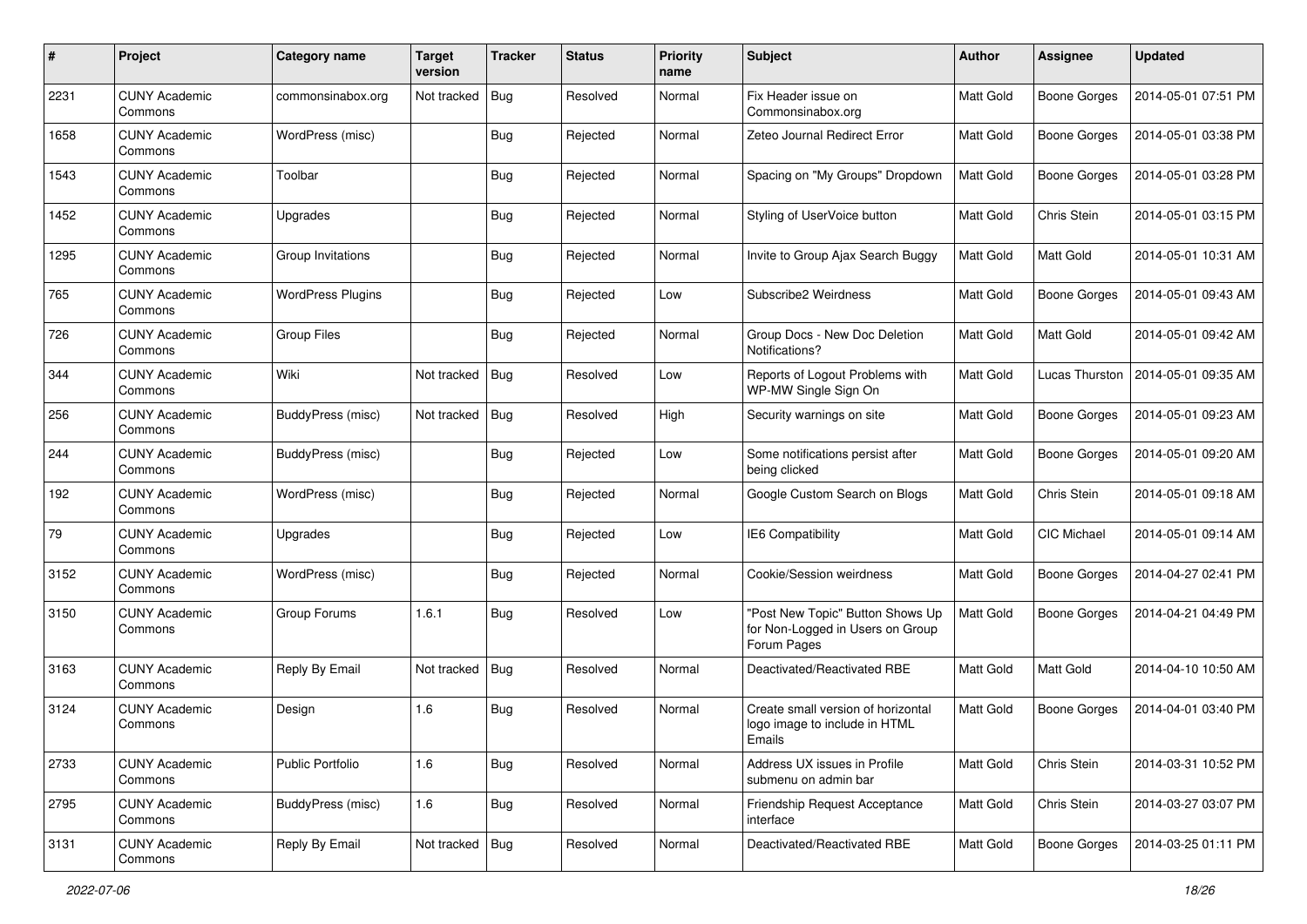| #    | Project                         | Category name           | <b>Target</b><br>version | <b>Tracker</b> | <b>Status</b> | <b>Priority</b><br>name | <b>Subject</b>                                                                         | <b>Author</b>    | Assignee     | <b>Updated</b>      |
|------|---------------------------------|-------------------------|--------------------------|----------------|---------------|-------------------------|----------------------------------------------------------------------------------------|------------------|--------------|---------------------|
| 2833 | <b>CUNY Academic</b><br>Commons | Group Files             | 1.6                      | <b>Bug</b>     | Resolved      | Normal                  | Allow silent file deletions                                                            | Matt Gold        | Boone Gorges | 2014-03-21 03:50 PM |
| 1542 | <b>CUNY Academic</b><br>Commons | <b>BuddyPress Docs</b>  | 1.6                      | <b>Bug</b>     | Resolved      | Normal                  | Group Docs Locked                                                                      | Matt Gold        | Boone Gorges | 2014-03-21 03:38 PM |
| 3097 | <b>CUNY Academic</b><br>Commons | Groups (misc)           | Future<br>release        | <b>Bug</b>     | Rejected      | Normal                  | Page not found error encountered<br>after requesting membership in a<br>group          | Matt Gold        | Boone Gorges | 2014-03-19 03:03 PM |
| 3100 | <b>CUNY Academic</b><br>Commons | <b>WordPress Themes</b> | 1.5.20                   | <b>Bug</b>     | Resolved      | Normal                  | <b>Add Customizr Theme</b>                                                             | Matt Gold        | Boone Gorges | 2014-03-11 10:35 PM |
| 3079 | <b>CUNY Academic</b><br>Commons | cuny.is                 | Not tracked              | Bug            | Resolved      | Urgent                  | cuny.is request                                                                        | Matt Gold        | Boone Gorges | 2014-02-26 07:47 PM |
| 2791 | <b>CUNY Academic</b><br>Commons | BuddyPress (misc)       | 1.5.19                   | <b>Bug</b>     | Rejected      | Normal                  | Modify yellow profile bar alert                                                        | Matt Gold        | Chris Stein  | 2014-02-21 03:52 PM |
| 3058 | <b>CUNY Academic</b><br>Commons | BuddyPress (misc)       | 1.5.18.1                 | Bug            | Resolved      | Urgent                  | Main navigation bar not working                                                        | Matt Gold        | Boone Gorges | 2014-02-21 09:28 AM |
| 3057 | <b>CUNY Academic</b><br>Commons | Reply By Email          | Not tracked              | <b>Bug</b>     | Resolved      | Urgent                  | Double RBE Posts                                                                       | Matt Gold        | Boone Gorges | 2014-02-20 10:14 PM |
| 3046 | <b>CUNY Academic</b><br>Commons | cuny.is                 | Not tracked              | Bug            | Resolved      | Urgent                  | Create CUNY.IS                                                                         | Matt Gold        | Boone Gorges | 2014-02-18 06:55 PM |
| 2273 | <b>CUNY Academic</b><br>Commons | commonsinabox.org       | Not tracked              | <b>Bug</b>     | Resolved      | Normal                  | <b>Add Hosting</b><br>recommendations/minimum<br>requirements to CBOX<br>documentation | Matt Gold        | scott voth   | 2014-02-09 11:37 AM |
| 2787 | <b>CUNY Academic</b><br>Commons |                         | Not tracked              | Bug            | Resolved      | Normal                  | Create annotated screenshot for<br>portfolio codex page                                | Matt Gold        | scott voth   | 2014-02-08 02:38 PM |
| 2645 | <b>CUNY Academic</b><br>Commons | commonsinabox.org       | Not tracked              | Bug            | Resolved      | Normal                  | Add CASCI site to Showcase                                                             | Matt Gold        | scott voth   | 2014-02-08 11:07 AM |
| 2960 | <b>CUNY Academic</b><br>Commons | WordPress (misc)        | 1.5.16                   | <b>Bug</b>     | Resolved      | Normal                  | Add WP Accessibility Plugin                                                            | Matt Gold        | Boone Gorges | 2014-02-01 02:55 PM |
| 2979 | <b>CUNY Academic</b><br>Commons | BuddyPress (misc)       |                          | <b>Bug</b>     | Resolved      | Normal                  | Frame error in Invite Anyone                                                           | Matt Gold        | Boone Gorges | 2014-01-29 03:53 PM |
| 2971 | JustPublics@365<br>MediaCamp    |                         |                          | Bug            | Resolved      | Normal                  | <b>CBOX Theme Error</b>                                                                | <b>Matt Gold</b> | Raymond Hoh  | 2014-01-24 09:00 PM |
| 2944 | <b>CUNY Academic</b><br>Commons | BuddyPress (misc)       | 1.5.13                   | <b>Bug</b>     | Resolved      | Normal                  | Long load time on send invites group   Matt Gold<br>pages                              |                  | Boone Gorges | 2014-01-02 02:50 PM |
| 2922 | <b>CUNY Academic</b><br>Commons | BuddyPress (misc)       |                          | <b>Bug</b>     | Rejected      | Normal                  | Unconfirmed Plugin error - user<br>could not be activated                              | Matt Gold        | Boone Gorges | 2013-12-10 04:47 PM |
| 2918 | <b>CUNY Academic</b><br>Commons | WordPress (misc)        | 1.5.11                   | <b>Bug</b>     | Resolved      | Normal                  | Add Sensitive WP Theme                                                                 | Matt Gold        | Boone Gorges | 2013-12-03 03:17 PM |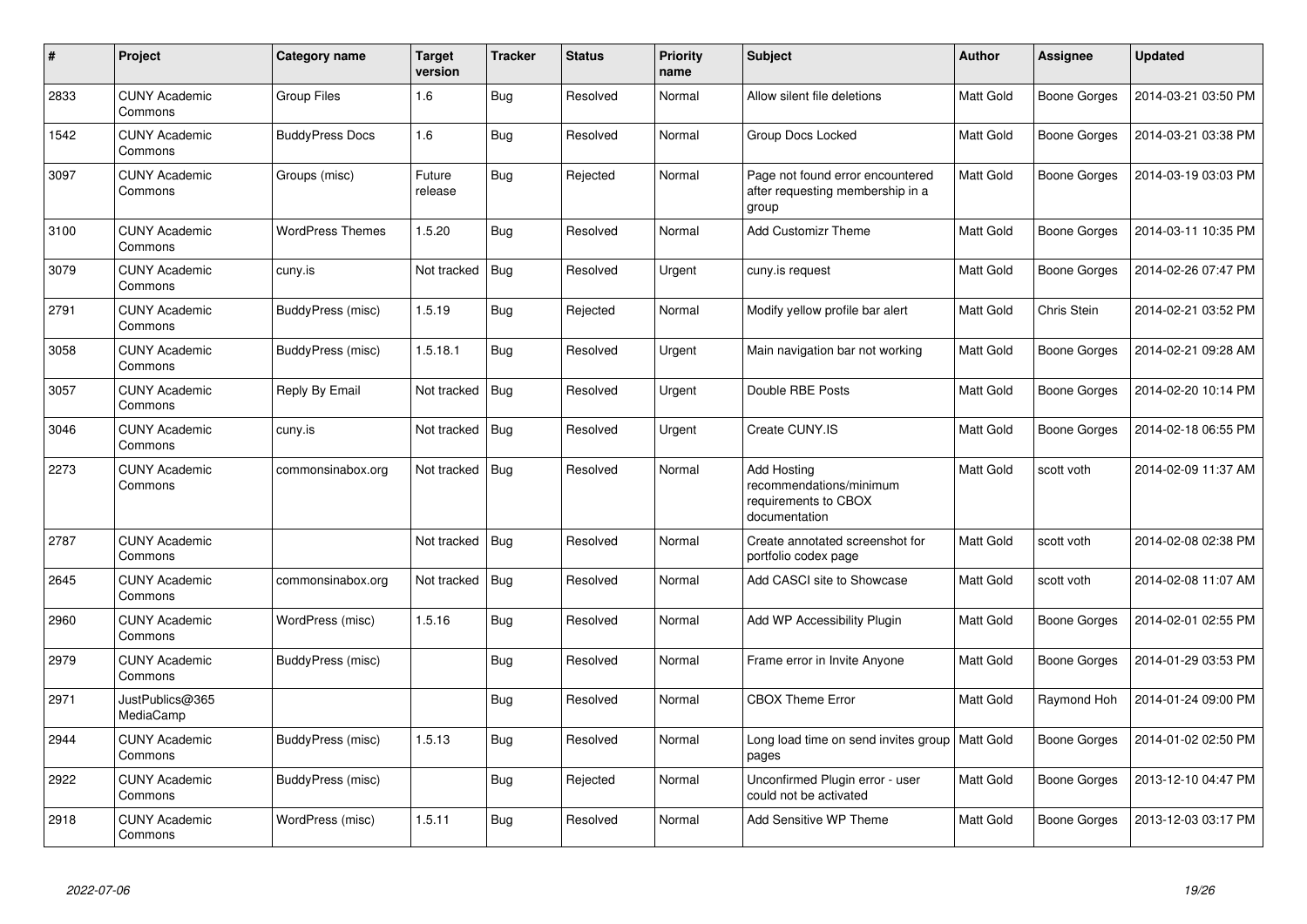| $\#$ | Project                         | Category name            | <b>Target</b><br>version | <b>Tracker</b> | <b>Status</b> | <b>Priority</b><br>name | <b>Subject</b>                                                                   | Author           | Assignee            | <b>Updated</b>      |
|------|---------------------------------|--------------------------|--------------------------|----------------|---------------|-------------------------|----------------------------------------------------------------------------------|------------------|---------------------|---------------------|
| 2906 | <b>CUNY Academic</b><br>Commons | <b>BuddyPress (misc)</b> | 1.5.10                   | <b>Bug</b>     | Resolved      | Normal                  | Unable to delete file attachment from<br>forum post                              | Matt Gold        | Boone Gorges        | 2013-12-01 09:35 PM |
| 2903 | <b>CUNY Academic</b><br>Commons | commonsinabox.org        | Not tracked              | Bug            | Resolved      | Normal                  | Turning off activity commenting on<br>commonsinabox.org?                         | Matt Gold        | Boone Gorges        | 2013-11-29 03:43 PM |
| 2892 | <b>CUNY Academic</b><br>Commons | BuddyPress (misc)        |                          | <b>Bug</b>     | Rejected      | High                    | Commons homepage - blog column                                                   | Matt Gold        | Boone Gorges        | 2013-11-14 01:00 PM |
| 2866 | <b>CUNY Academic</b><br>Commons | WordPress (misc)         |                          | Bug            | Resolved      | Normal                  | UserVoice Widget changes                                                         | Matt Gold        | <b>Boone Gorges</b> | 2013-11-05 04:50 PM |
| 2845 | <b>CUNY Academic</b><br>Commons | BuddyPress (misc)        | 1.5.7                    | Bug            | Resolved      | Normal                  | Anchor errors with bp activity items<br>created from associated blog<br>postings | <b>Matt Gold</b> | Boone Gorges        | 2013-11-01 08:15 PM |
| 2816 | <b>CUNY Academic</b><br>Commons | BuddyPress (misc)        | Future<br>release        | <b>Bug</b>     | Resolved      | Normal                  | Double posting/email notification                                                | <b>Matt Gold</b> | Raymond Hoh         | 2013-11-01 08:04 PM |
| 2857 | <b>CUNY Academic</b><br>Commons | BuddyPress (misc)        | Not tracked              | Bug            | Resolved      | Normal                  | Double posting via RBE                                                           | Matt Gold        | Boone Gorges        | 2013-11-01 02:55 PM |
| 2858 | <b>CUNY Academic</b><br>Commons | BuddyPress (misc)        | 1.5.7                    | Bug            | Resolved      | Normal                  | […] redux                                                                        | Matt Gold        | Boone Gorges        | 2013-10-30 10:08 PM |
| 2690 | NYCDH Community Site            |                          |                          | <b>Bug</b>     | Resolved      | Normal                  | Spam Registrations                                                               | Matt Gold        | Raymond Hoh         | 2013-10-29 09:21 PM |
| 2815 | NYCDH Community Site            |                          |                          | <b>Bug</b>     | Resolved      | Normal                  | Group Activity dates don't match<br>latest activity                              | Matt Gold        | Raymond Hoh         | 2013-10-14 11:40 PM |
| 2649 | NYCDH Community Site            |                          |                          | Bug            | Resolved      | Normal                  | RBE problems                                                                     | Matt Gold        | Raymond Hoh         | 2013-10-11 02:04 PM |
| 2821 | <b>CUNY Academic</b><br>Commons | BuddyPress (misc)        |                          | <b>Bug</b>     | Duplicate     | Normal                  | RBE attempted double posts                                                       | Matt Gold        | Raymond Hoh         | 2013-10-11 01:53 PM |
| 2827 | <b>CUNY Academic</b><br>Commons | BuddyPress (misc)        |                          | Bug            | Duplicate     | Normal                  | Double email notification                                                        | Matt Gold        | Raymond Hoh         | 2013-10-11 01:53 PM |
| 2643 | NYCDH Community Site            |                          |                          | Bug            | Resolved      | Normal                  | WordPress update through<br>dashboard failed                                     | Matt Gold        |                     | 2013-10-11 01:46 PM |
| 2798 | <b>CUNY Academic</b><br>Commons | BuddyPress (misc)        | 1.5.4                    | <b>Bug</b>     | Resolved      | Normal                  | IE10 Profile Display Errors                                                      | Matt Gold        | Raymond Hoh         | 2013-09-25 03:33 PM |
| 2786 | <b>CUNY Academic</b><br>Commons | BuddyPress (misc)        | 1.5.3                    | Bug            | Resolved      | Normal                  | Move position of close window<br>checkbox on overlay                             | Matt Gold        | Boone Gorges        | 2013-09-19 12:07 PM |
| 2785 | <b>CUNY Academic</b><br>Commons | BuddyPress (misc)        | Not tracked              | Bug            | Resolved      | Normal                  | Don't see cuny.is shortlink for myself                                           | Matt Gold        | Boone Gorges        | 2013-09-12 10:56 AM |
| 2776 | <b>CUNY Academic</b><br>Commons | <b>BuddyPress (misc)</b> | 1.5.2                    | <b>Bug</b>     | Resolved      | Normal                  | Change Name of SPS in College list   Matt Gold                                   |                  | Boone Gorges        | 2013-09-11 08:19 PM |
| 2770 | <b>CUNY Academic</b><br>Commons | WordPress (misc)         |                          | Bug            | Resolved      | Normal                  | Create Access to Network Admin<br>from new Admin Bar                             | Matt Gold        | Boone Gorges        | 2013-09-10 12:31 PM |
| 2775 | <b>CUNY Academic</b><br>Commons | BuddyPress (misc)        | 1.5.1.1                  | Bug            | Resolved      | High                    | Add Lehman College to List of<br>Colleges in Profiles                            | Matt Gold        | Boone Gorges        | 2013-09-06 04:40 PM |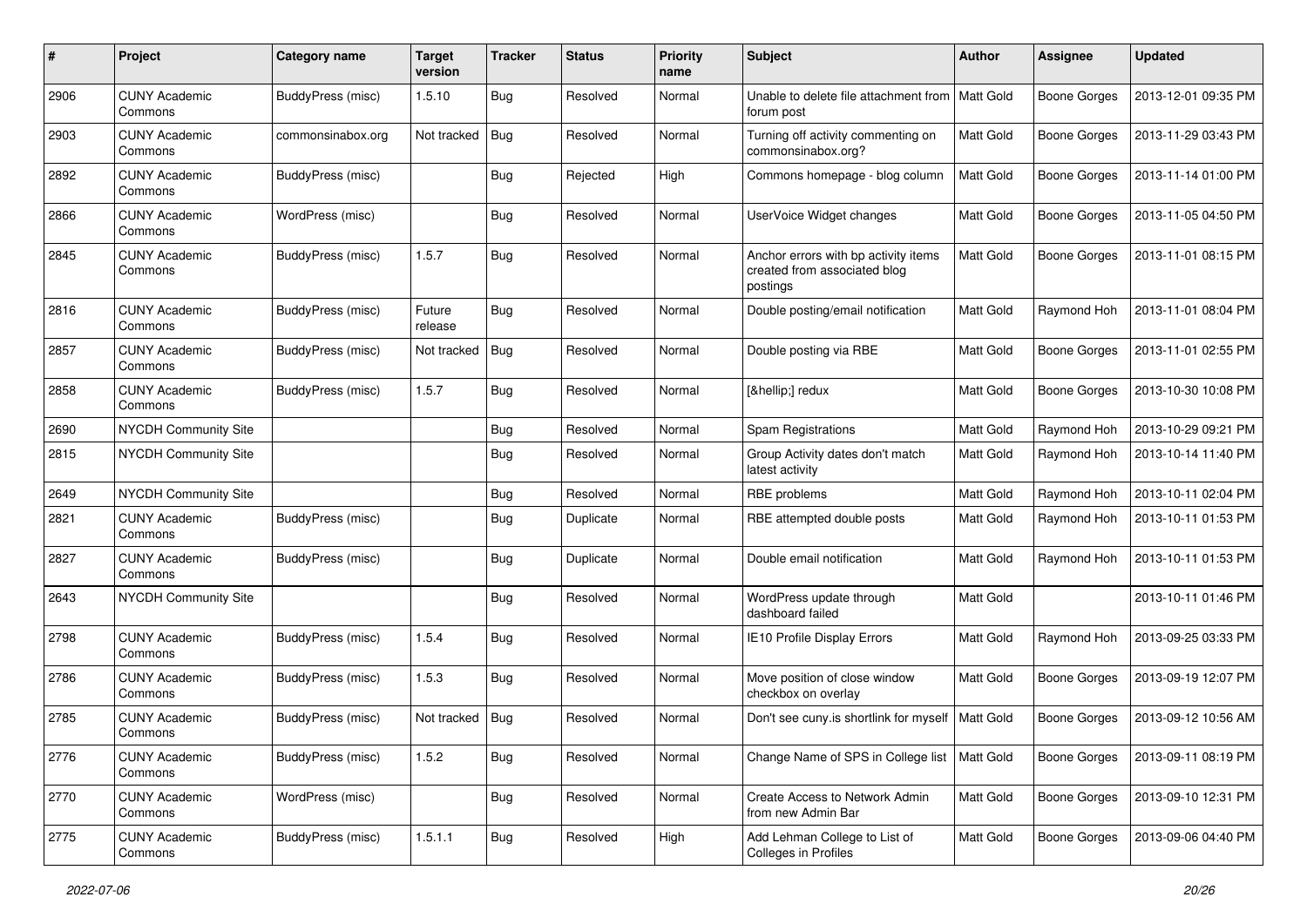| #    | Project                         | Category name     | <b>Target</b><br>version | <b>Tracker</b> | <b>Status</b> | <b>Priority</b><br>name | <b>Subject</b>                                                                  | Author    | Assignee            | <b>Updated</b>      |
|------|---------------------------------|-------------------|--------------------------|----------------|---------------|-------------------------|---------------------------------------------------------------------------------|-----------|---------------------|---------------------|
| 2762 | NYCDH Community Site            |                   |                          | Bug            | Resolved      | Urgent                  | Unable to Delete Spam Groups                                                    | Matt Gold | Raymond Hoh         | 2013-09-04 11:23 PM |
| 2730 | <b>CUNY Academic</b><br>Commons | BuddyPress (misc) |                          | <b>Bug</b>     | Duplicate     | Normal                  | Limits on Publications Entry Field                                              | Matt Gold | Boone Gorges        | 2013-08-29 09:36 AM |
| 2763 | <b>CUNY Academic</b><br>Commons | BuddyPress (misc) |                          | <b>Bug</b>     | Rejected      | Normal                  | Send Invites Page Hang                                                          | Matt Gold | Boone Gorges        | 2013-08-29 09:33 AM |
| 2755 | <b>CUNY Academic</b><br>Commons | BuddyPress (misc) | 1.5.1                    | Bug            | Resolved      | Normal                  | Alphabetize list of colleges in<br>positions drop-down                          | Matt Gold | <b>Boone Gorges</b> | 2013-08-29 09:30 AM |
| 2738 | <b>CUNY Academic</b><br>Commons | BuddyPress (misc) | 1.5.0.2                  | Bug            | Resolved      | High                    | <b>Users Unable to Change Email</b><br><b>Address in Settings</b>               | Matt Gold | <b>Boone Gorges</b> | 2013-08-28 09:05 PM |
| 2735 | <b>CUNY Academic</b><br>Commons | BuddyPress (misc) | 1.5.1                    | <b>Bug</b>     | Resolved      | Normal                  | Profile Incorrectly Shortens About<br>You Field                                 | Matt Gold | <b>Boone Gorges</b> | 2013-08-28 11:36 AM |
| 2761 | <b>CUNY Academic</b><br>Commons | WordPress (misc)  |                          | <b>Bug</b>     | Duplicate     | Low                     | Resize profile avatar on blog<br>dashboard                                      | Matt Gold | Boone Gorges        | 2013-08-28 08:43 AM |
| 2737 | <b>CUNY Academic</b><br>Commons | BuddyPress (misc) | 1.5.0.2                  | <b>Bug</b>     | Resolved      | Urgent                  | CAC Not allowing CUNY Addresses<br>to Register                                  | Matt Gold | <b>Boone Gorges</b> | 2013-08-26 05:43 PM |
| 2729 | CUNY Academic<br>Commons        | BuddyPress (misc) | 1.5.0.2                  | Bug            | Resolved      | Urgent                  | Update Positions to Include Missing<br>Colleges                                 | Matt Gold | Boone Gorges        | 2013-08-26 09:54 AM |
| 2712 | <b>CUNY Academic</b><br>Commons | BuddyPress (misc) | 1.5.0.1                  | <b>Bug</b>     | Resolved      | Normal                  | Font Size in BP Profile Menu Should<br>be Larger                                | Matt Gold | <b>Boone Gorges</b> | 2013-08-23 04:36 PM |
| 2714 | <b>CUNY Academic</b><br>Commons | BuddyPress (misc) | 1.5.0.1                  | <b>Bug</b>     | Resolved      | Normal                  | Font and Font Size Inconsistent in<br><b>Commons Profile</b>                    | Matt Gold | <b>Boone Gorges</b> | 2013-08-23 04:17 PM |
| 2551 | <b>CUNY Academic</b><br>Commons | commonsinabox.org | Not tracked              | <b>Bug</b>     | Resolved      | Normal                  | RBE on CBOX.org not working?                                                    | Matt Gold | Raymond Hoh         | 2013-08-15 07:58 AM |
| 2356 | <b>CUNY Academic</b><br>Commons | commonsinabox.org | Not tracked              | <b>Bug</b>     | Resolved      | Low                     | Responsive header on<br>cbox/commonsinabox.org                                  | Matt Gold | Dominic Giglio      | 2013-08-11 12:20 PM |
| 2654 | <b>CUNY Academic</b><br>Commons | commonsinabox.org | Not tracked              | Bug            | Resolved      | Normal                  | Forum creation step in group setup<br>doesn't stick                             | Matt Gold | Boone Gorges        | 2013-08-11 11:51 AM |
| 2660 | CUNY Academic<br>Commons        | commonsinabox.org | Not tracked              | <b>Bug</b>     | Resolved      | Normal                  | Forum Role Display errors                                                       | Matt Gold | Raymond Hoh         | 2013-08-11 11:48 AM |
| 2651 | NYCDH Community Site            |                   |                          | <b>Bug</b>     | Rejected      | Normal                  | BP Doc save button returns users to<br>doc directory instead of to group        | Matt Gold | <b>Boone Gorges</b> | 2013-08-02 12:47 PM |
| 2664 | NYCDH Community Site            |                   |                          | <b>Bug</b>     | Resolved      | Normal                  | WordPress update fails                                                          | Matt Gold |                     | 2013-07-31 09:47 AM |
| 2684 | <b>CUNY Academic</b><br>Commons | WordPress (misc)  |                          | Bug            | Rejected      | Normal                  | Authentication/Cookie problems                                                  | Matt Gold | Boone Gorges        | 2013-07-25 10:09 PM |
| 2564 | <b>CUNY Academic</b><br>Commons | WordPress (misc)  | 1.4.32                   | <b>Bug</b>     | Resolved      | High                    | Editing blog posts connected to<br>groups creates activity<br>item/notification | Matt Gold | <b>Boone Gorges</b> | 2013-07-17 08:39 AM |
| 2629 | <b>CUNY Academic</b><br>Commons | WordPress (misc)  | 1.5                      | <b>Bug</b>     | Rejected      | Urgent                  | images not showing in slider on<br>homepage                                     | Matt Gold | Raymond Hoh         | 2013-07-10 11:10 AM |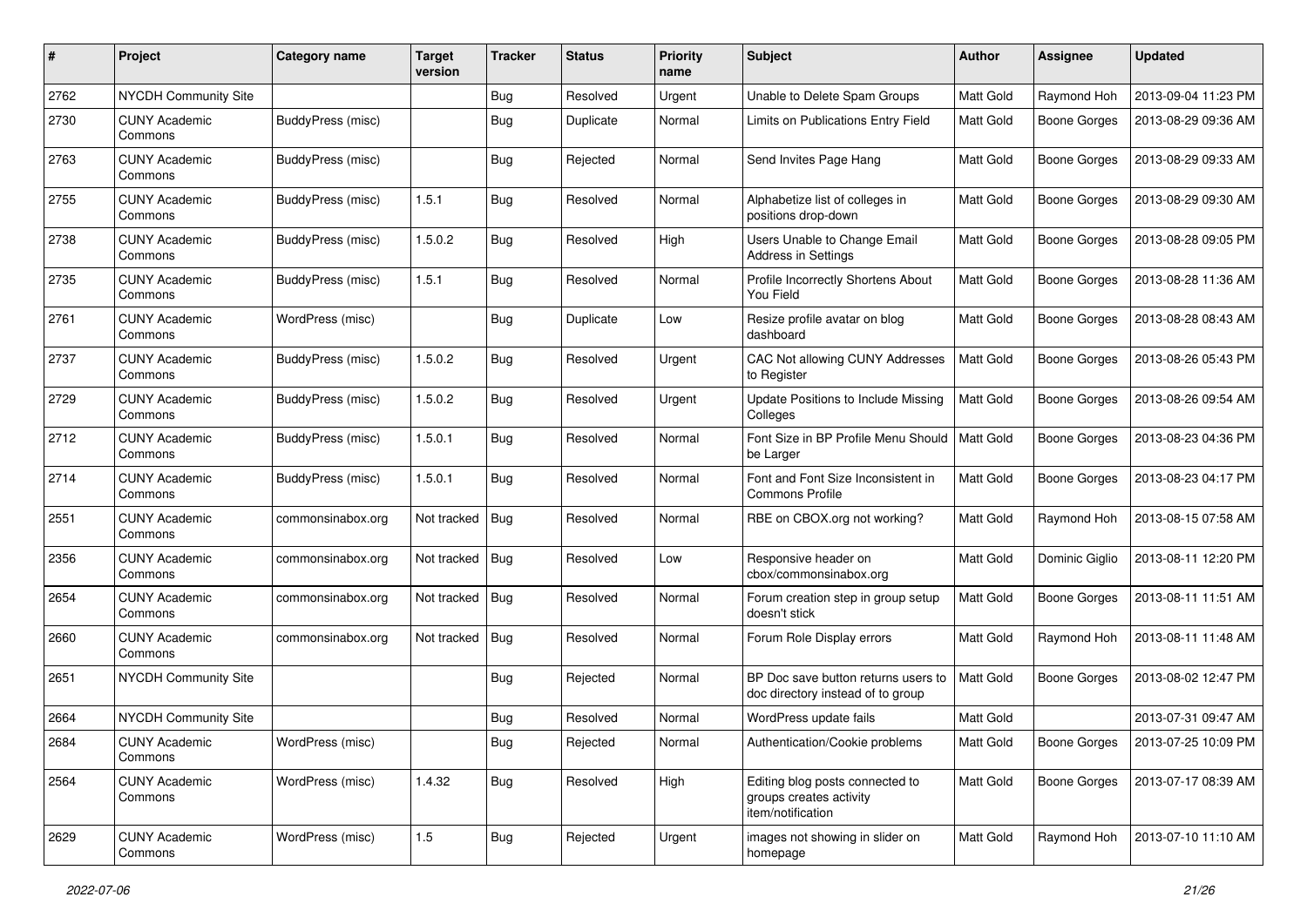| $\#$ | Project                         | Category name     | <b>Target</b><br>version | <b>Tracker</b> | <b>Status</b> | <b>Priority</b><br>name | <b>Subject</b>                                                   | <b>Author</b>    | Assignee            | <b>Updated</b>      |
|------|---------------------------------|-------------------|--------------------------|----------------|---------------|-------------------------|------------------------------------------------------------------|------------------|---------------------|---------------------|
| 2116 | <b>CUNY Academic</b><br>Commons | BuddyPress (misc) | 1.4.31                   | Bug            | Resolved      | Normal                  | Include failed message in RBE<br><b>Failure Notification</b>     | Matt Gold        | Raymond Hoh         | 2013-07-08 11:01 PM |
| 2584 | NYCDH Community Site            |                   |                          | <b>Bug</b>     | Resolved      | Normal                  | Forum disabled                                                   | Matt Gold        | Raymond Hoh         | 2013-06-13 01:46 PM |
| 2618 | <b>NYCDH Community Site</b>     |                   |                          | Bug            | Assigned      | Low                     | Mark blogs as spam when created<br>by users marked as spam       | <b>Matt Gold</b> | Boone Gorges        | 2013-06-09 11:38 PM |
| 2595 | <b>CUNY Academic</b><br>Commons | BuddyPress (misc) | 1.4.29                   | Bug            | Resolved      | Low                     | Group invitation script                                          | <b>Matt Gold</b> | Boone Gorges        | 2013-06-02 04:06 PM |
| 2596 | <b>CUNY Academic</b><br>Commons | BuddyPress (misc) |                          | <b>Bug</b>     | Rejected      | Normal                  | Homepage Recent blog posts widget<br>display                     | Matt Gold        | Boone Gorges        | 2013-05-23 10:50 PM |
| 2582 | <b>NYCDH Community Site</b>     |                   |                          | <b>Bug</b>     | Rejected      | High                    | Forum posting/notification problem                               | Matt Gold        | Raymond Hoh         | 2013-05-20 09:16 PM |
| 2538 | <b>CUNY Academic</b><br>Commons | WordPress (misc)  | 1.4.25                   | <b>Bug</b>     | Resolved      | High                    | Add security plugins                                             | Matt Gold        | Boone Gorges        | 2013-04-22 10:37 AM |
| 2159 | <b>CUNY Academic</b><br>Commons | BuddyPress (misc) | 1.4.24                   | Bug            | Resolved      | Normal                  | Page redirection after accepting<br>group invite                 | Matt Gold        | Dominic Giglio      | 2013-04-11 08:00 PM |
| 2479 | <b>CUNY Academic</b><br>Commons | BuddyPress (misc) | 1.4.21                   | Bug            | Resolved      | Urgent                  | Double posting, double notification<br>of message posted via RBE | Matt Gold        | Raymond Hoh         | 2013-04-09 02:04 AM |
| 2520 | <b>CUNY Academic</b><br>Commons | WordPress (misc)  | 1.4.22                   | <b>Bug</b>     | Resolved      | Normal                  | Add Edit Flow Plugin                                             | Matt Gold        | Boone Gorges        | 2013-03-20 02:01 PM |
| 2517 | <b>CUNY Academic</b><br>Commons | WordPress (misc)  | 1.4.22                   | <b>Bug</b>     | Resolved      | Normal                  | <b>Add Constant Contact Plugin</b>                               | Matt Gold        | <b>Boone Gorges</b> | 2013-03-20 01:53 PM |
| 2343 | <b>CUNY Academic</b><br>Commons | commonsinabox.org | Not tracked              | Bug            | Rejected      | Normal                  | Double Notifications from<br>commonsinabox.org                   | Matt Gold        | Boone Gorges        | 2013-03-20 01:45 PM |
| 2380 | <b>CUNY Academic</b><br>Commons | commonsinabox.org |                          | Bug            | Resolved      | High                    | Add search to Commonsinabox.org                                  | Matt Gold        | Boone Gorges        | 2013-03-20 11:41 AM |
| 2429 | <b>CUNY Academic</b><br>Commons | WordPress (misc)  |                          | <b>Bug</b>     | Rejected      | Normal                  | Add User Switching Plugin?                                       | Matt Gold        | Boone Gorges        | 2013-02-28 10:51 AM |
| 2415 | <b>CUNY Academic</b><br>Commons | BuddyPress (misc) | 1.4.19                   | <b>Bug</b>     | Resolved      | Normal                  | Remove "Popular" link on homepage<br>members widget              | Matt Gold        | Boone Gorges        | 2013-02-12 10:05 PM |
| 2387 | <b>CUNY Academic</b><br>Commons | BuddyPress (misc) | 1.4.19                   | <b>Bug</b>     | Resolved      | Low                     | File upload notifications contain<br>escape characters           | Matt Gold        | Boone Gorges        | 2013-02-11 02:21 PM |
| 2422 | <b>CUNY Academic</b><br>Commons | WordPress (misc)  | Not tracked              | <b>Bug</b>     | Resolved      | Normal                  | Repeating posts on<br>news.commons.gc.cuny.edu                   | Matt Gold        | Matt Gold           | 2013-02-09 01:05 PM |
| 2251 | <b>CUNY Academic</b><br>Commons | BuddyPress (misc) | 1.4.13                   | Bug            | Resolved      | Low                     | From address of forum notifications                              | Matt Gold        | <b>Boone Gorges</b> | 2013-02-03 01:56 PM |
| 2385 | <b>CUNY Academic</b><br>Commons | BuddyPress (misc) | 1.4.18                   | Bug            | Resolved      | Normal                  | Sitewide nav bar not appearing                                   | Matt Gold        | Boone Gorges        | 2013-01-24 10:21 AM |
| 2339 | <b>CUNY Academic</b><br>Commons | commonsinabox.org | Not tracked              | Bug            | Resolved      | Normal                  | Email forum notification includes<br>relative link to post       | Matt Gold        | Raymond Hoh         | 2013-01-08 04:24 PM |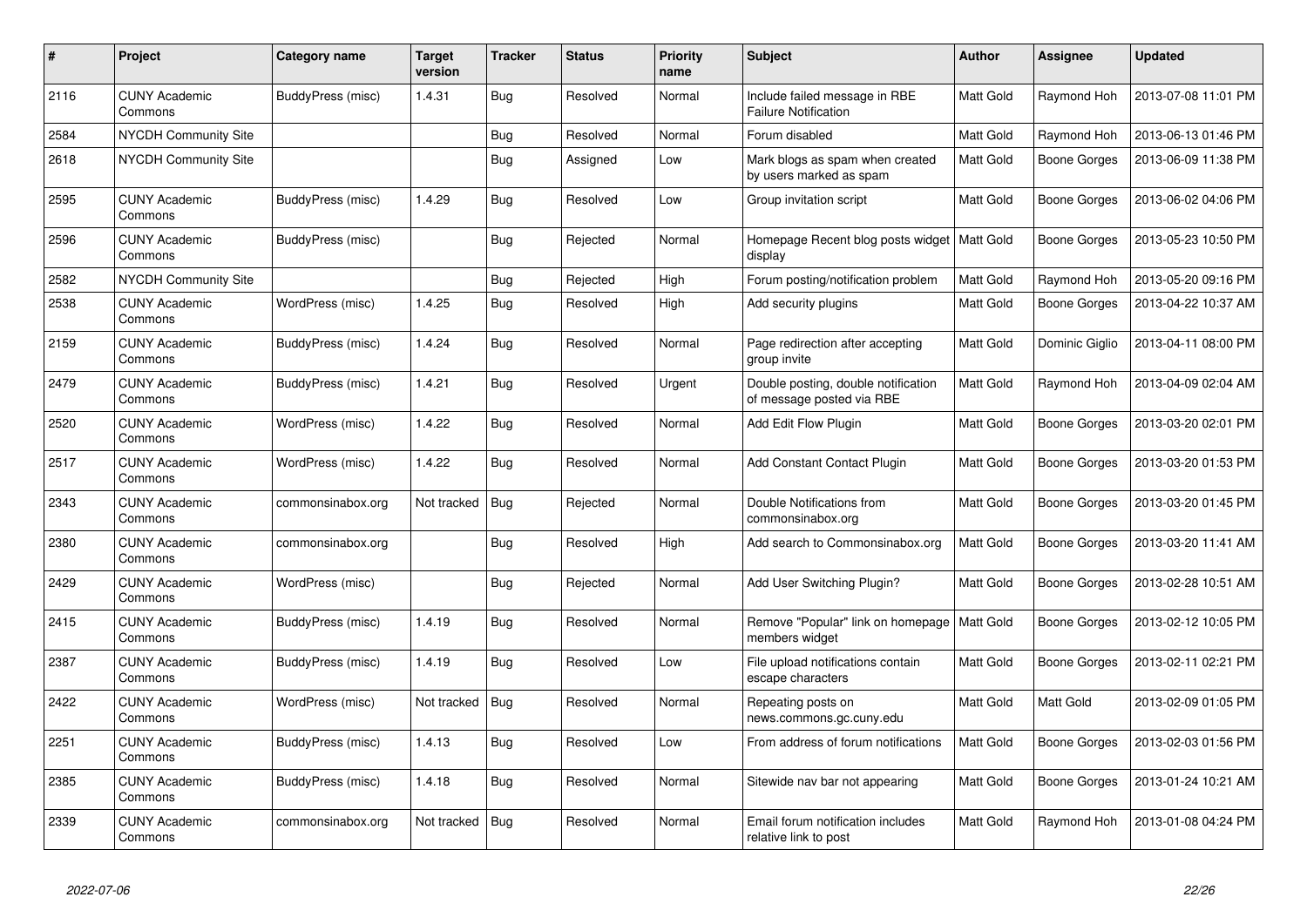| #    | Project                         | Category name     | <b>Target</b><br>version | <b>Tracker</b> | <b>Status</b> | <b>Priority</b><br>name | <b>Subject</b>                                                   | <b>Author</b>    | Assignee       | <b>Updated</b>      |
|------|---------------------------------|-------------------|--------------------------|----------------|---------------|-------------------------|------------------------------------------------------------------|------------------|----------------|---------------------|
| 2363 | <b>CUNY Academic</b><br>Commons | WordPress (misc)  | 1.4.16                   | <b>Bug</b>     | Resolved      | Normal                  | HTTP Error 500 (Internal Server<br>Error) on GC DSL blog         | Matt Gold        | Boone Gorges   | 2013-01-02 10:10 AM |
| 2245 | <b>CUNY Academic</b><br>Commons | WordPress (misc)  | 1.4.15                   | <b>Bug</b>     | Resolved      | High                    | Domain mapping issues -- Site<br>warnings                        | Matt Gold        | Dominic Giglio | 2012-12-27 03:59 PM |
| 2014 | <b>CUNY Academic</b><br>Commons | BuddyPress (misc) | 1.5                      | Bug            | Resolved      | Normal                  | Improper margins on Members<br>Directory                         | Matt Gold        | Dominic Giglio | 2012-12-18 10:37 AM |
| 2114 | <b>CUNY Academic</b><br>Commons | WordPress (misc)  |                          | <b>Bug</b>     | Rejected      | Low                     | Can't find config settings for Simpler<br>iPaper plugin          | <b>Matt Gold</b> | Dominic Giglio | 2012-12-18 09:54 AM |
| 2349 | <b>CUNY Academic</b><br>Commons | commonsinabox.org |                          | <b>Bug</b>     | Resolved      | High                    | CBOX header image position off                                   | Matt Gold        | Boone Gorges   | 2012-12-15 10:21 PM |
| 2247 | <b>CUNY Academic</b><br>Commons | WordPress (misc)  | 1.4.13                   | Bug            | Resolved      | Low                     | Subdomain site login/nav bar issue                               | Matt Gold        | Dominic Giglio | 2012-12-12 02:25 AM |
| 2089 | <b>CUNY Academic</b><br>Commons | WordPress (misc)  | 1.4.13                   | <b>Bug</b>     | Rejected      | Normal                  | Possible blog email notification issue                           | Matt Gold        | Boone Gorges   | 2012-12-11 06:59 PM |
| 2288 | CUNY Academic<br>Commons        | commonsinabox.org |                          | <b>Bug</b>     | Rejected      | Normal                  | […] issue occurring on<br>commonsinabox.org                      | Matt Gold        | Boone Gorges   | 2012-12-11 01:17 AM |
| 2295 | <b>CUNY Academic</b><br>Commons | commonsinabox.org |                          | Bug            | Rejected      | Normal                  | Glitch in CBOX Logo                                              | Matt Gold        | Boone Gorges   | 2012-12-11 01:08 AM |
| 2293 | <b>CUNY Academic</b><br>Commons | commonsinabox.org |                          | <b>Bug</b>     | Resolved      | Normal                  | Building community on<br>commonsinabox.org - add members<br>page | Matt Gold        | Chris Stein    | 2012-11-25 03:43 PM |
| 2284 | <b>CUNY Academic</b><br>Commons | commonsinabox.org |                          | <b>Bug</b>     | Rejected      | Normal                  | cbox.org forum link error from profile<br>page                   | Matt Gold        | Boone Gorges   | 2012-11-20 08:02 PM |
| 2279 | <b>CUNY Academic</b><br>Commons | commonsinabox.org | Not tracked   Bug        |                | Resolved      | Low                     | CBOX mention system rewrites<br>twitter links                    | Matt Gold        | Boone Gorges   | 2012-11-20 07:41 PM |
| 2270 | <b>CUNY Academic</b><br>Commons | commonsinabox.org | Not tracked              | <b>Bug</b>     | Rejected      | Normal                  | CBOX group sign up - default email<br>setting                    | Matt Gold        | Boone Gorges   | 2012-11-20 03:51 PM |
| 2220 | <b>CUNY Academic</b><br>Commons | BuddyPress (misc) | 1.4.11                   | Bug            | Resolved      | Low                     | Spacing error on BP Doc comments                                 | Matt Gold        | Dominic Giglio | 2012-11-20 03:47 PM |
| 2230 | <b>CUNY Academic</b><br>Commons | WordPress (misc)  | 1.4.10                   | <b>Bug</b>     | Resolved      | High                    | MESTC page scrambled                                             | Matt Gold        | Dominic Giglio | 2012-11-20 02:39 PM |
| 2275 | <b>CUNY Academic</b><br>Commons | commonsinabox.org | Not tracked              | Bug            | Resolved      | Normal                  | CBOX support requests                                            | Matt Gold        | Boone Gorges   | 2012-11-20 02:05 PM |
| 2274 | CUNY Academic<br>Commons        | commonsinabox.org | Not tracked Bug          |                | Rejected      | Normal                  | CBOX - group names on group<br>pages                             | Matt Gold        | Boone Gorges   | 2012-11-20 02:05 PM |
| 2269 | <b>CUNY Academic</b><br>Commons | commonsinabox.org | Not tracked              | Bug            | Rejected      | Normal                  | Replace Default CBOX Icon for<br>Groups                          | Matt Gold        | Boone Gorges   | 2012-11-20 01:53 PM |
| 2265 | <b>CUNY Academic</b><br>Commons |                   | Not tracked   Bug        |                | Rejected      | Normal                  | 'Need Support" widget in cbox<br>documentation                   | Matt Gold        | Boone Gorges   | 2012-11-20 01:07 PM |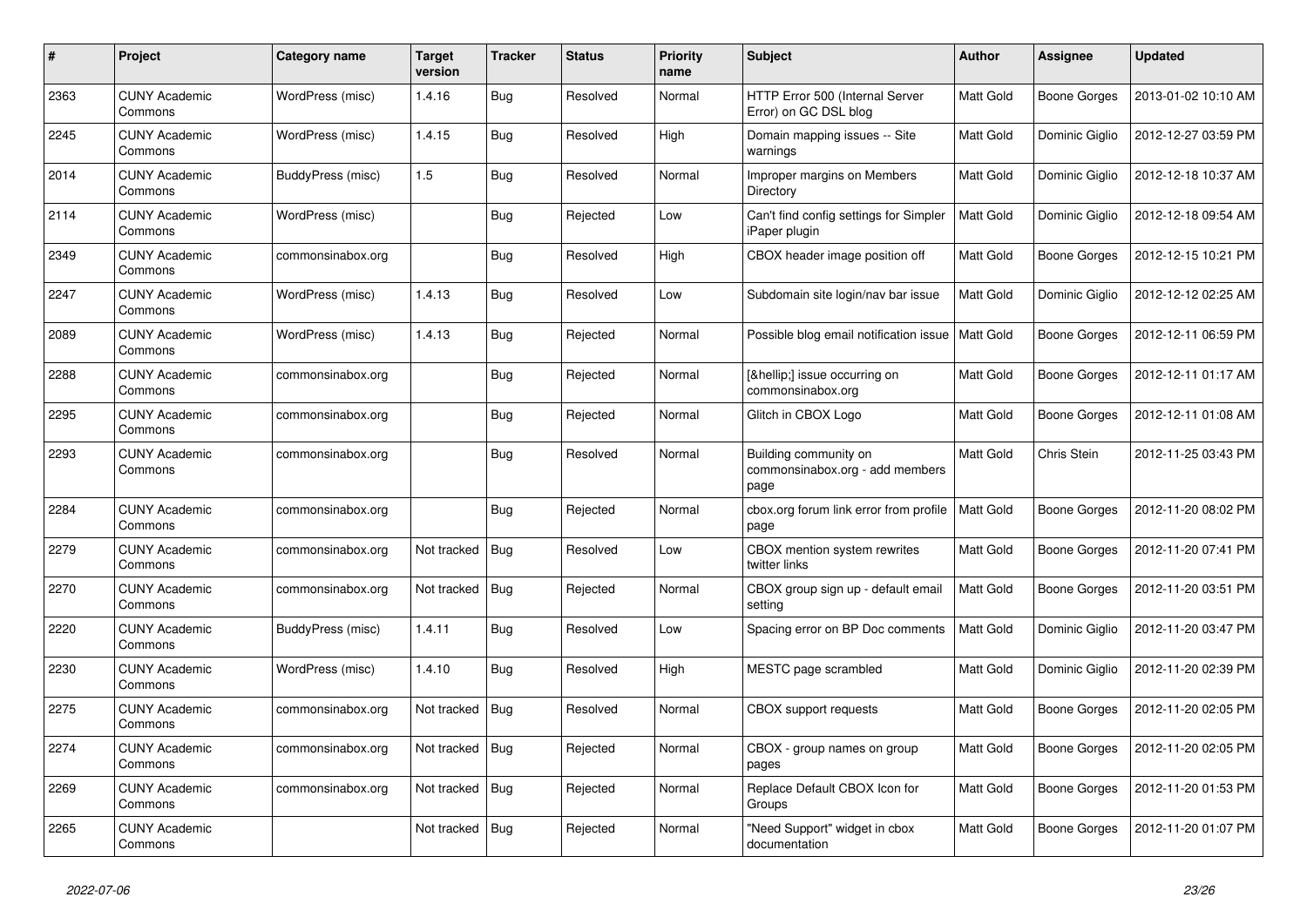| $\#$ | Project                         | Category name     | Target<br>version | <b>Tracker</b> | <b>Status</b> | <b>Priority</b><br>name | <b>Subject</b>                                                         | <b>Author</b>    | Assignee            | <b>Updated</b>      |
|------|---------------------------------|-------------------|-------------------|----------------|---------------|-------------------------|------------------------------------------------------------------------|------------------|---------------------|---------------------|
| 2280 | <b>CUNY Academic</b><br>Commons | commonsinabox.org | Not tracked       | <b>Bug</b>     | Resolved      | High                    | Forum links not working                                                | Matt Gold        | Boone Gorges        | 2012-11-20 12:33 PM |
| 2264 | <b>CUNY Academic</b><br>Commons | commonsinabox.org |                   | <b>Bug</b>     | Rejected      | Normal                  | Update CBOX logo on welcome<br>message                                 | Matt Gold        | Boone Gorges        | 2012-11-19 02:46 AM |
| 2266 | <b>CUNY Academic</b><br>Commons | commonsinabox.org |                   | <b>Bug</b>     | Resolved      | Normal                  | Demo slider                                                            | Matt Gold        | <b>Boone Gorges</b> | 2012-11-18 11:26 PM |
| 2267 | <b>CUNY Academic</b><br>Commons |                   |                   | <b>Bug</b>     | Resolved      | Normal                  | Change "Cbox" to "CBOX" in<br>Dashboard Menu                           | Matt Gold        | Boone Gorges        | 2012-11-18 11:01 PM |
| 2268 | <b>CUNY Academic</b><br>Commons |                   |                   | Bug            | Rejected      | Normal                  | Add CBOX icon to dashboard<br>menu?                                    | Matt Gold        | Boone Gorges        | 2012-11-18 10:58 PM |
| 2029 | <b>CUNY Academic</b><br>Commons | WordPress (misc)  | 1.4.11            | <b>Bug</b>     | Resolved      | Normal                  | CForms error                                                           | Matt Gold        | Dominic Giglio      | 2012-11-17 02:15 PM |
| 2250 | <b>CUNY Academic</b><br>Commons | WordPress (misc)  |                   | <b>Bug</b>     | Rejected      | Normal                  | Livestreaming page error                                               | Matt Gold        | Boone Gorges        | 2012-11-15 11:35 AM |
| 2191 | <b>CUNY Academic</b><br>Commons | BuddyPress (misc) | 1.4.10            | <b>Bug</b>     | Resolved      | Low                     | File upload to group doesn't register<br>as activity?                  | Matt Gold        | Dominic Giglio      | 2012-11-11 09:28 PM |
| 2240 | <b>CUNY Academic</b><br>Commons | WordPress (misc)  | 1.4.10            | Bug            | Resolved      | Normal                  | Update Luna theme                                                      | Matt Gold        | Dominic Giglio      | 2012-11-11 04:27 PM |
| 2204 | <b>CUNY Academic</b><br>Commons | WordPress (misc)  | 1.4.10            | <b>Bug</b>     | Resolved      | Normal                  | User Doesn't Come up in Add New<br>User Autocomplete                   | Matt Gold        | Dominic Giglio      | 2012-11-11 12:50 AM |
| 2176 | <b>CUNY Academic</b><br>Commons | BuddyPress (misc) | 1.4.9             | Bug            | Rejected      | Normal                  | Page error upon accepting group<br>membership request                  | Matt Gold        | Dominic Giglio      | 2012-11-01 09:48 PM |
| 2188 | <b>CUNY Academic</b><br>Commons | BuddyPress (misc) | 1.4.9             | <b>Bug</b>     | Resolved      | Normal                  | Line Spacing/Breaks on BP Docs                                         | Matt Gold        | Chris Stein         | 2012-11-01 03:15 PM |
| 2105 | <b>CUNY Academic</b><br>Commons | BuddyPress (misc) | 1.4.9             | Bug            | Resolved      | Normal                  | File name in a file uploaded to group<br>contains escape characters    | <b>Matt Gold</b> | Dominic Giglio      | 2012-11-01 12:02 PM |
| 2210 | <b>CUNY Academic</b><br>Commons | WordPress (misc)  | 1.4.9             | <b>Bug</b>     | Resolved      | Normal                  | Add Twenty Twelve Theme                                                | Matt Gold        | Boone Gorges        | 2012-11-01 10:26 AM |
| 2221 | <b>CUNY Academic</b><br>Commons | BuddyPress (misc) |                   | Bug            | Duplicate     | Low                     | Spacing error on BP Doc comments                                       | Matt Gold        | Boone Gorges        | 2012-10-30 10:03 AM |
| 2117 | <b>CUNY Academic</b><br>Commons | BuddyPress (misc) | 1.4.8             | <b>Bug</b>     | Resolved      | Normal                  | User reports double notification of<br>announcements                   | <b>Matt Gold</b> | Dominic Giglio      | 2012-10-22 09:37 AM |
| 2044 | <b>CUNY Academic</b><br>Commons | WordPress (misc)  | 1.4.7             | Bug            | Resolved      | Normal                  | Comment field asks for name info<br>when user logged in                | Matt Gold        | Dominic Giglio      | 2012-10-11 08:34 PM |
| 2129 | <b>CUNY Academic</b><br>Commons | BuddyPress (misc) | 1.4.6             | <b>Bug</b>     | Resolved      | Low                     | […]                                                                    | Matt Gold        | Boone Gorges        | 2012-09-30 09:53 AM |
| 2121 | <b>CUNY Academic</b><br>Commons | BuddyPress (misc) | 1.4.6             | <b>Bug</b>     | Resolved      | Low                     | Email notification of forum post omits   Matt Gold<br>hyperlinked word |                  | Boone Gorges        | 2012-09-30 09:05 AM |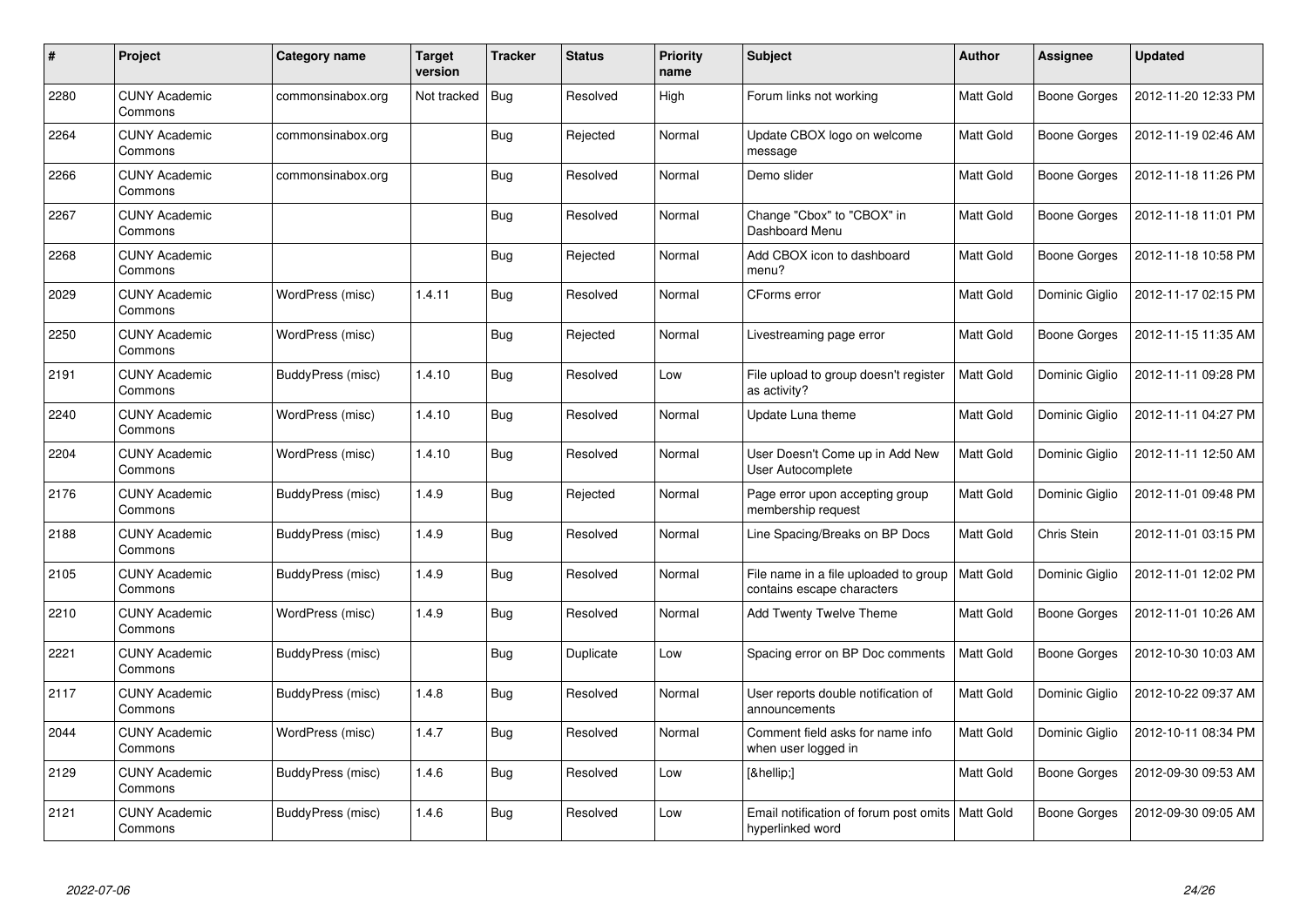| #    | Project                         | Category name     | <b>Target</b><br>version | <b>Tracker</b> | <b>Status</b> | <b>Priority</b><br>name | <b>Subject</b>                                                                      | Author           | Assignee       | <b>Updated</b>      |
|------|---------------------------------|-------------------|--------------------------|----------------|---------------|-------------------------|-------------------------------------------------------------------------------------|------------------|----------------|---------------------|
| 1997 | <b>CUNY Academic</b><br>Commons | BuddyPress (misc) | 1.4.6                    | <b>Bug</b>     | Resolved      | Normal                  | Forum post notification didn't<br>indicate image attachments                        | Matt Gold        | Boone Gorges   | 2012-09-23 05:03 PM |
| 2037 | <b>CUNY Academic</b><br>Commons | BuddyPress (misc) | 1.4.5                    | <b>Bug</b>     | Resolved      | Normal                  | Special Character shows up in RBE<br>post                                           | Matt Gold        | Raymond Hoh    | 2012-09-17 07:12 PM |
| 2104 | <b>CUNY Academic</b><br>Commons | WordPress (misc)  | 1.4.6                    | <b>Bug</b>     | Resolved      | Low                     | WordPress Database Backup Plugin<br>Error                                           | <b>Matt Gold</b> | Dominic Giglio | 2012-09-13 03:45 PM |
| 2115 | <b>CUNY Academic</b><br>Commons | WordPress (misc)  | 1.4.4                    | <b>Bug</b>     | Resolved      | Normal                  | Update Site Footer to reflect current<br>number of CUNY campuses                    | Matt Gold        | Dominic Giglio | 2012-09-10 02:47 PM |
| 2099 | <b>CUNY Academic</b><br>Commons | WordPress (misc)  | Not tracked              | <b>Bug</b>     | Resolved      | Normal                  | <b>Gallery Slide Widget Reset</b>                                                   | Matt Gold        | Boone Gorges   | 2012-09-04 06:26 PM |
| 2094 | <b>CUNY Academic</b><br>Commons | Server            | Not tracked              | Bug            | Resolved      | Normal                  | User reports site outage                                                            | Matt Gold        |                | 2012-09-04 10:16 AM |
| 2091 | <b>CUNY Academic</b><br>Commons | BuddyPress (misc) | Not tracked              | Bug            | Resolved      | Normal                  | <b>RBE Down</b>                                                                     | Matt Gold        | Raymond Hoh    | 2012-09-02 06:00 PM |
| 2046 | <b>CUNY Academic</b><br>Commons | BuddyPress (misc) | 1.4.3                    | Bug            | Resolved      | High                    | <b>RBE Delayed Post</b>                                                             | Matt Gold        | Raymond Hoh    | 2012-08-27 11:55 AM |
| 2057 | CUNY Academic<br>Commons        | BuddyPress (misc) | 1.4.3                    | <b>Bug</b>     | Resolved      | Normal                  | Newest/Active/Popular Filters Not<br>working on Homepage List of<br>Groups, Members | Matt Gold        | Boone Gorges   | 2012-08-23 03:18 PM |
| 2055 | <b>CUNY Academic</b><br>Commons | WordPress (misc)  | 1.4.3                    | Bug            | Resolved      | High                    | Non-CUNY Sign-Ups not enabled                                                       | Matt Gold        | Boone Gorges   | 2012-08-23 12:51 PM |
| 2058 | <b>CUNY Academic</b><br>Commons | WordPress (misc)  | 1.4.6                    | Bug            | Rejected      | Normal                  | Page shift on clicking Log in box                                                   | Matt Gold        | Boone Gorges   | 2012-08-20 05:53 PM |
| 2052 | <b>CUNY Academic</b><br>Commons | BuddyPress (misc) |                          | <b>Bug</b>     | Rejected      | Normal                  | <b>RBE Not Enabled?</b>                                                             | Matt Gold        | Boone Gorges   | 2012-08-18 09:16 PM |
| 2051 | <b>CUNY Academic</b><br>Commons | WordPress (misc)  | Not tracked              | <b>Bug</b>     | Rejected      | Normal                  | User finds Commons blocked due to<br>virus warning                                  | <b>Matt Gold</b> |                | 2012-08-17 04:35 PM |
| 2045 | <b>CUNY Academic</b><br>Commons | BuddyPress (misc) |                          | Bug            | Duplicate     | Normal                  | Double Post/RBE Notification                                                        | Matt Gold        | Boone Gorges   | 2012-08-15 08:53 AM |
| 2040 | <b>CUNY Academic</b><br>Commons | BuddyPress (misc) | 1.4.2                    | Bug            | Resolved      | Normal                  | RBE on BP Docs Edits?                                                               | <b>Matt Gold</b> | Boone Gorges   | 2012-08-14 08:13 AM |
| 2041 | <b>CUNY Academic</b><br>Commons | BuddyPress (misc) | 1.4.2                    | Bug            | Resolved      | Low                     | Vertical Alignment on BP Doc<br>'delete" hoverlink                                  | Matt Gold        | Boone Gorges   | 2012-08-13 10:54 PM |
| 2038 | <b>CUNY Academic</b><br>Commons | WordPress (misc)  | 1.4.2                    | <b>Bug</b>     | Resolved      | Normal                  | Fixing homepage spacing                                                             | Matt Gold        | Matt Gold      | 2012-08-13 10:12 PM |
| 2034 | <b>CUNY Academic</b><br>Commons | WordPress (misc)  | 1.4.2                    | <b>Bug</b>     | Resolved      | Urgent                  | Spacing issue on reply-by-email                                                     | Matt Gold        | Raymond Hoh    | 2012-08-13 02:41 PM |
| 2043 | <b>CUNY Academic</b><br>Commons | WordPress (misc)  | 1.4.2                    | <b>Bug</b>     | Rejected      | Low                     | Site Title Character Limit?                                                         | Matt Gold        | Boone Gorges   | 2012-08-13 01:02 PM |